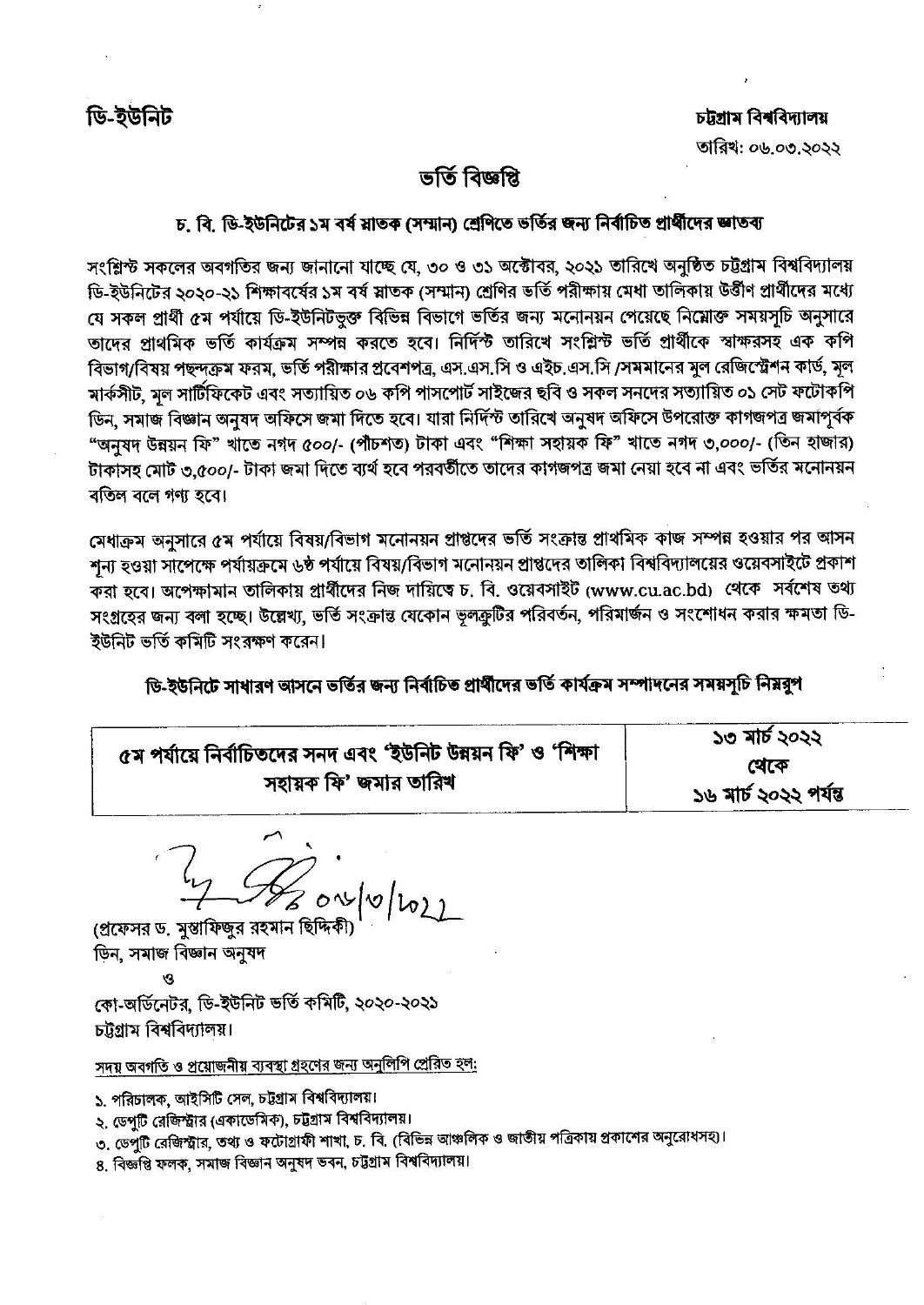| <b>Exam Roll</b> | <b>Name</b>                  | Merit          | <b>Department</b>                     | <b>Status</b> |
|------------------|------------------------------|----------------|---------------------------------------|---------------|
| 441756           | <b>FAHIM SHAKIL</b>          | 3              | Dept. of Law                          | Admitted (1)  |
| 408641           | AKIB MAHMUD RAHI             | $\overline{4}$ | Dept. of Law                          | Admitted (1)  |
| 411739           | <b>LOVELY JAHAN REKA</b>     | 11             | Dept. of Law                          | Admitted (1)  |
| 423897           | <b>IBTIHAZ TAHSIN MAHI</b>   | 14             | Dept. of Law                          | Admitted (1)  |
| 451753           | M. M. E. MAHDI               | 15             | Dept. of Criminology & Police Science | Admitted (1)  |
| 400890           | MD. BORHAN UDDIN             | 19             | Dept. of Economics                    | Admitted (1)  |
| 447572           | MD. J. AMIN SARKER           | 20             | Dept. of Law                          | Admitted (1)  |
| 443332           | MOHAMMAD INTEHARUL AMIN IMTY | 28             | Dept. of Law                          | Admitted (1)  |
| 450728           | <b>JANNATUL ANAN</b>         | 29             | Dept. of Law                          | Admitted (1)  |
| 453077           | <b>UMME SALMA MONIKA</b>     | 30             | Dept. of Economics                    | Admitted (1)  |
| 413469           | <b>SOYKAT ISLAM</b>          | 31             | Dept. of Public Administration        | Admitted (1)  |
| 453826           | SAYED AL RASHID SOHEL        | 32             | Dept. of Law                          | Admitted (1)  |
| 416769           | <b>UPAMA SARMA</b>           | 33             | Dept. of Law                          | Admitted (1)  |
| 412046           | <b>REZAWAINUL ADIB</b>       | 36             | Dept. of Law                          | Admitted (1)  |
| 446244           | RAFIYA SULTANA               | 38             | Dept. of Law                          | Admitted (1)  |
| 451835           | <b>SAIMA JAHAN EKRA</b>      | 49             | Dept. of Law                          | Admitted (1)  |
| 447689           | MEHERU MASHTURA RAHMAN       | 50             | Dept. of Law                          | Admitted (1)  |
| 422377           | <b>TOWHIDUL ISLAM</b>        | 52             | Dept. of Law                          | Admitted (1)  |
| 408769           | <b>SOUROV ROY</b>            | 54             | Dept. of Law                          | Admitted (1)  |
| 401788           | MD. KHAIRUL ISLAM            | 56             | Dept. of Law                          | Admitted (1)  |
| 411393           | MD. MAHDI HASAN              | 59             | Dept. of Law                          | Admitted (1)  |
| 436826           | <b>ABUL HASNAT SABBIR</b>    | 60             | Dept. of Law                          | Admitted (1)  |
| 405276           | <b>ALI HOSSAIN</b>           | 63             | Dept. of Law                          | Admitted (1)  |
| 450611           | MOHAMMOD ULLAH NIHAL         | 65             | Dept. of Economics                    | Admitted (1)  |
| 419518           | ROBAYET FERDOUS TULI         | 66             | Dept. of Law                          | Admitted (1)  |
| 441264           | <b>ATIQUR RAHMAN</b>         | 69             | Dept. of Communication & Journalism   | Admitted (1)  |
| 436386           | <b>SHOAIBUL ISLAM</b>        | 70             | Dept. of Economics                    | Admitted (1)  |
| 420988           | <b>GIASH UDDIN</b>           | 76             | Dept. of Law                          | Admitted (1)  |
| 401004           | <b>IKRA BINTE ELIAS</b>      | 80             | Dept. of Law                          | Admitted (1)  |
| 447590           | MIFTAHUL JANNAT              | 82             | Dept. of Law                          | Admitted (1)  |
| 433265           | <b>ISPITA ALAM</b>           | 84             | Dept. of Law                          | Admitted (1)  |
| 431669           | <b>ABIDA SULTANA</b>         | 87             | Dept. of Law                          | Admitted (1)  |
| 438606           | <b>MUSTAKIM FAISAL</b>       | 91             | Dept. of Law                          | Admitted (1)  |
| 434843           | NAYEMUL NAZIM NAYEM          | 92             | Dept. of Law                          | Admitted (1)  |
| 443281           | <b>SUMI AKHTER</b>           | 94             | Dept. of Law                          | Admitted (1)  |
| 451351           | MD. MOHOSHIN HASSAN          | 95             | Dept. of Law                          | Admitted (1)  |
| 412180           | <b>NAHID HASAN</b>           | 97             | Dept. of Law                          | Admitted (1)  |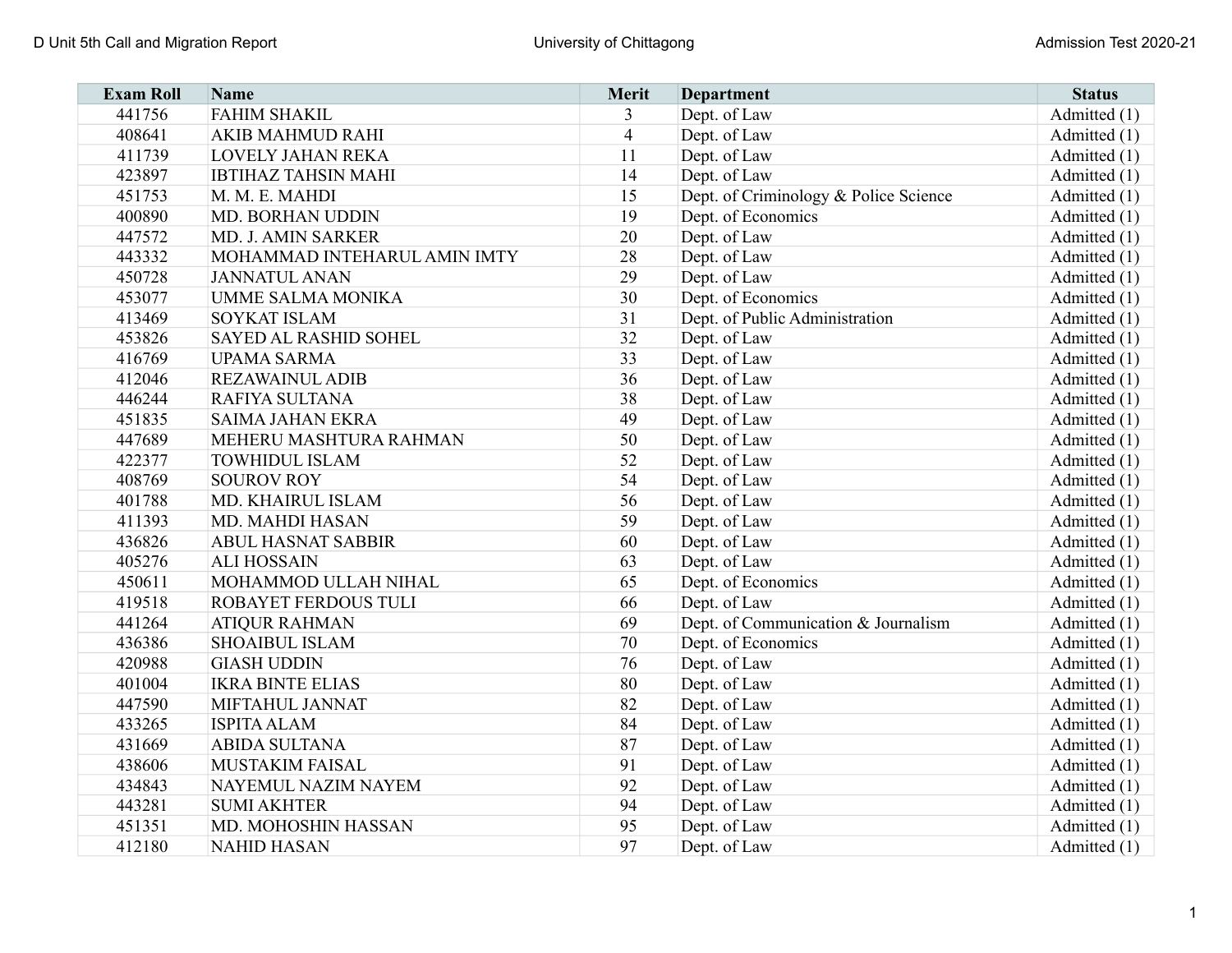| <b>Exam Roll</b> | <b>Name</b>                 | Merit | <b>Department</b>  | <b>Status</b>  |
|------------------|-----------------------------|-------|--------------------|----------------|
| 413470           | MOSAMMET NUSRAT WAHED FAMI  | 98    | Dept. of Law       | Admitted (1)   |
| 439964           | <b>NOUSHAD ALAM</b>         | 99    | Dept. of Law       | Admitted (1)   |
| 445571           | SANZIDA MAHRIN HEMA         | 100   | Dept. of Law       | Admitted (1)   |
| 410321           | <b>SAIDUL ISLAM</b>         | 102   | Dept. of Law       | Admitted (1)   |
| 439266           | <b>ABDUL HALIM TIPU</b>     | 105   | Dept. of Law       | Admitted (1)   |
| 411742           | <b>FUAD HASAN GALIB</b>     | 107   | Dept. of Law       | Admitted (1)   |
| 421103           | MD. FAZLE RABBI TAWHID      | 110   | Dept. of Law       | Admitted (1)   |
| 439172           | MD.INSAFUL RAHMAN TUSAR     | 112   | Dept. of Law       | Admitted (1)   |
| 401093           | <b>MD. ABU SAYEM</b>        | 113   | Dept. of Law       | Admitted (1)   |
| 428735           | MD. SAYHAM KABIR            | 114   | Dept. of Law       | Admitted (1)   |
| 451387           | SHAMSUN NAHAR LIZA.         | 118   | Dept. of Law       | Admitted (1)   |
| 441571           | <b>MD. AZIBUR RAHMAN</b>    | 124   | Dept. of Law       | Admitted (1)   |
| 427509           | SABBIR HOSSAIN RIAD         | 126   | Dept. of Law       | Admitted (1)   |
| 448372           | <b>BAYEJID HOSSAIN</b>      | 132   | Dept. of Law       | Admitted (1)   |
| 440925           | MD. SHAHRIAR POLIN          | 143   | Dept. of Law       | Admitted (1)   |
| 437938           | <b>JANNATUL AYOMON LAKI</b> | 150   | Dept. of Law       | Admitted (1)   |
| 437508           | <b>MD. JAYED FUAD</b>       | 151   | Dept. of Law       | Admitted (1)   |
| 435807           | <b>SALMAN MIA</b>           | 152   | Dept. of Economics | Admitted (1)   |
| 435779           | MOHAMMAD SALAH UDDIN        | 155   | Dept. of Law       | Admitted (1)   |
| 428123           | S.M. NAEMUL AMIN            | 161   | Dept. of Law       | Admitted (1)   |
| 410055           | <b>SAILA ALAHI</b>          | 162   | Dept. of Law       | Admitted (1)   |
| 443001           | <b>SAIHUM RAHMAN</b>        | 163   | Dept. of Law       | Admitted (1)   |
| 424347           | <b>ALIF RAHMAN</b>          | 166   | Dept. of Law       | Admitted (1)   |
| 437587           | ABU HASNAT FOZLE RABBI      | 167   | Dept. of Economics | Admitted (1)   |
| 419535           | MD.MUSA KALIMULLAH SOWKHIN  | 168   | Dept. of Law       | Admitted (1)   |
| 435036           | <b>MEHEDI HASAN</b>         | 172   | Dept. of Economics | Admitted (1)   |
| 452020           | MRITTIKA CHOWDHURY          | 174   | Dept. of Law       | Admitted (1)   |
| 406428           | NAFISA KADIJA               | 175   | Dept. of Law       | Admitted (1)   |
| 451006           | <b>UMME HABIBA NISHE</b>    | 178   | Dept. of Law       | Admitted (1)   |
| 445565           | MD. EMTIAZ HUSSAIN          | 180   | Dept. of Law       | Admitted (1)   |
| 442652           | <b>TAREK MONOWAR</b>        | 181   | Dept. of Law       | Migrated $(1)$ |
| 407514           | MD.AMAN ULLAH FAHIM         | 185   | Dept. of Law       | Migrated (1)   |
| 449516           | MD. HASIBUL ISLAM HASIB     | 186   | Dept. of Law       | Migrated $(1)$ |
| 424143           | <b>SADIA AKTER</b>          | 192   | Dept. of Law       | Migrated $(1)$ |
| 445501           | <b>NAZMA AKTER</b>          | 196   | Dept. of Law       | Migrated $(1)$ |
| 442466           | MD. TANJIR AHAMMED          | 198   | Dept. of Law       | Migrated $(1)$ |
| 444893           | MD. YEASIN ARAFAT SARIF     | 200   | Dept. of Law       | Migrated $(1)$ |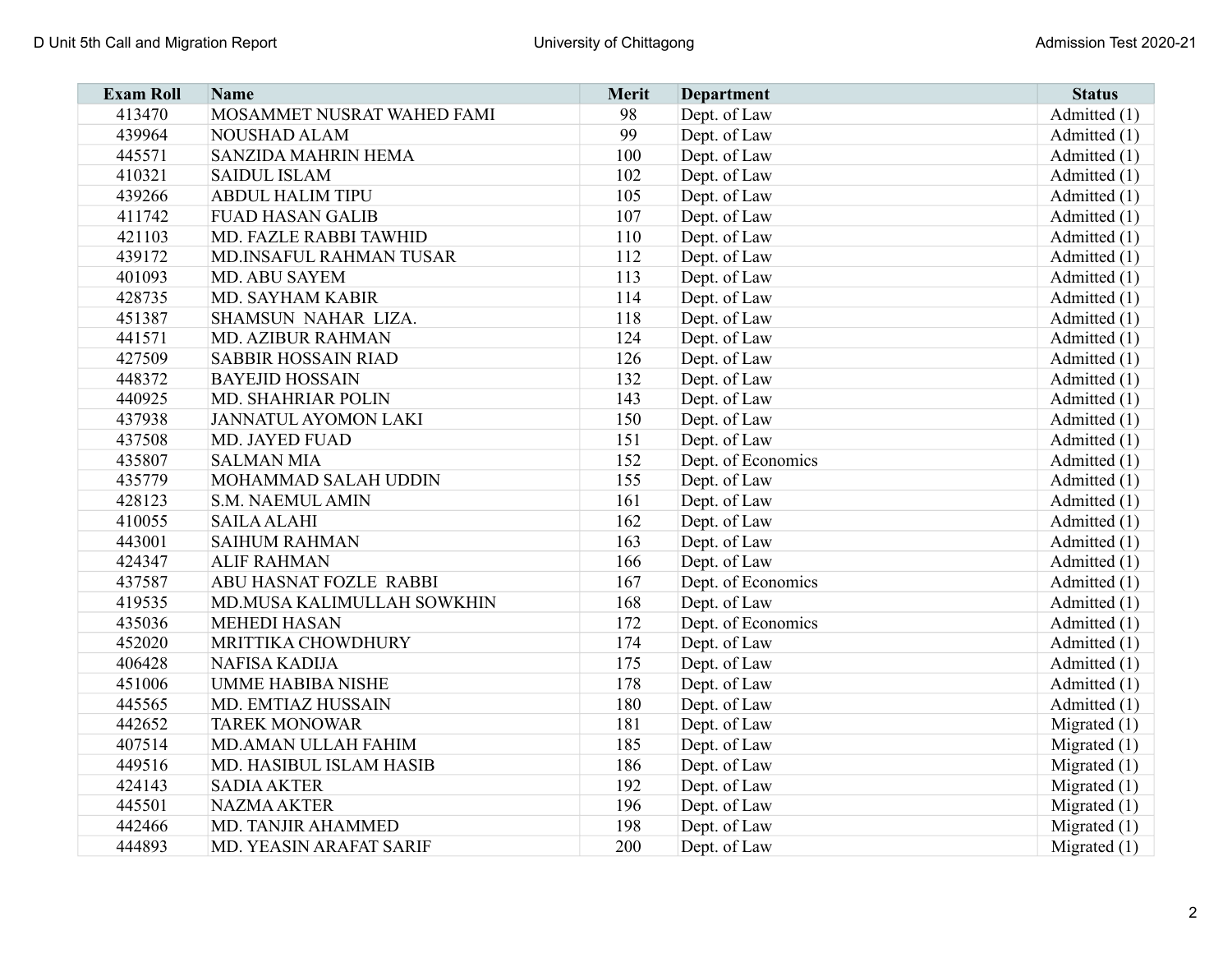| <b>Exam Roll</b> | <b>Name</b>                     | <b>Merit</b> | <b>Department</b>               | <b>Status</b>  |
|------------------|---------------------------------|--------------|---------------------------------|----------------|
| 428216           | <b>SAMIHA TAHSIN</b>            | 207          | Dept. of Economics              | Admitted (1)   |
| 450425           | S. R. AL-AMIN SHADHEEN          | 213          | Dept. of Law                    | Migrated $(1)$ |
| 403639           | MD. AL-AMIN                     | 214          | Dept. of Law                    | Migrated $(1)$ |
| 444280           | <b>SAMIHA HAQUE SHAHI</b>       | 219          | Dept. of Law                    | Migrated $(1)$ |
| 411096           | <b>JAHID HASAN</b>              | 220          | Dept. of Law                    | Migrated $(1)$ |
| 403488           | <b>GAZI MOHAMMAD ISTIAK</b>     | 222          | Dept. of Economics              | Admitted (1)   |
| 442963           | MST. ZANNATUL FERDOUS BUSHRA    | 225          | Dept. of Law                    | Migrated $(1)$ |
| 425908           | <b>SANDIPAN SARKER</b>          | 228          | Dept. of Finance                | Admitted (1)   |
| 441093           | <b>ANAMIKA DEY</b>              | 230          | Dept. of Law                    | Migrated $(1)$ |
| 438235           | <b>TRISHITA DEVI</b>            | 232          | Dept. of Law                    | Migrated $(1)$ |
| 450905           | MOHAMMAD ERFAN UDDIN            | 233          | Dept. of Law                    | Migrated $(1)$ |
| 401477           | <b>MD. ARMAN BEPARY</b>         | 234          | Dept. of Law                    | Migrated $(1)$ |
| 444356           | <b>BIBI UMMA HANI</b>           | 235          | Dept. of Public Administration  | Admitted (1)   |
| 450082           | <b>JUTAN PAUL BADHON</b>        | 237          | Dept. of Economics              | Admitted (1)   |
| 447330           | <b>ABDULLAH MOHAMMAD YEASER</b> | 239          | Dept. of Law                    | Migrated $(1)$ |
| 400338           | MD. NAYEM HOSSAIN               | 240          | Dept. of International Relation | Admitted (1)   |
| 427726           | HIJBULLA MOHAMMAD TUFAIL        | 243          | Dept. of Economics              | Admitted $(1)$ |
| 401595           | <b>SHIHAB UDDIN</b>             | 245          | Dept. of Law                    | Migrated $(1)$ |
| 408134           | <b>PARVES MOSARROF</b>          | 247          | Dept. of Law                    | Migrated $(1)$ |
| 434704           | MOHAMMAD JOYNAL ABEDIN          | 248          | Dept. of Law                    | Migrated $(1)$ |
| 446991           | SANJIDA YEASMIN SWEETY          | 262          | Dept. of Law                    | Migrated (1)   |
| 400532           | <b>ABIDA SULTANA</b>            | 263          | Dept. of Law                    | Migrated $(1)$ |
| 428015           | MUHAMMAD PARVEZ                 | 265          | Dept. of International Relation | Admitted (1)   |
| 437182           | MIR MOHAMMAD MUZAHID            | 266          | Dept. of Law                    | Migrated $(1)$ |
| 451785           | MST. FARZANA AKTER              | 270          | Dept. of Law                    | Migrated $(1)$ |
| 432536           | MD. RAKIBUL ISLAM               | 272          | Dept. of Law                    | Migrated $(1)$ |
| 454048           | SAYED MOHAMMAD MAYNUL ISLAM     | 274          | Dept. of Political Science      | Admitted (1)   |
| 434133           | MOHAMMAD HASNAT                 | 276          | Dept. of Political Science      | Admitted (1)   |
| 437353           | MD. ZIAUDDIN MUBIN              | 278          | Dept. of Law                    | Migrated $(1)$ |
| 453986           | MD. ELIAS PARVEZ                | 280          | Dept. of Law                    | Migrated $(1)$ |
| 429940           | <b>ABDUR RAHAMAN</b>            | 282          | Dept. of Public Administration  | Admitted (1)   |
| 420451           | <b>TILAK BARUA</b>              | 283          | Dept. of Law                    | Migrated $(1)$ |
| 444799           | AHAD AL NOMAN SUVO              | 284          | Dept. of Law                    | Migrated $(1)$ |
| 402823           | <b>SHANJIDA YESMIN DIPTY</b>    | 285          | Dept. of Law                    | Migrated $(1)$ |
| 454034           | <b>SHAIMUN HAQUE</b>            | 288          | Dept. of Law                    | Migrated $(1)$ |
| 447458           | MUMTAHINA TAYABA MUMU           | 289          | Dept. of Law                    | Migrated $(1)$ |
| 448229           | SAYEDA JANNATUL MAOA            | 290          | Dept. of Law                    | Migrated $(1)$ |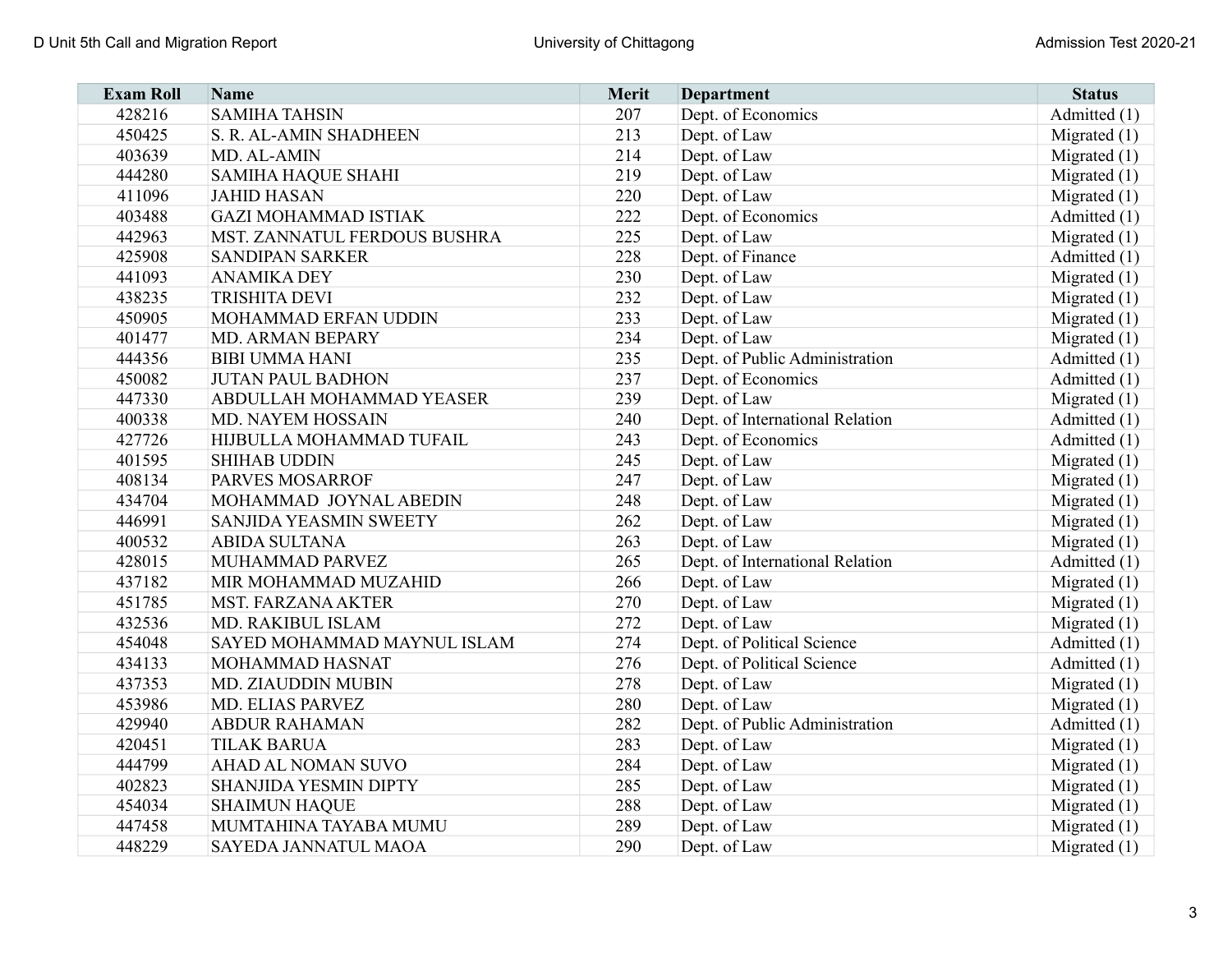| <b>Exam Roll</b> | <b>Name</b>                 | <b>Merit</b> | <b>Department</b>               | <b>Status</b>  |
|------------------|-----------------------------|--------------|---------------------------------|----------------|
| 441549           | MD. MAHAFUZUL ISLAM         | 291          | Dept. of Political Science      | Admitted (1)   |
| 436997           | <b>JOHIRUL ISLAM</b>        | 294          | Dept. of Economics              | Admitted (1)   |
| 433357           | MOHAMMAD NURUL GONI         | 296          | Dept. of Economics              | Admitted (1)   |
| 448795           | NILUFER YEASMIN             | 297          | Dept. of Economics              | Admitted (1)   |
| 407555           | MD. TAIJUL ISLAM            | 298          | Dept. of Law                    | Migrated $(1)$ |
| 417827           | <b>SUJANA AFRIN</b>         | 304          | Dept. of Law                    | Migrated $(1)$ |
| 442664           | <b>IBRAHIM KHALIL NAFEL</b> | 308          | Dept. of Law                    | Migrated $(1)$ |
| 401328           | <b>MD.SAIDUL ISLAM</b>      | 311          | Dept. of International Relation | Admitted (1)   |
| 439102           | <b>BURHAN UDDIN</b>         | 313          | Dept. of Political Science      | Admitted (1)   |
| 434832           | MST. SURAIYA AKTER DRISTY   | 314          | Dept. of Law                    | Migrated $(1)$ |
| 428807           | <b>SHAMIMA YASMIN</b>       | 315          | Dept. of Law                    | Migrated $(1)$ |
| 419232           | MD. ASHIQUR RAHMAN          | 317          | Dept. of Law                    | Migrated $(1)$ |
| 428228           | MUHAMMAD SHAFAQ SHAHADAT    | 318          | Dept. of Finance                | Admitted (1)   |
| 439068           | H. M.SHAFI ULLAH            | 322          | Dept. of Law                    | Migrated $(1)$ |
| 404721           | MD. RAKIBUL HOQUE           | 323          | Dept. of Law                    | Migrated $(1)$ |
| 436831           | <b>SAIFUL ISLAM</b>         | 326          | Dept. of Law                    | Migrated $(1)$ |
| 428994           | <b>BADRUDDOZA UDDAN</b>     | 332          | Dept. of Law                    | Migrated $(1)$ |
| 418396           | <b>KHAIRUL ISLAM</b>        | 333          | Dept. of Law                    | Migrated $(1)$ |
| 450097           | <b>SHARMIN AKTER</b>        | 334          | Dept. of International Relation | Admitted (1)   |
| 434376           | <b>ABDULLAH AL MAMUN</b>    | 335          | Dept. of Law                    | Migrated $(1)$ |
| 438640           | MD. RIAZ MAHMUD             | 336          | Dept. of Law                    | Migrated $(1)$ |
| 437096           | ADRIKA CHAKRABORTY          | 337          | Dept. of Law                    | Migrated $(1)$ |
| 444406           | <b>AYNDRI DAS</b>           | 338          | Dept. of Law                    | Migrated $(1)$ |
| 429901           | MOHAMMAD ABDULLAHIS SALEH   | 340          | Dept. of Law                    | Migrated $(1)$ |
| 410260           | <b>SHORIFUL ISLAM</b>       | 342          | Dept. of Public Administration  | Admitted (1)   |
| 441483           | <b>SHAHAB UDDIN</b>         | 343          | Dept. of Law                    | Migrated $(1)$ |
| 406703           | SAYEDA JANNATUN NAHAR       | 346          | Dept. of Economics              | Admitted (1)   |
| 430428           | MD. TARIQUL ISLAM           | 348          | Dept. of Law                    | Migrated $(1)$ |
| 452069           | <b>ARJU ARA BEGOM</b>       | 349          | Dept. of Law                    | Migrated $(1)$ |
| 434249           | MUHAMMED ABU NAYEEM         | 353          | Dept. of Law                    | Migrated $(1)$ |
| 445535           | <b>JANNATUL NAYEM MIM</b>   | 356          | Dept. of Law                    | Migrated $(1)$ |
| 439946           | <b>ANANDA HAJONG</b>        | 358          | Dept. of Law                    | Migrated $(1)$ |
| 421034           | FAWZIA JAHAN RAISHA         | 360          | Dept. of Economics              | Migrated $(1)$ |
| 452133           | <b>ANTU SAHA</b>            | 365          | Dept. of Law                    | Migrated $(1)$ |
| 409475           | CHOWDHURY MIHIDA SARWAR     | 369          | Dept. of International Relation | Admitted $(1)$ |
| 431845           | MD.ABDULLAH ANSARY          | 371          | Dept. of Law                    | Migrated $(1)$ |
| 413996           | <b>RIDOY HOSSAIN</b>        | 374          | Dept. of Economics              | Migrated $(1)$ |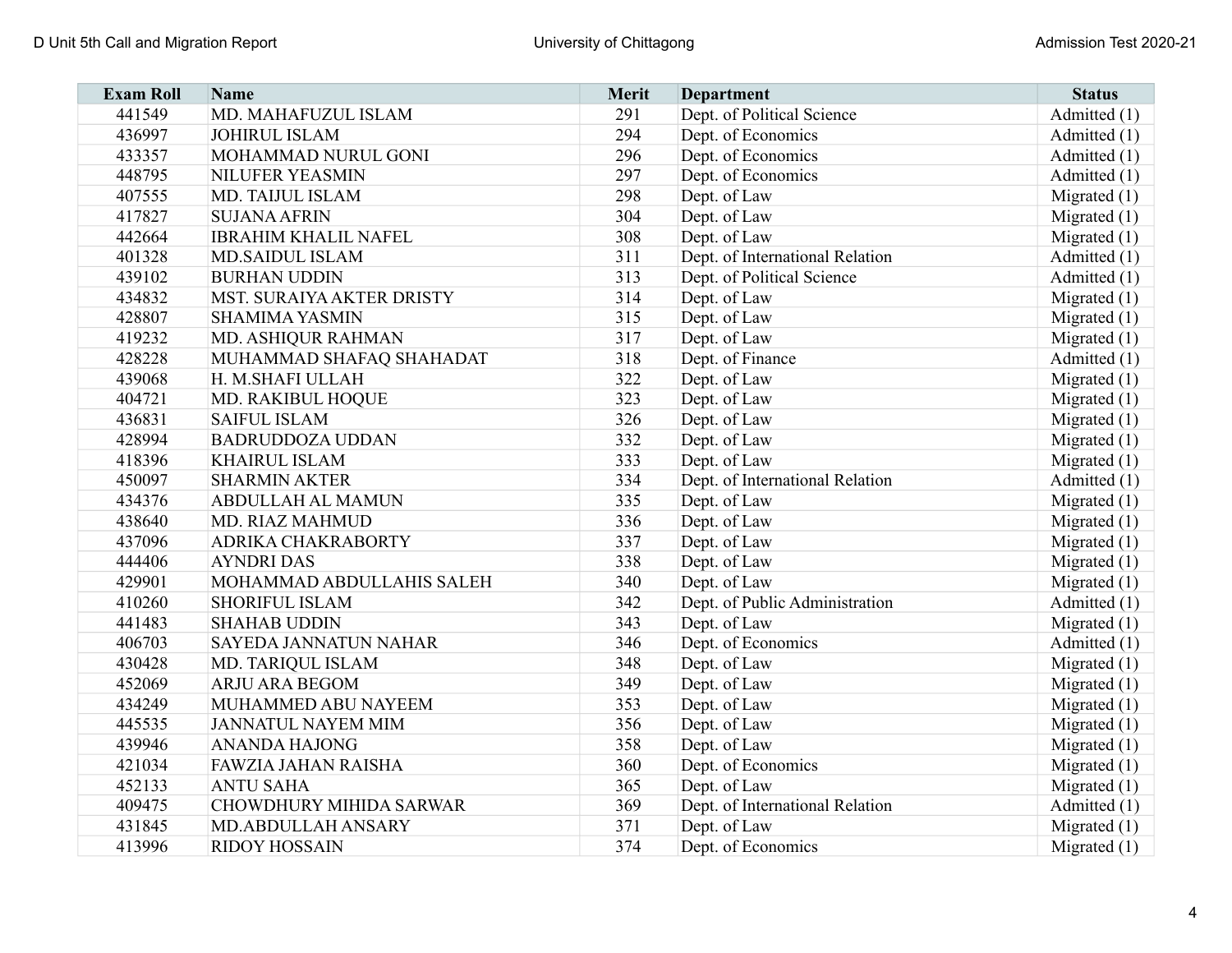| <b>Exam Roll</b> | <b>Name</b>                       | Merit | <b>Department</b>                     | <b>Status</b>  |
|------------------|-----------------------------------|-------|---------------------------------------|----------------|
| 427630           | K. M. SAIHAM RAHMAN KHAN          | 376   | Dept. of Law                          | Migrated $(1)$ |
| 409688           | KAZI MOHAMMAD JAHEDUL ISLAM       | 377   | Dept. of Economics                    | Admitted (1)   |
| 401107           | RAHNOMA RAHMAN NIKEYTA            | 378   | Dept. of Economics                    | Admitted (1)   |
| 432238           | <b>ABDULLA</b>                    | 380   | Dept. of Political Science            | Admitted (1)   |
| 418298           | <b>SHAH MUSA AL KAZIM</b>         | 382   | Dept. of Economics                    | Admitted (1)   |
| 454131           | MD. MUDASSIR ALI                  | 388   | Dept. of Economics                    | Admitted (1)   |
| 444973           | <b>AKLIMA AFROJ</b>               | 390   | Dept. of Criminology & Police Science | Admitted (1)   |
| 406442           | MD. RAHMAT ULLAH                  | 391   | Dept. of Economics                    | Migrated $(1)$ |
| 443148           | TUSTY DEY RITU                    | 392   | Dept. of Economics                    | Admitted (1)   |
| 431730           | MD. SAKHAWAT HOSSAIN              | 393   | Dept. of Economics                    | Migrated $(1)$ |
| 405385           | MD. AL AMIN HOSSAIN               | 394   | Dept. of Public Administration        | Admitted (1)   |
| 426484           | MOHAMMAD KAIKOBAD CHOWDHURY ISTUI | 395   | Dept. of Economics                    | Migrated $(1)$ |
| 416317           | MST. SUKITAN KHATUN               | 396   | Dept. of Economics                    | Admitted (1)   |
| 446059           | <b>ALIF RAHAMAN IFTY</b>          | 397   | Dept. of Economics                    | Migrated $(1)$ |
| 429829           | MD. MASUD MONDAL                  | 398   | Dept. of Economics                    | Admitted (1)   |
| 435757           | <b>UTTOM SUTRADOR</b>             | 401   | Dept. of Economics                    | Migrated $(1)$ |
| 406322           | <b>JOBAEL ISLAM</b>               | 404   | Dept. of International Relation       | Admitted (1)   |
| 454182           | MUHAMMED SALMAN BHUIYAN TANIM     | 406   | Dept. of Economics                    | Admitted (1)   |
| 448200           | MD. SADIK RAHMAN                  | 407   | Dept. of Economics                    | Admitted $(1)$ |
| 410923           | <b>NAHIAN SHAHRIAR</b>            | 408   | Dept. of Economics                    | Admitted (1)   |
| 436205           | SAMIA MOSTAFA RIFA                | 409   | Dept. of International Relation       | Admitted $(1)$ |
| 431592           | <b>MAHABUB ALAM SAIKAT</b>        | 417   | Dept. of Economics                    | Admitted (1)   |
| 435928           | MD. KAMRUL HASAN                  | 418   | Dept. of Economics                    | Migrated $(1)$ |
| 443062           | MD. NASIBUL HASAN TAHNIK          | 419   | Dept. of Economics                    | Migrated (1)   |
| 429689           | MOHAMMAD MAHATHIR CHOWDHURY       | 422   | Dept. of Economics                    | Migrated (1)   |
| 402072           | <b>MEHEDI HASAN DIPU</b>          | 423   | Dept. of Political Science            | Admitted (1)   |
| 450894           | <b>MD.FARUK HOSSAIN</b>           | 426   | Dept. of Communication & Journalism   | Admitted (1)   |
| 431828           | MUHAMMAD PARVEZ                   | 427   | Dept. of International Relation       | Admitted (1)   |
| 405710           | <b>SAZZAD AHMED NAHID</b>         | 437   | Dept. of Economics                    | Migrated $(1)$ |
| 415725           | AL-MAHMUD FAIRUZ ZAHIN            | 442   | Dept. of International Relation       | Admitted (1)   |
| 422706           | <b>DIPANNITA ROY</b>              | 443   | Dept. of International Relation       | Admitted (1)   |
| 423711           | <b>SADIA SIMRAN</b>               | 444   | Dept. of Economics                    | Migrated $(1)$ |
| 453990           | MD. SHAMSUZZAMAN SHADHIN          | 451   | Dept. of Economics                    | Migrated $(1)$ |
| 433923           | SINJON-UL-KARIM                   | 452   | Dept. of International Relation       | Admitted (1)   |
| 426574           | MD. TAWFIQ ELAHI                  | 454   | Dept. of International Relation       | Admitted (1)   |
| 444439           | FAHIMA AKTHER CHOWDHURY           | 456   | Dept. of Economics                    | Admitted (1)   |
| 423981           | <b>MD. ABRAR GALIB</b>            | 459   | Dept. of Economics                    | Migrated $(1)$ |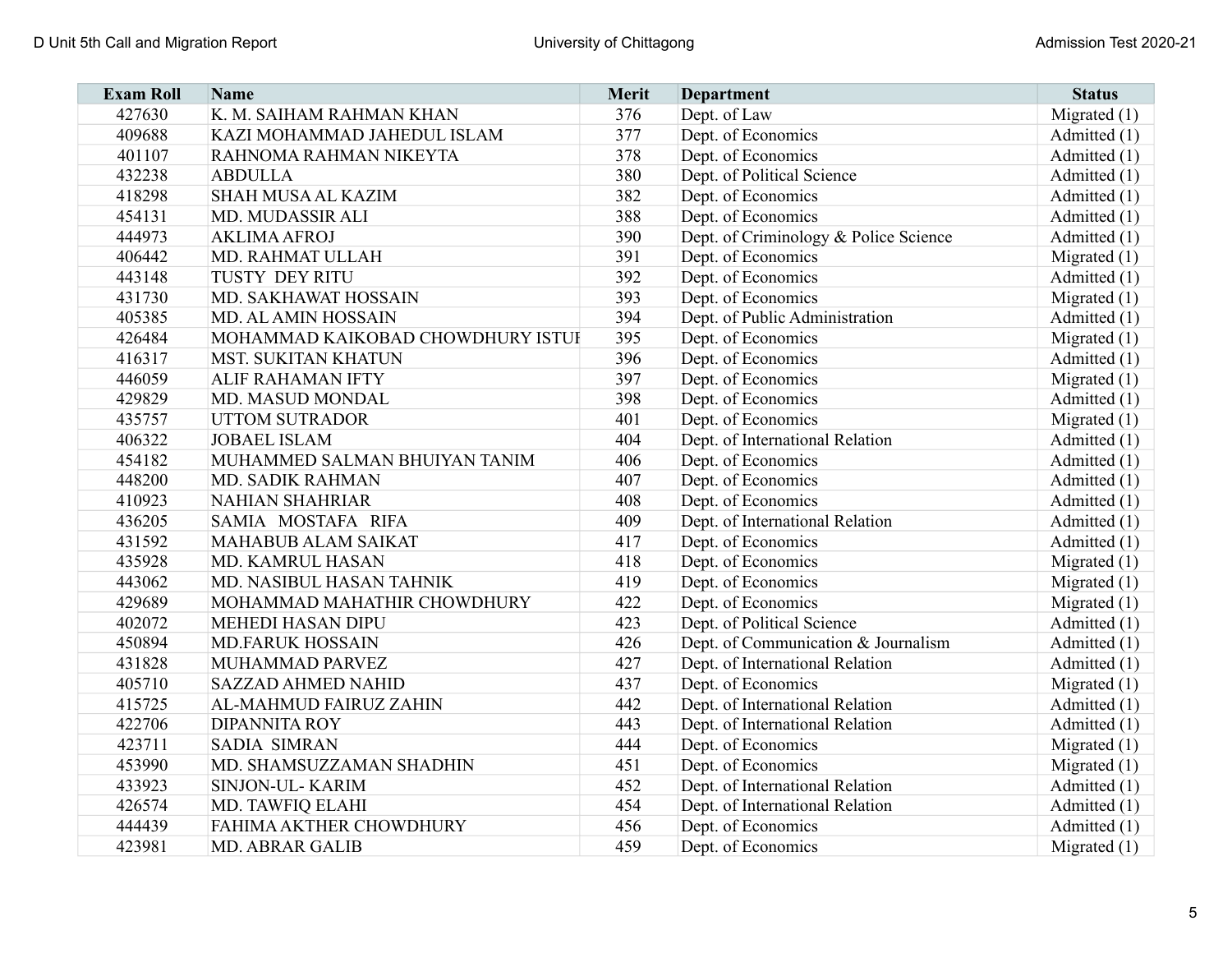| <b>Exam Roll</b> | <b>Name</b>                  | Merit | <b>Department</b>               | <b>Status</b>  |
|------------------|------------------------------|-------|---------------------------------|----------------|
| 443407           | <b>SAIFUL BAHAR</b>          | 464   | Dept. of International Relation | Admitted (1)   |
| 452009           | <b>SABEKUN NAHAR</b>         | 465   | Dept. of International Relation | Migrated $(1)$ |
| 405246           | <b>SUZIT CHANDRA BARMAN</b>  | 466   | Dept. of International Relation | Admitted (1)   |
| 446009           | <b>MURSALIN SHEIKH</b>       | 470   | Dept. of Economics              | Migrated $(1)$ |
| 407994           | HUMAIRATUL FERDOUS           | 472   | Dept. of Economics              | Migrated $(1)$ |
| 410761           | <b>ABIDA ALAMGIR MAHEE</b>   | 473   | Dept. of Economics              | Migrated $(1)$ |
| 408859           | MD. NAZMUL HASAN             | 477   | Dept. of International Relation | Migrated $(1)$ |
| 436239           | MD. KHORSHED ALAM            | 478   | Dept. of Public Administration  | Admitted (1)   |
| 400255           | <b>ZABIR SHAHAT</b>          | 480   | Dept. of Finance                | Admitted (1)   |
| 450525           | MAHBUBA SULTANA MUNNI        | 482   | Dept. of Economics              | Migrated $(1)$ |
| 437490           | <b>TAZRIN TAZZUMA TANHA</b>  | 483   | Dept. of International Relation | Migrated $(1)$ |
| 410577           | MD. AZMAIN ADEL ADETTO       | 485   | Dept. of International Relation | Migrated $(1)$ |
| 405798           | <b>FAZLUL KARIM MASUM</b>    | 488   | Dept. of Economics              | Migrated $(1)$ |
| 410150           | <b>NABILA SORWAR</b>         | 495   | Dept. of Public Administration  | Admitted (1)   |
| 414935           | MD. MAHAFUZUR RAHMAN         | 498   | Dept. of Political Science      | Admitted (1)   |
| 438119           | <b>BORHAN UDDIN</b>          | 499   | Dept. of Public Administration  | Admitted (1)   |
| 444419           | <b>JANNATUL NAIMA</b>        | 500   | Dept. of Economics              | Migrated $(1)$ |
| 436958           | <b>MD. ATAUL ISLAM</b>       | 502   | Dept. of International Relation | Migrated $(1)$ |
| 430336           | <b>AFRA TASNIM URMI</b>      | 503   | Dept. of International Relation | Migrated $(1)$ |
| 420235           | <b>FAIRUJ SADAF DIP</b>      | 506   | Dept. of Economics              | Migrated $(1)$ |
| 408173           | HUR-E-ZANNAT                 | 508   | Dept. of Economics              | Migrated $(1)$ |
| 413185           | <b>RUBAIYAT MAHBUB RUBAI</b> | 509   | Dept. of International Relation | Migrated $(1)$ |
| 449534           | SAHARIYA SULTANA SATHI       | 512   | Dept. of International Relation | Migrated $(1)$ |
| 443658           | TAHAMIDA REZWANA ANANYA      | 514   | Dept. of Political Science      | Admitted (1)   |
| 449181           | <b>OMAR BIN KASHEM</b>       | 516   | Dept. of International Relation | Migrated $(1)$ |
| 436266           | <b>SAKIBA IMAM TUSHI</b>     | 517   | Dept. of International Relation | Migrated $(1)$ |
| 409612           | <b>SAIFUL ISLAM</b>          | 518   | Dept. of Economics              | Migrated $(1)$ |
| 401763           | <b>ZIA UDDIN SAYEM</b>       | 519   | Dept. of Public Administration  | Admitted (1)   |
| 402096           | <b>ADHIRAJ DATTA</b>         | 521   | Dept. of International Relation | Migrated $(1)$ |
| 437583           | MEHERUN NESSA PRIYA          | 522   | Dept. of Finance                | Admitted (1)   |
| 417856           | MD. IMRAN HOSSAIN            | 528   | Dept. of Economics              | Migrated $(1)$ |
| 414681           | NAZMUNNAHAR LABONI           | 530   | Dept. of Political Science      | Admitted (1)   |
| 401911           | PUNAM PARIAL                 | 531   | Dept. of Economics              | Migrated $(1)$ |
| 438207           | <b>MD. ABU TALHA</b>         | 534   | Dept. of Economics              | Migrated $(1)$ |
| 440424           | <b>TOUHID HOSSIN</b>         | 536   | Dept. of Economics              | Migrated $(1)$ |
| 412104           | TANJINUN NAHER TANJO         | 537   | Dept. of Economics              | Migrated $(1)$ |
| 434895           | <b>SHAHIN KHANDOKER</b>      | 538   | Dept. of Public Administration  | Admitted (1)   |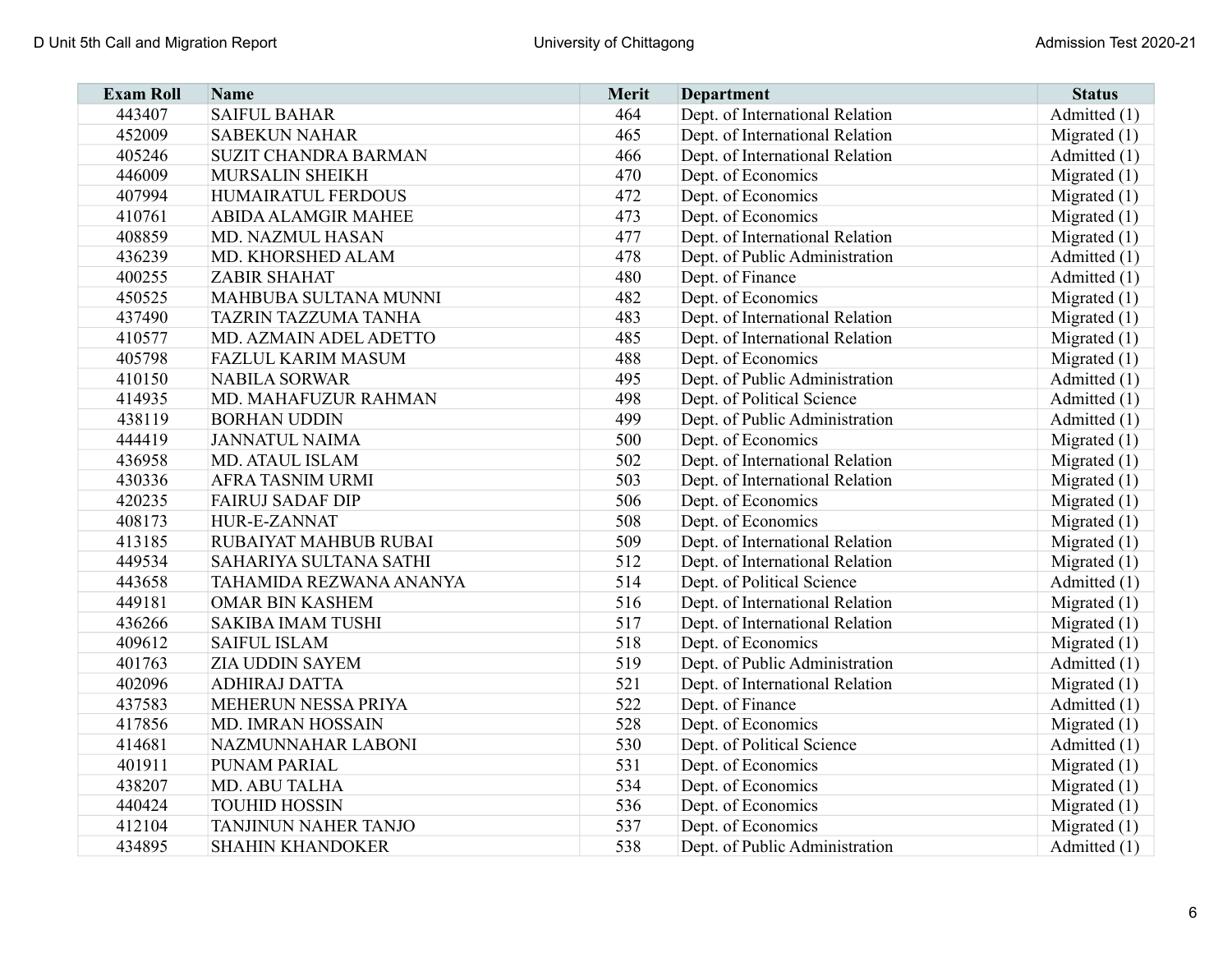| <b>Exam Roll</b> | <b>Name</b>                 | <b>Merit</b> | <b>Department</b>                     | <b>Status</b>  |
|------------------|-----------------------------|--------------|---------------------------------------|----------------|
| 425283           | MD. SALMIN TALUKDAR         | 542          | Dept. of Political Science            | Admitted (1)   |
| 443303           | <b>ADRITA BARUA</b>         | 543          | Dept. of Criminology & Police Science | Admitted (1)   |
| 438202           | <b>FAIRUZ NAHIAN</b>        | 545          | Dept. of International Relation       | Migrated $(1)$ |
| 451477           | <b>SUMAIYA ALAM</b>         | 546          | Dept. of Economics                    | Migrated $(1)$ |
| 417008           | <b>DURJOY BHOWMICK</b>      | 547          | Dept. of Economics                    | Migrated $(1)$ |
| 416266           | MD. IMTIAJ KHAN             | 551          | Dept. of Political Science            | Admitted (1)   |
| 453526           | <b>TAZKIA MASHIAT TUNAZ</b> | 552          | Dept. of Economics                    | Migrated $(1)$ |
| 419730           | <b>DIBYASREE DEY</b>        | 553          | Dept. of Public Administration        | Admitted (1)   |
| 431831           | <b>RUBEL HOSEN</b>          | 559          | Dept. of Economics                    | Migrated $(1)$ |
| 452740           | MD. TANBIR SHIHAB CHOWDHURY | 560          | Dept. of Economics                    | Migrated $(1)$ |
| 400007           | Tasnuva Niha                | 565          | Dept. of International Relation       | Migrated $(1)$ |
| 408911           | ZINNATUN NISA RIKTA         | 568          | Dept. of Economics                    | Migrated $(1)$ |
| 412578           | <b>TASKIN SADIA</b>         | 569          | Dept. of Economics                    | Migrated $(1)$ |
| 444665           | <b>EMAM HOSSEN</b>          | 572          | Dept. of Economics                    | Migrated $(1)$ |
| 402589           | TINNE GHOSHAL SARKAR        | 576          | Dept. of Public Administration        | Admitted (1)   |
| 417330           | MOST. FATEMA TUJ JAHORA     | 577          | Dept. of Economics                    | Migrated $(1)$ |
| 402556           | SYEDA NISHAT SIDDIQUA       | 578          | Dept. of Economics                    | Migrated $(1)$ |
| 448868           | <b>FARIA JAHAN OISHE</b>    | 579          | Dept. of International Relation       | Migrated $(1)$ |
| 449523           | <b>TAZNUR HAIDER TOFA</b>   | 580          | Dept. of Economics                    | Migrated $(1)$ |
| 453799           | MD. NOMAN SIDDIKY           | 581          | Dept. of Economics                    | Migrated $(1)$ |
| 441806           | <b>IFTESAM CHOWDHURY</b>    | 582          | Dept. of Economics                    | Migrated $(1)$ |
| 446752           | PRIOSHE DHAR PUJA           | 583          | Dept. of Public Administration        | Admitted $(1)$ |
| 403084           | MAHMUDA AKTER MOZUMDER      | 584          | Dept. of Economics                    | Migrated $(1)$ |
| 405572           | <b>SAIVA SUBRENA</b>        | 592          | Dept. of Economics                    | Migrated (1)   |
| 433507           | <b>MUNNA AKTHER</b>         | 593          | Dept. of Economics                    | Migrated $(1)$ |
| 449593           | MD. MOHAMMAD ALI            | 596          | Dept. of Public Administration        | Admitted (1)   |
| 430758           | <b>RANI AKTHER LIJU</b>     | 598          | Dept. of Economics                    | Migrated $(1)$ |
| 428361           | <b>HALIMA AZIM</b>          | 599          | Dept. of Economics                    | Admitted (1)   |
| 440715           | SHEIKHE ZONAEED KABIR       | 601          | Dept. of International Relation       | Migrated (1)   |
| 442152           | MD. NAFIZ IMTIAZ            | 604          | Dept. of Economics                    | Migrated $(1)$ |
| 450459           | <b>NAZMUL HOQUE</b>         | 605          | Dept. of Economics                    | Migrated $(1)$ |
| 447005           | PRANTA DEV ROY              | 606          | Dept. of Finance                      | Admitted (1)   |
| 448308           | <b>TAZINA WAIZ ORNE</b>     | 613          | Dept. of Economics                    | Migrated $(1)$ |
| 439354           | <b>TAHMID ANJUM SHAFIN</b>  | 614          | Dept. of Economics                    | Migrated $(1)$ |
| 440325           | <b>JEHADUL ISLAM</b>        | 619          | Dept. of Economics                    | Admitted $(1)$ |
| 428136           | MOHAMMAD SAIFUL ISLAM       | 620          | Dept. of Economics                    | Migrated $(1)$ |
| 427728           | MD. TOMIZ UDDIN             | 621          | Dept. of Political Science            | Admitted (1)   |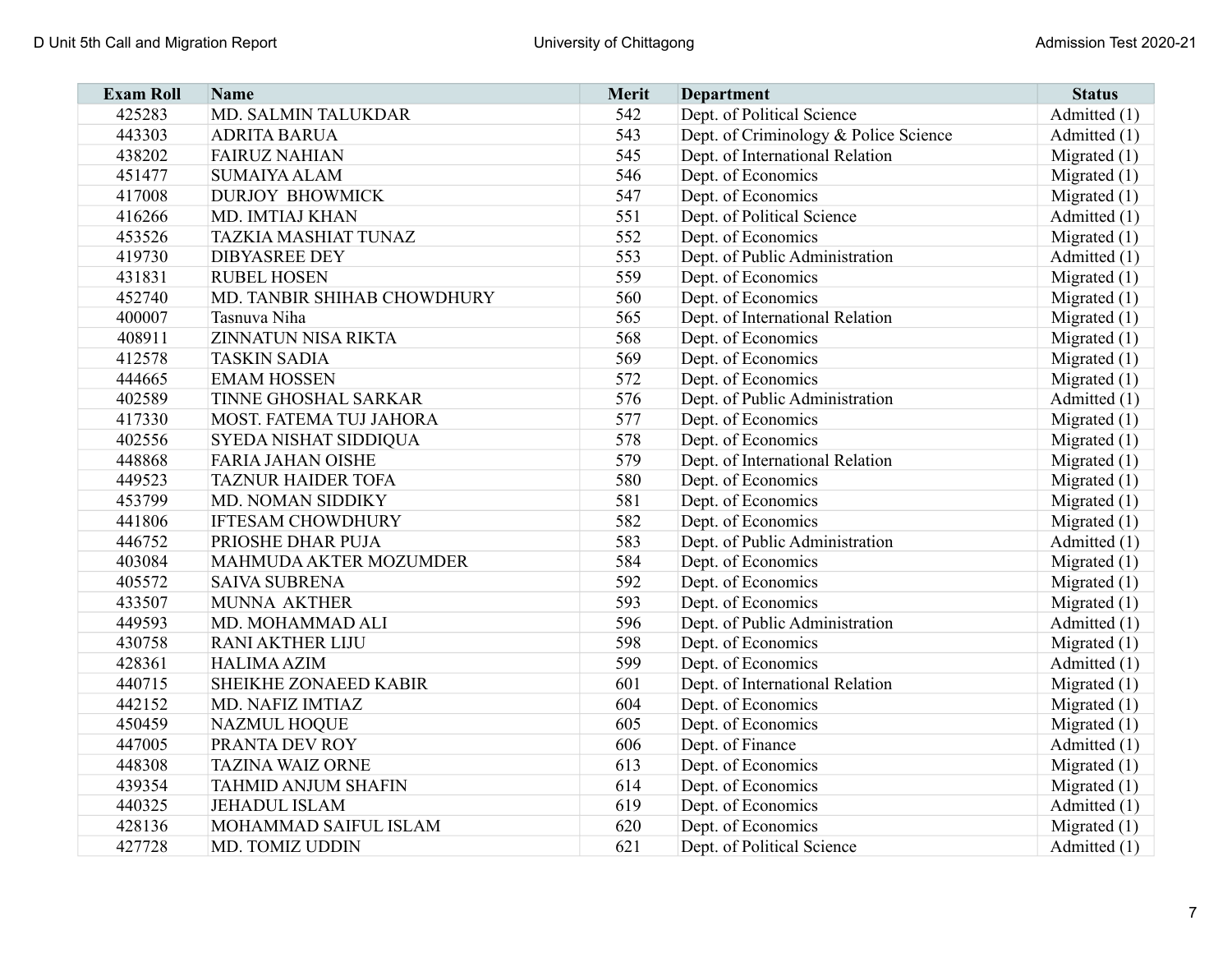| <b>Exam Roll</b> | Name                          | <b>Merit</b> | <b>Department</b>                   | <b>Status</b>  |
|------------------|-------------------------------|--------------|-------------------------------------|----------------|
| 417507           | <b>AURPITA DASH</b>           | 623          | Dept. of Communication & Journalism | Admitted (1)   |
| 443220           | <b>MUSKAN KABIR</b>           | 624          | Dept. of International Relation     | Admitted (1)   |
| 451103           | <b>SAFIKUL ISLAM</b>          | 626          | Dept. of International Relation     | Migrated $(1)$ |
| 422348           | <b>JANNATUL FERDOUS MEHER</b> | 627          | Dept. of International Relation     | Migrated $(1)$ |
| 408599           | <b>SUJANA AZIZ</b>            | 629          | Dept. of Economics                  | Migrated $(1)$ |
| 405052           | <b>SAJJAD HOSSAIN SAKIB</b>   | 630          | Dept. of Public Administration      | Admitted (1)   |
| 443764           | <b>MD RASEL PERVAZ</b>        | 631          | Dept. of Economics                  | Migrated $(1)$ |
| 430312           | <b>JANNATUL MARIA</b>         | 634          | Dept. of Economics                  | Migrated $(1)$ |
| 444102           | <b>SABIT SHAHRIAR</b>         | 635          | Dept. of Economics                  | Migrated $(1)$ |
| 440988           | <b>ISRAT JAHAN</b>            | 639          | Dept. of Economics                  | Migrated $(1)$ |
| 443203           | H. M. SABBIR HOSSAIN          | 641          | Dept. of International Relation     | Migrated $(1)$ |
| 451923           | <b>ISRAT JAHAN SADIKA</b>     | 642          | Dept. of Economics                  | Migrated $(1)$ |
| 444560           | MD. PARVAZ MOSARAF            | 643          | Dept. of Economics                  | Migrated $(1)$ |
| 425946           | <b>SADIA SULTANA</b>          | 645          | Dept. of Public Administration      | Admitted (1)   |
| 429487           | MD. THOUHID HASSAN TANNA      | 647          | Dept. of International Relation     | Migrated (1)   |
| 406662           | <b>ANJUMAN ARA</b>            | 650          | Dept. of Economics                  | Migrated $(1)$ |
| 438379           | <b>ANWARUL ISLAM</b>          | 652          | Dept. of Political Science          | Admitted (1)   |
| 424117           | <b>HOSNA ARA AKTER</b>        | 653          | Dept. of Economics                  | Migrated $(1)$ |
| 436282           | <b>MAHI MOSTAFA NAHIN</b>     | 659          | Dept. of Economics                  | Migrated $(1)$ |
| 407481           | <b>MD JAYED MIA</b>           | 661          | Dept. of Political Science          | Admitted (1)   |
| 407559           | <b>HASIBUL HASAN</b>          | 664          | Dept. of Economics                  | Migrated $(1)$ |
| 453868           | <b>SHAHRIARE IBNE HASAN</b>   | 667          | Dept. of International Relation     | Migrated $(1)$ |
| 440459           | <b>TAWFIQ AL HASIB TAMIM</b>  | 668          | Dept. of Public Administration      | Admitted (1)   |
| 446535           | <b>HABIBA YESMIN</b>          | 669          | Dept. of Economics                  | Migrated $(1)$ |
| 445974           | <b>MD. MASUD RANA</b>         | 670          | Dept. of Economics                  | Migrated $(1)$ |
| 409339           | <b>SHORIF MIA</b>             | 671          | Dept. of Economics                  | Migrated $(1)$ |
| 447801           | <b>SARAH CHOWDHURY</b>        | 673          | Dept. of Economics                  | Migrated $(1)$ |
| 450540           | MD. IFTHIER MIA               | 675          | Dept. of Economics                  | Migrated $(1)$ |
| 410583           | MD. FARHAN HOSSAIN BHUIYAN    | 679          | Dept. of Public Administration      | Admitted (1)   |
| 444506           | RINADH SULTANA TOYSHE         | 681          | Dept. of International Relation     | Migrated $(1)$ |
| 451301           | <b>TANNY GHOSH</b>            | 683          | Dept. of Public Administration      | Migrated $(1)$ |
| 429221           | MD. MOZAHIDUL ISLAM           | 684          | Dept. of Political Science          | Admitted (1)   |
| 404395           | <b>MEDHA DUTTA</b>            | 685          | Dept. of Public Administration      | Migrated $(1)$ |
| 419790           | <b>IFFAT JAHAN SHARMIN</b>    | 686          | Dept. of International Relation     | Migrated $(1)$ |
| 417498           | <b>FALGUNEE DAS</b>           | 687          | Dept. of International Relation     | Admitted (1)   |
| 436260           | ASHEKUR RAHMAN ASHEK          | 688          | Dept. of Political Science          | Admitted (1)   |
| 447717           | MAKSUDA AKTER SWEETY          | 689          | Dept. of International Relation     | Migrated $(1)$ |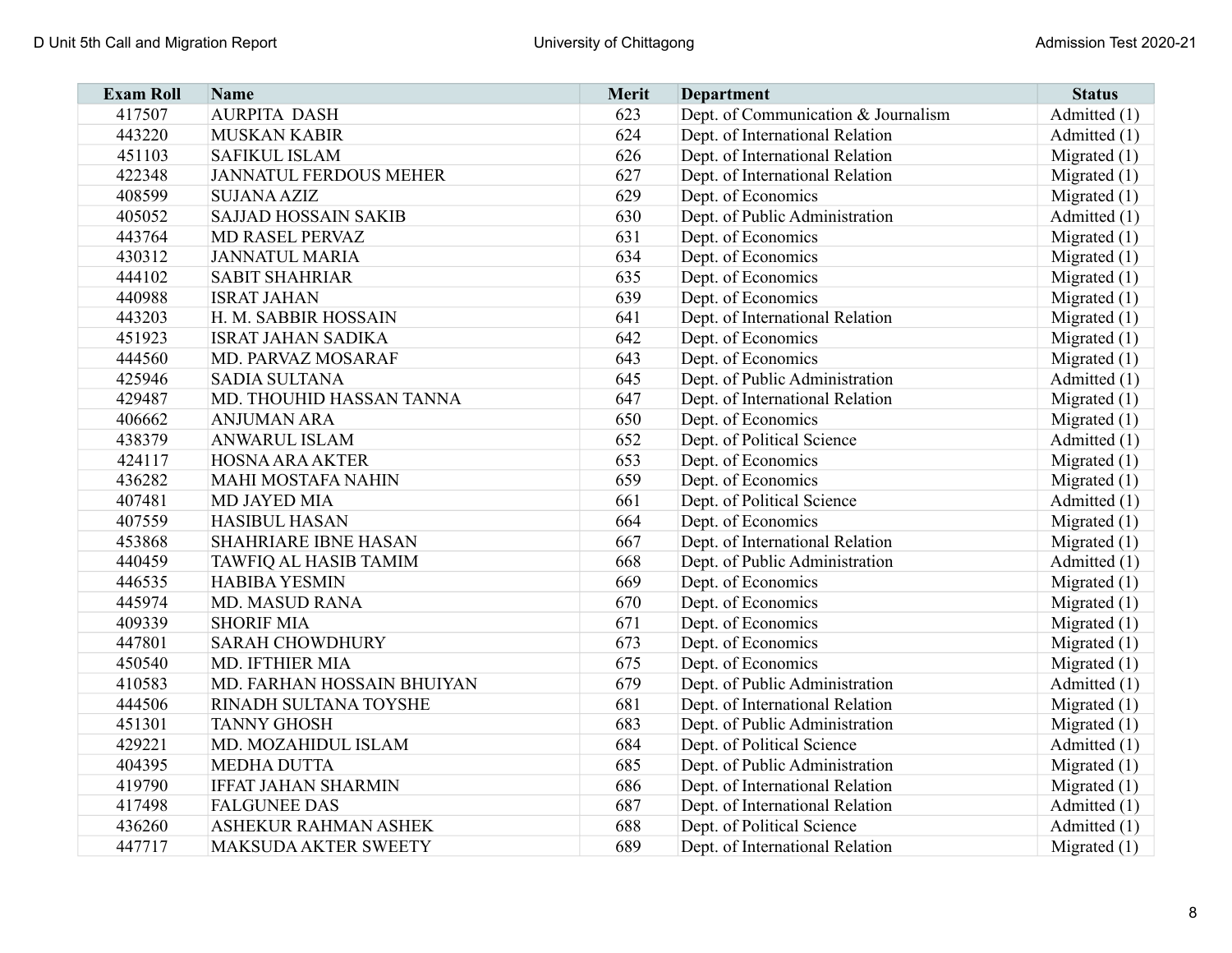| <b>Exam Roll</b> | <b>Name</b>                  | Merit | <b>Department</b>                     | <b>Status</b>  |
|------------------|------------------------------|-------|---------------------------------------|----------------|
| 445567           | ABDULLAH AL MAHIM CHOWDHURY  | 691   | Dept. of Economics                    | Migrated (1)   |
| 415568           | MOHAMMAD ARIFUL ISLAM        | 692   | Dept. of Economics                    | Admitted (1)   |
| 419483           | <b>UMME HABIBA</b>           | 693   | Dept. of Economics                    | Migrated (1)   |
| 409148           | <b>BAPPY TALUKDER</b>        | 696   | Dept. of Economics                    | Migrated $(1)$ |
| 402538           | SUBROTO KUMAR MONDAL         | 699   | Dept. of Economics                    | Migrated $(1)$ |
| 413210           | MD. EJADUR RAHMAN            | 700   | Dept. of Political Science            | Admitted (1)   |
| 448956           | KHADIZA BINTE ZAHIR          | 705   | Dept. of International Relation       | Migrated $(1)$ |
| 410486           | RAMISA SHAMRIN CHOWDHURY     | 707   | Dept. of Economics                    | Migrated $(1)$ |
| 430863           | MAHMUDUL HASNAT MAHI         | 711   | Dept. of International Relation       | Migrated $(1)$ |
| 440751           | TASNIMA HOQUE CHOWDHURY      | 712   | Dept. of Economics                    | Migrated $(1)$ |
| 403952           | <b>SAMIYA IRIN TASNIM</b>    | 714   | Dept. of Economics                    | Migrated $(1)$ |
| 445996           | <b>FARHAD MIA</b>            | 718   | Dept. of Political Science            | Admitted (1)   |
| 427906           | <b>MD.SAZIB SHEKH</b>        | 720   | Dept. of Economics                    | Migrated $(2)$ |
| 438043           | <b>MOYMUNA YESMIN</b>        | 723   | Dept. of Economics                    | Migrated $(1)$ |
| 442883           | TANJINA AKTER TASPIA         | 724   | Dept. of Economics                    | Migrated $(1)$ |
| 431314           | <b>TOYMUR ISLAM</b>          | 727   | Dept. of International Relation       | Migrated $(1)$ |
| 429225           | <b>BRINTA BANIK</b>          | 728   | Dept. of Economics                    | Migrated (2)   |
| 434495           | HOSSAIN MAHAMUD CHISHTY      | 730   | Dept. of International Relation       | Migrated $(1)$ |
| 439292           | <b>SHANJIDA KHAIR</b>        | 732   | Dept. of Economics                    | Migrated $(2)$ |
| 417678           | DICO MONDAL                  | 733   | Dept. of Economics                    | Migrated $(2)$ |
| 403814           | MD. MAHFUJ KHAN              | 735   | Dept. of Economics                    | Migrated $(2)$ |
| 422233           | MD. SAIDUL ISLAM             | 736   | Dept. of Criminology & Police Science | Admitted (1)   |
| 419936           | <b>SADIA AMIN</b>            | 737   | Dept. of Economics                    | Migrated $(2)$ |
| 404530           | <b>JANNATUL MAWA MITHILA</b> | 739   | Dept. of Criminology & Police Science | Admitted (1)   |
| 453141           | <b>SADIA TAHNIN SUZANA</b>   | 748   | Dept. of International Relation       | Migrated $(1)$ |
| 444869           | <b>OMAR HOSEN</b>            | 751   | Dept. of Economics                    | Migrated (1)   |
| 417873           | <b>SHAHRIAR TANVIR</b>       | 753   | Dept. of International Relation       | Migrated $(2)$ |
| 445267           | <b>ANAYET ULLAH</b>          | 755   | Dept. of Economics                    | Migrated $(1)$ |
| 404052           | MD. KAMRUL ISLAM             | 758   | Dept. of Political Science            | Admitted (1)   |
| 421970           | <b>ASFAK MAHMUD</b>          | 762   | Dept. of Public Administration        | Migrated $(1)$ |
| 423006           | <b>RONY AKTER</b>            | 763   | Dept. of Economics                    | Migrated $(1)$ |
| 431718           | <b>KAMRUL ISLAM</b>          | 766   | Dept. of Political Science            | Migrated $(1)$ |
| 407106           | <b>SHAINA AKTER</b>          | 770   | Dept. of International Relation       | Migrated $(1)$ |
| 430473           | S. M. JUBAER                 | 774   | Dept. of Public Administration        | Migrated $(1)$ |
| 449058           | NELOY ACHARJEE               | 776   | Dept. of International Relation       | Migrated $(2)$ |
| 419414           | <b>SADMAN F HAQUE</b>        | 784   | Dept. of Development Studies          | Migrated $(1)$ |
| 430137           | MD. TAKI YEASIR              | 785   | Dept. of Public Administration        | Migrated $(1)$ |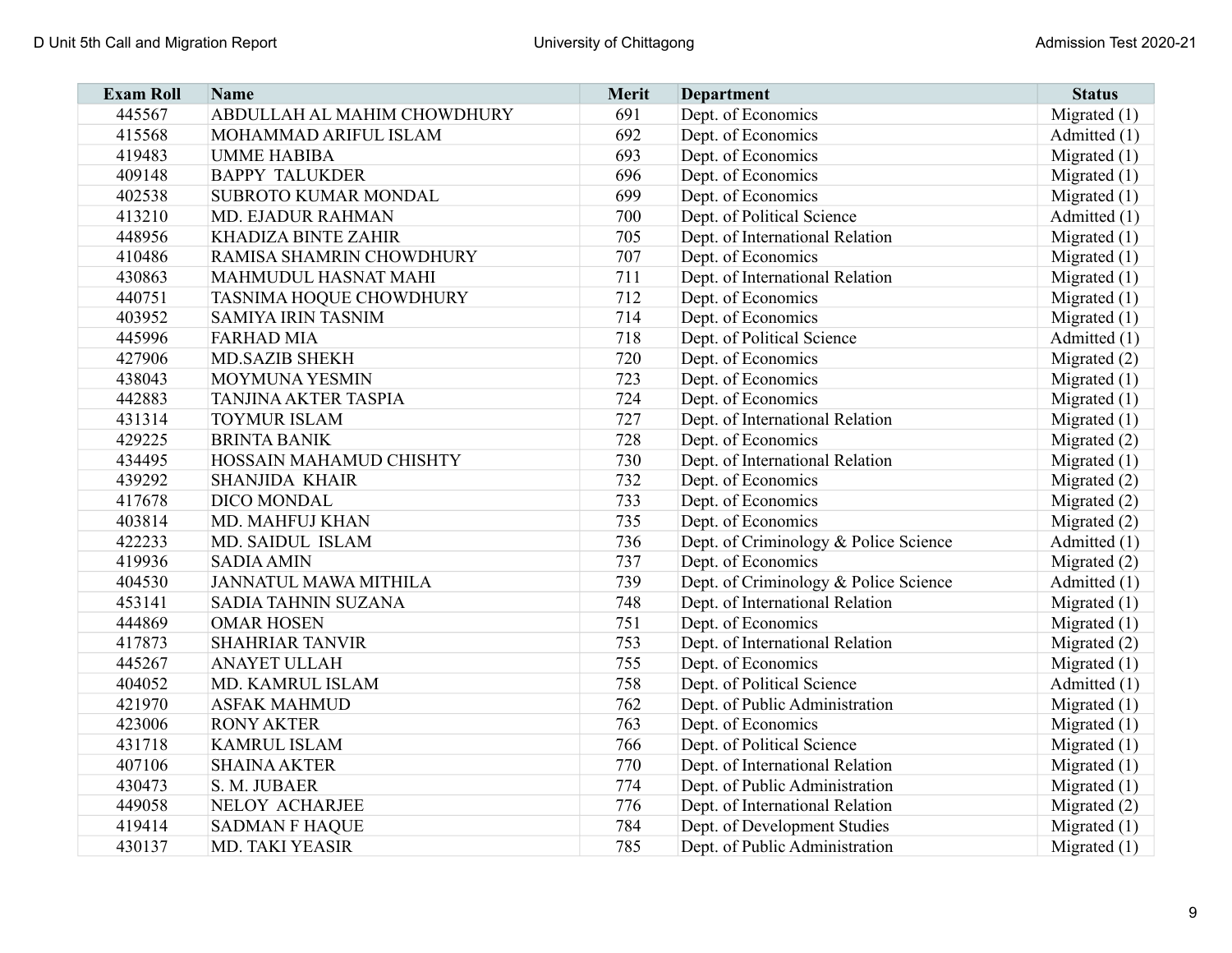| <b>Exam Roll</b> | <b>Name</b>                 | Merit | <b>Department</b>               | <b>Status</b>  |
|------------------|-----------------------------|-------|---------------------------------|----------------|
| 409463           | ASHRAFUL ALAM SHUDDHO       | 787   | Dept. of International Relation | Migrated (2)   |
| 432829           | MD. AL AMIN MAFI            | 788   | Dept. of Political Science      | Admitted (1)   |
| 434731           | MD. HUMAYUN KABIR           | 792   | Dept. of Development Studies    | Migrated $(1)$ |
| 432749           | MD. MEHADI HASAN SHOHAN     | 794   | Dept. of International Relation | Migrated $(1)$ |
| 407630           | <b>FAIROOZ AMIN</b>         | 797   | Dept. of International Relation | Migrated $(2)$ |
| 449113           | MD. TOHIDUL ISLAM           | 799   | Dept. of International Relation | Migrated $(1)$ |
| 451714           | <b>NAFIZ MAHMUD</b>         | 801   | Dept. of International Relation | Migrated (2)   |
| 447520           | HASNATUL AKMAM              | 803   | Dept. of Sociology              | Admitted (1)   |
| 442032           | <b>SADIA TASNIM</b>         | 806   | Dept. of International Relation | Migrated $(2)$ |
| 412593           | <b>GOURAB DAS</b>           | 807   | Dept. of International Relation | Migrated (2)   |
| 436660           | <b>TANVIR ABDULLAH</b>      | 808   | Dept. of International Relation | Migrated $(2)$ |
| 452790           | <b>FABIHA BUSHRA ALI</b>    | 811   | Dept. of International Relation | Migrated (2)   |
| 446308           | <b>NAZIFA MOSTAFIZ</b>      | 813   | Dept. of Public Administration  | Migrated $(1)$ |
| 439550           | SANJANA HUDA RABIL          | 814   | Dept. of Development Studies    | Migrated $(1)$ |
| 434521           | TANGIL AL MAHAMUD SOWAD     | 815   | Dept. of Public Administration  | Migrated $(1)$ |
| 439390           | MD. SEAM KHAN               | 816   | Dept. of Development Studies    | Migrated $(1)$ |
| 428252           | <b>JIM AKTHER</b>           | 820   | Dept. of Political Science      | Migrated $(1)$ |
| 405477           | <b>ARSHED UR RAHMAN</b>     | 822   | Dept. of International Relation | Migrated $(1)$ |
| 414589           | <b>MISHRAT JAHAN EMU</b>    | 825   | Dept. of Public Administration  | Migrated $(1)$ |
| 404584           | <b>SADMAN SAKIB SHUPTO</b>  | 827   | Dept. of International Relation | Migrated $(1)$ |
| 431705           | <b>MAHIN AKTER</b>          | 829   | Dept. of Political Science      | Migrated $(1)$ |
| 445685           | MOHAMMAD FARHAD HOSSAIN     | 830   | Dept. of Public Administration  | Migrated $(1)$ |
| 439986           | TAWHEDUL ISLAM TANVIR       | 831   | Dept. of International Relation | Migrated $(1)$ |
| 445693           | <b>NAEEM HOSSAIN</b>        | 832   | Dept. of Political Science      | Migrated $(1)$ |
| 415649           | <b>FATEMA ZANNAT</b>        | 833   | Dept. of International Relation | Migrated $(1)$ |
| 419940           | FARIA MEHJABIN JIMAM        | 838   | Dept. of Public Administration  | Migrated $(1)$ |
| 402631           | <b>MILAN</b>                | 842   | Dept. of Public Administration  | Migrated $(1)$ |
| 414740           | MD ALIFUL ISLAM             | 843   | Dept. of Public Administration  | Migrated $(1)$ |
| 401953           | MD. REDWAN AHMED RIDOY      | 845   | Dept. of Public Administration  | Migrated $(1)$ |
| 415132           | RADETUM KHAN IBTESHAM       | 846   | Dept. of Public Administration  | Migrated $(1)$ |
| 410096           | <b>MAHARIN SULTANA</b>      | 847   | Dept. of Development Studies    | Migrated $(1)$ |
| 444566           | <b>MUNNY AKTHER</b>         | 849   | Dept. of Public Administration  | Migrated $(1)$ |
| 434826           | MOCHAMMAT KAUSER NECHA      | 858   | Dept. of Economics              | Migrated $(1)$ |
| 409981           | <b>HOSSAIN AHMED TANVIR</b> | 861   | Dept. of Political Science      | Migrated $(1)$ |
| 429651           | <b>JOYITA DEY</b>           | 862   | Dept. of Public Administration  | Migrated $(1)$ |
| 426582           | <b>JAKARIA MASUD</b>        | 863   | Dept. of Political Science      | Migrated $(1)$ |
| 453353           | MD. ARAFAT ISLAM            | 866   | Dept. of Public Administration  | Migrated $(1)$ |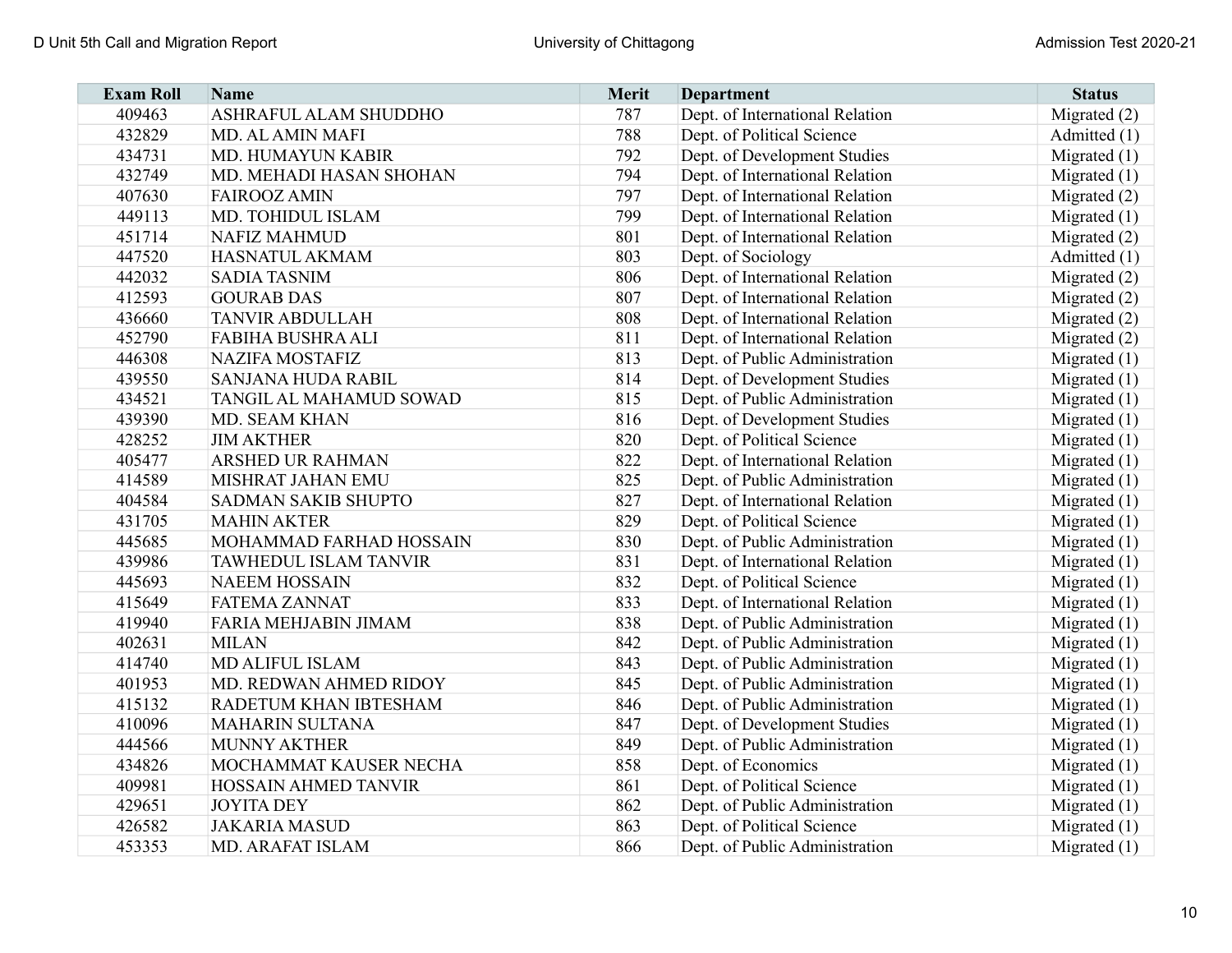| <b>Exam Roll</b> | <b>Name</b>                    | <b>Merit</b> | <b>Department</b>                   | <b>Status</b>  |
|------------------|--------------------------------|--------------|-------------------------------------|----------------|
| 447174           | MD. TAFSIR HOSSAIN ANTU        | 873          | Dept. of Political Science          | Migrated $(1)$ |
| 444217           | MD. MEHRAB TALUKDAR RAHI       | 875          | Dept. of Public Administration      | Migrated $(1)$ |
| 436233           | <b>FAKHRUL HAITHER TONU</b>    | 876          | Dept. of Public Administration      | Migrated $(1)$ |
| 450541           | <b>MD.SHAFIUL ISLAM</b>        | 879          | Dept. of Sociology                  | Admitted (1)   |
| 448747           | <b>BADHAN KUMAR MAHANTO</b>    | 880          | Dept. of Political Science          | Migrated $(1)$ |
| 450847           | <b>ROBIN SADAGAR</b>           | 882          | Dept. of Public Administration      | Migrated $(1)$ |
| 439119           | MUSHAHID MIAH                  | 885          | Dept. of Political Science          | Migrated $(1)$ |
| 403349           | <b>ASHFAQ ZAMAN ARNOB</b>      | 887          | Dept. of Political Science          | Migrated $(1)$ |
| 446568           | <b>TASNIM RAHMAN</b>           | 888          | Dept. of Public Administration      | Migrated $(1)$ |
| 438268           | NAIMA SULTHANA                 | 889          | Dept. of Public Administration      | Migrated $(1)$ |
| 436148           | <b>TANIYA AKTER</b>            | 890          | Dept. of Communication & Journalism | Migrated $(1)$ |
| 412342           | S.M. MEHRAJ HOSSAIN CHOWDHURY  | 892          | Dept. of Public Administration      | Migrated $(1)$ |
| 413005           | <b>RASEL HOSSEN</b>            | 893          | Dept. of International Relation     | Migrated $(1)$ |
| 429671           | MOHAMMAD AKIF IBN YOUSUF       | 897          | Dept. of Public Administration      | Migrated $(1)$ |
| 414292           | <b>SHAHZIAR TALUKDER ZISAN</b> | 899          | Dept. of Public Administration      | Migrated $(1)$ |
| 403819           | MIJANUR RAHMAN ADRITH          | 900          | Dept. of Public Administration      | Migrated $(1)$ |
| 408509           | <b>JASIYA AFRIN</b>            | 901          | Dept. of Development Studies        | Migrated $(1)$ |
| 401301           | MD. PARVEZ MAHMUD              | 902          | Dept. of Political Science          | Migrated $(1)$ |
| 405624           | <b>MD. AMIR HAMZA</b>          | 909          | Dept. of Political Science          | Migrated $(1)$ |
| 434083           | <b>MD. SHAJJAD HOSSAIN</b>     | 912          | Dept. of Political Science          | Migrated $(1)$ |
| 400107           | <b>ROBIUL ISLAM</b>            | 916          | Dept. of International Relation     | Migrated $(1)$ |
| 424701           | MD. MIRAJUL ISLAM              | 920          | Dept. of Communication & Journalism | Migrated $(1)$ |
| 430379           | MD. NAYAN MIAH                 | 921          | Dept. of International Relation     | Migrated $(1)$ |
| 452319           | <b>GOURI TALUKDAR</b>          | 922          | Dept. of Development Studies        | Migrated $(1)$ |
| 449515           | SHANJEDA SHARMIN TAMANNA       | 923          | Dept. of International Relation     | Migrated $(1)$ |
| 426747           | MD. OSMAN GONI FAISAL          | 927          | Dept. of Political Science          | Migrated $(1)$ |
| 448009           | MD. SHOBUJ ISLAM               | 931          | Dept. of Political Science          | Migrated $(1)$ |
| 441538           | S. M. MARUF HASAN              | 932          | Dept. of Public Administration      | Migrated $(1)$ |
| 449575           | MOHAMMAD MINHAJUL ISLAM        | 933          | Dept. of International Relation     | Migrated $(1)$ |
| 427720           | MD. SAHIBUR RAHMAN AKIB        | 935          | Dept. of Development Studies        | Migrated $(1)$ |
| 446967           | <b>NASATUN MISKAT NABERY</b>   | 936          | Dept. of Marketing                  | Admitted (1)   |
| 409064           | FAHIM TANVIR AHMED KHAN        | 939          | Dept. of Public Administration      | Migrated $(1)$ |
| 414339           | MD. GOWSUL AZOM SHANTO         | 941          | Dept. of Public Administration      | Migrated $(1)$ |
| 429104           | SAKHAWAT HOSSEN SANTA          | 946          | Dept. of International Relation     | Migrated $(2)$ |
| 407136           | MD. ABDULLAH HEL FARUKY        | 950          | Dept. of International Relation     | Migrated $(2)$ |
| 424826           | UMMA GIHANI OLIN               | 951          | Dept. of International Relation     | Migrated $(2)$ |
| 436630           | MD. SOHAG MIA                  | 952          | Dept. of Public Administration      | Migrated $(1)$ |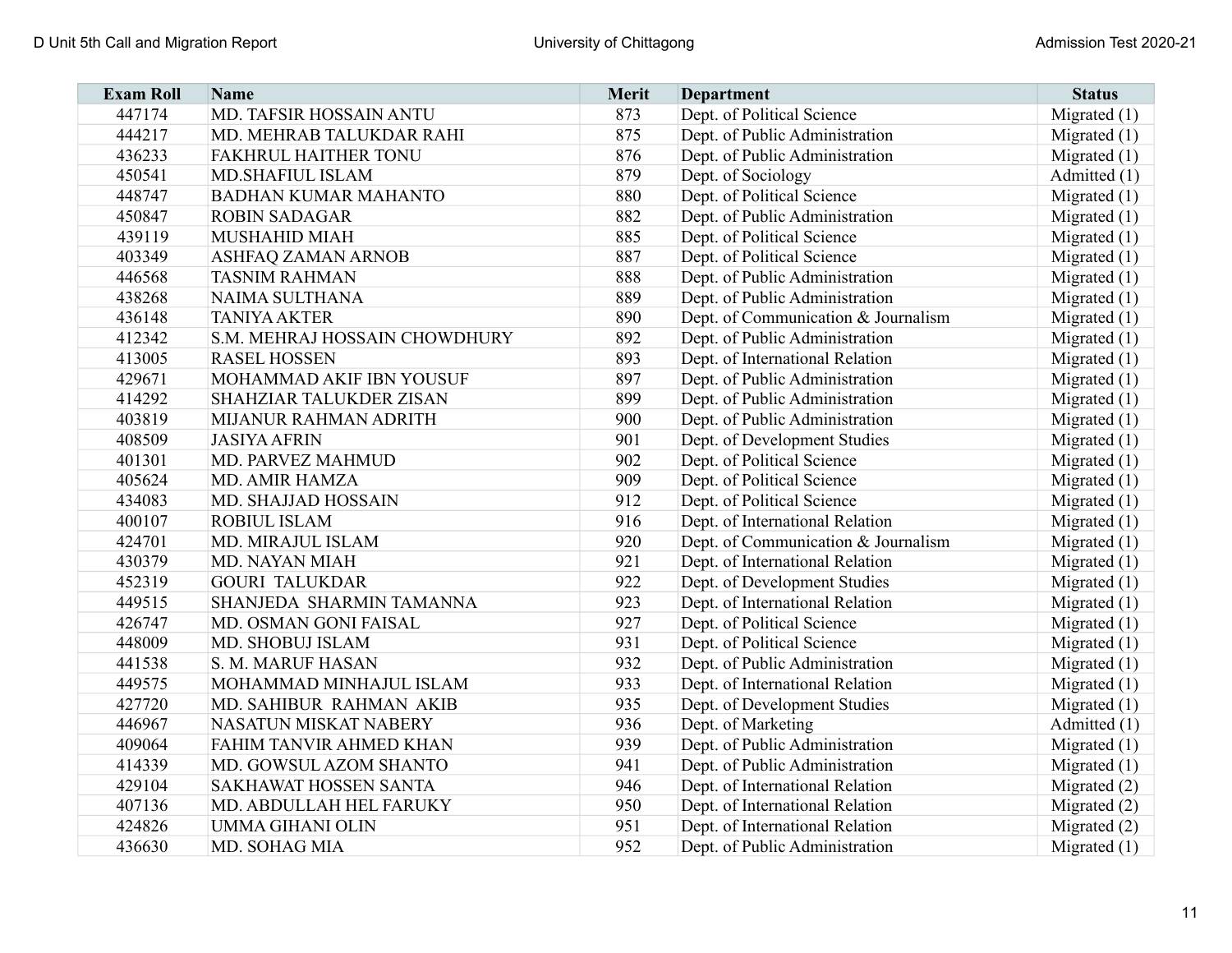| <b>Exam Roll</b> | Name                         | <b>Merit</b> | <b>Department</b>                     | <b>Status</b>  |
|------------------|------------------------------|--------------|---------------------------------------|----------------|
| 401579           | <b>SAIFUL ISLAM</b>          | 955          | Dept. of Development Studies          | Migrated $(1)$ |
| 430064           | MD. MOSHEUR RAHMAN           | 960          | Dept. of Public Administration        | Migrated $(1)$ |
| 403755           | HASNATUL JANNAT PUTUL        | 964          | Dept. of International Relation       | Migrated (2)   |
| 454193           | <b>KAZI RIFA TAMANNA</b>     | 966          | Dept. of Sociology                    | Migrated $(1)$ |
| 410027           | <b>AFROZA AKTER NISHU</b>    | 968          | Dept. of International Relation       | Migrated $(2)$ |
| 415338           | <b>DURJOY BARUA</b>          | 969          | Dept. of Public Administration        | Migrated $(1)$ |
| 440781           | <b>TAFRIDA HAQUE SARA</b>    | 970          | Dept. of Development Studies          | Migrated $(1)$ |
| 447763           | <b>AFLATUN NESSA PEAULY</b>  | 972          | Dept. of Finance                      | Migrated $(1)$ |
| 406627           | <b>AL-MUSABBIR RASHID</b>    | 979          | Dept. of Public Administration        | Migrated (2)   |
| 447742           | MST. SOMAIYA AKTER SUMI      | 980          | Dept. of Public Administration        | Migrated (2)   |
| 441796           | HABIBA SULTANA MIM           | 989          | Dept. of Sociology                    | Migrated $(1)$ |
| 432007           | MD. TAREQ RAHMAN             | 990          | Dept. of Public Administration        | Migrated (2)   |
| 409936           | MD. LIZAN AHMED              | 992          | Dept. of Public Administration        | Migrated (2)   |
| 428688           | <b>NOBO SARKAR</b>           | 993          | Dept. of Public Administration        | Migrated (2)   |
| 421232           | <b>JANNATUL FERDOUS</b>      | 996          | Dept. of Public Administration        | Migrated $(1)$ |
| 400811           | <b>MD.SHAHARIAR RINTU</b>    | 997          | Dept. of Criminology & Police Science | Admitted (1)   |
| 432832           | <b>MOHIN UDDIN</b>           | 998          | Dept. of Public Administration        | Migrated $(1)$ |
| 445108           | MD. MAHARAJ UDDIN            | 999          | Dept. of Political Science            | Admitted (1)   |
| 411233           | MST. FARJANA AKTER SUMI      | 1000         | Dept. of Political Science            | Migrated $(1)$ |
| 446680           | <b>MOHONA BAKTIAR MIM</b>    | 1004         | Dept. of Communication & Journalism   | Admitted (2)   |
| 429282           | <b>EMAM HOSSEN</b>           | 1006         | Dept. of Political Science            | Migrated $(1)$ |
| 442120           | MOHAMMAD OBAIDULLAH          | 1007         | Dept. of Political Science            | Migrated $(1)$ |
| 432900           | <b>PRAMI BARUA</b>           | 1012         | Dept. of Public Administration        | Migrated $(1)$ |
| 416230           | <b>SAHAT BIN ELIAS SAYEM</b> | 1014         | Dept. of Finance                      | Migrated $(1)$ |
| 440805           | <b>ANIKA ANJUM</b>           | 1015         | Dept. of Sociology                    | Admitted (2)   |
| 448604           | <b>ASMA KHANAM</b>           | 1024         | Dept. of Political Science            | Admitted (2)   |
| 454195           | <b>MD. RIDOY HOSSAIN</b>     | 1026         | Dept. of Public Administration        | Migrated $(1)$ |
| 414682           | <b>AFIFA BEGUM</b>           | 1027         | Dept. of International Relation       | Migrated (2)   |
| 401804           | <b>SHAHDAT HOSSEN</b>        | 1030         | Dept. of Public Administration        | Migrated $(1)$ |
| 428380           | <b>ABDULLAH AL MUMIN</b>     | 1032         | Dept. of Sociology                    | Migrated $(1)$ |
| 450907           | <b>ISRATH JARIN</b>          | 1034         | Dept. of Economics                    | Migrated $(1)$ |
| 404928           | MD. ANOWAR HOSSAIN           | 1035         | Dept. of Criminology & Police Science | Admitted (2)   |
| 423480           | MST. JANNATUL FERDOUS AMINA  | 1039         | Dept. of Public Administration        | Migrated $(1)$ |
| 444593           | <b>ASMA JAHAN</b>            | 1040         | Dept. of Public Administration        | Migrated $(1)$ |
| 434453           | <b>SAJJAD HOSSAIN SAIDEY</b> | 1048         | Dept. of Political Science            | Migrated $(1)$ |
| 447916           | MD. TAREK                    | 1051         | Dept. of Political Science            | Admitted (2)   |
| 427289           | MD. HOSSAIN                  | 1056         | Dept. of Public Administration        | Migrated $(1)$ |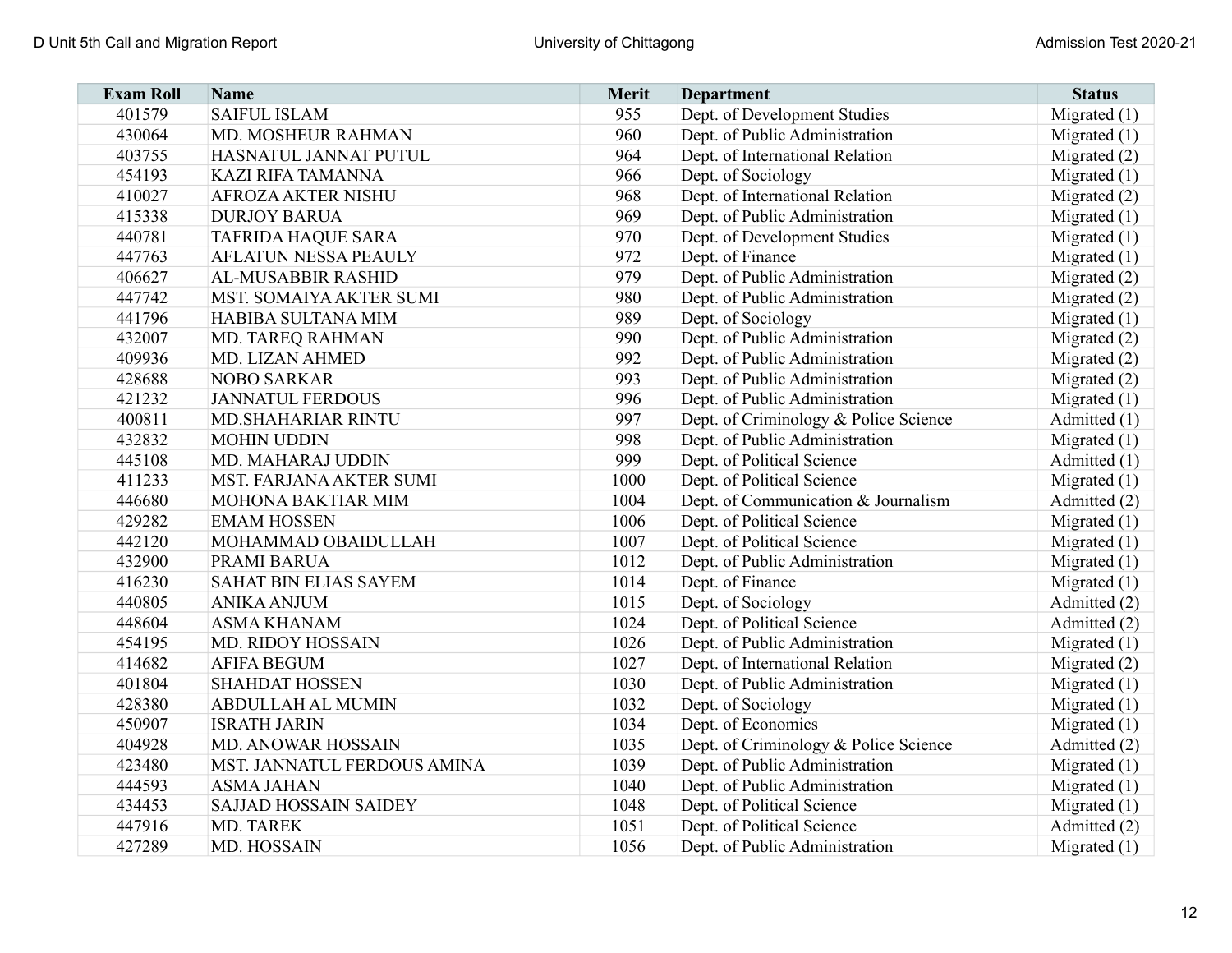| <b>Exam Roll</b> | <b>Name</b>                       | <b>Merit</b> | <b>Department</b>                            | <b>Status</b>  |
|------------------|-----------------------------------|--------------|----------------------------------------------|----------------|
| 444078           | REZAUL KARIM TUSHAR               | 1057         | Dept. of Public Administration               | Migrated $(1)$ |
| 406336           | MINHAJ AHAMMAD                    | 1058         | Dept. of Public Administration               | Migrated $(1)$ |
| 441199           | <b>NAFISA AZIM</b>                | 1059         | Dept. of Public Administration               | Migrated $(1)$ |
| 411837           | <b>FAZLE RABBI</b>                | 1061         | Dept. of Political Science                   | Admitted (2)   |
| 405019           | <b>SADEKIN REZA JASON</b>         | 1063         | Dept. of Public Administration               | Migrated $(1)$ |
| 451938           | <b>MST. HOMAIRA JANNAT BORSHA</b> | 1064         | Dept. of Public Administration               | Migrated $(1)$ |
| 421589           | <b>MD. ASHIKUR RAHMAN</b>         | 1065         | Dept. of Public Administration               | Migrated $(1)$ |
| 432020           | <b>TAHERA TASNIME</b>             | 1068         | Dept. of Public Administration               | Migrated $(1)$ |
| 429581           | <b>OMMAY SADIA</b>                | 1069         | Dept. of Public Administration               | Migrated $(1)$ |
| 413033           | <b>TANIMUL ALAM ZIAM</b>          | 1071         | Dept. of Public Administration               | Migrated $(1)$ |
| 436867           | <b>MASUD PARVES</b>               | 1073         | Dept. of Political Science                   | Admitted (2)   |
| 445393           | <b>MD. ABU RAIHAN</b>             | 1077         | Dept. of Public Administration               | Migrated (2)   |
| 404982           | <b>MST. FARIDA YESMIN</b>         | 1078         | Dept. of Political Science                   | Admitted (2)   |
| 449083           | <b>MD. TANVIR AHMED</b>           | 1080         | Dept. of Political Science                   | Admitted (2)   |
| 447035           | MD. NEZHUM RAHMAN RABBI           | 1081         | Dept. of Public Administration               | Migrated $(1)$ |
| 438120           | KAMRUZZAMAN ASIF                  | 1082         | Dept. of Public Administration               | Migrated $(1)$ |
| 401466           | <b>SAJEDUL ISLAM</b>              | 1087         | Dept. of Geography and Environmental Studies | Admitted (1)   |
| 436950           | MOKARROMA SULTANA                 | 1088         | Dept. of Political Science                   | Migrated $(1)$ |
| 438900           | <b>MD. ALAMIN KHAN</b>            | 1089         | Dept. of Sociology                           | Migrated $(1)$ |
| 428022           | MD. ABU HOZAIFA SAYEM             | 1091         | Dept. of Public Administration               | Migrated $(1)$ |
| 453463           | MD. SHOZOL MUNSHE                 | 1094         | Dept. of Political Science                   | Migrated $(1)$ |
| 434982           | <b>AINUN NAHAR</b>                | 1099         | Dept. of Public Administration               | Migrated $(1)$ |
| 431382           | <b>FARHANA TAHER RICHI</b>        | 1100         | Dept. of Public Administration               | Migrated $(1)$ |
| 401024           | <b>NOYAN TARA</b>                 | 1101         | Dept. of Political Science                   | Migrated $(1)$ |
| 404588           | MD. ABU RAYHAN RAFUL              | 1106         | Dept. of Public Administration               | Admitted (2)   |
| 405184           | <b>ABID HASAN</b>                 | 1108         | Dept. of Development Studies                 | Migrated $(1)$ |
| 442448           | MD. ISTIAQUE AHMED KAFI           | 1109         | Dept. of Public Administration               | Migrated $(1)$ |
| 434678           | <b>SHARIAR CHAMOK</b>             | 1110         | Dept. of Development Studies                 | Admitted (2)   |
| 442380           | ABU SAYED ZISHAN                  | 1111         | Dept. of Political Science                   | Admitted (2)   |
| 437737           | <b>SULTANA AKTER</b>              | 1113         | Dept. of Political Science                   | Admitted (2)   |
| 445622           | <b>SHAHIN AHMED</b>               | 1115         | Dept. of Political Science                   | Admitted (2)   |
| 446037           | MD. ARIF ALI                      | 1117         | Dept. of Public Administration               | Migrated $(1)$ |
| 442992           | SUMAIYA MUBASSIRAH                | 1121         | Dept. of Communication & Journalism          | Admitted (2)   |
| 425785           | <b>BUSHRATUL KOBRA</b>            | 1127         | Dept. of Public Administration               | Migrated $(1)$ |
| 432624           | <b>TASHFIA</b>                    | 1128         | Dept. of Political Science                   | Admitted (2)   |
| 433956           | <b>AMIT HASAN SAGOR</b>           | 1130         | Dept. of Political Science                   | Admitted (2)   |
| 428943           | REZAUL MOSTAFA SHAH               | 1131         | Dept. of Political Science                   | Admitted (2)   |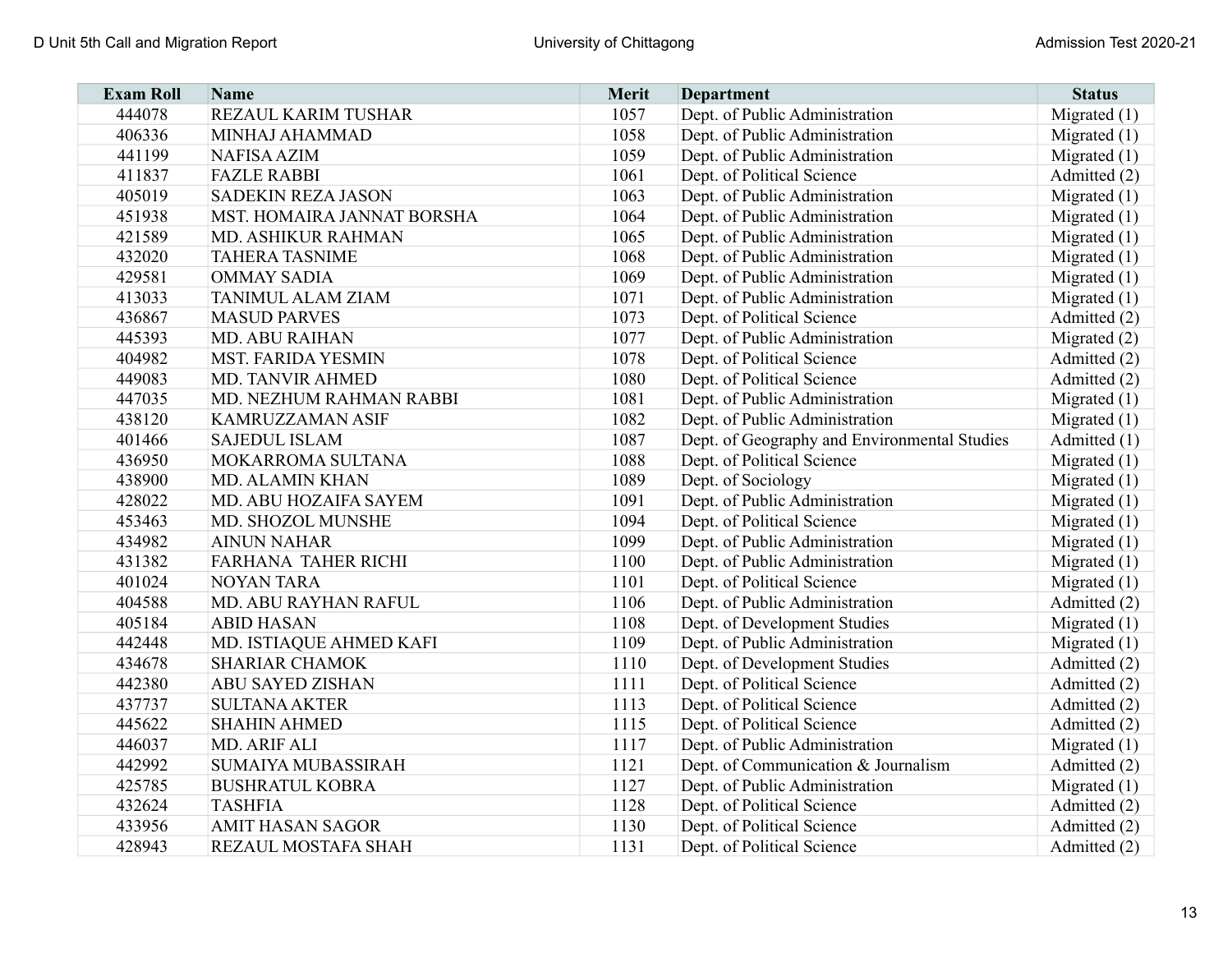| <b>Exam Roll</b> | <b>Name</b>                      | Merit | <b>Department</b>                     | <b>Status</b>  |
|------------------|----------------------------------|-------|---------------------------------------|----------------|
| 431086           | MD. ARAFAT MONDOL                | 1133  | Dept. of Public Administration        | Admitted (2)   |
| 417902           | <b>NAHID HASSAN</b>              | 1134  | Dept. of Development Studies          | Admitted (2)   |
| 415578           | <b>SAYMA YASMIN</b>              | 1135  | Dept. of Public Administration        | Admitted (1)   |
| 436313           | <b>RIYAD HOSSAIN</b>             | 1140  | Dept. of Public Administration        | Admitted (2)   |
| 452734           | MD. SALMAN HOSSAIN               | 1141  | Dept. of Political Science            | Admitted (2)   |
| 429510           | <b>AHMED FARHAN HASAN</b>        | 1142  | Dept. of Public Administration        | Migrated $(1)$ |
| 448398           | REDOUN ISLAM ROKY                | 1148  | Dept. of Public Administration        | Admitted (2)   |
| 439569           | MD. SAHIJUL ISLAM                | 1150  | Dept. of Political Science            | Admitted (2)   |
| 442360           | <b>MASUM BILLAH</b>              | 1154  | Dept. of Public Administration        | Admitted (2)   |
| 440714           | <b>AHNAF TAHMID</b>              | 1155  | Dept. of Communication & Journalism   | Admitted (2)   |
| 411526           | <b>MD. ABIR MAHMUD</b>           | 1157  | Dept. of Political Science            | Admitted (2)   |
| 432208           | MD. ESKUNDER MERZA HASHIB        | 1159  | Dept. of Communication & Journalism   | Admitted (2)   |
| 427974           | <b>RAISA FERDOUSI</b>            | 1160  | Dept. of Development Studies          | Migrated (1)   |
| 440019           | <b>RIDWAN ISHRAK</b>             | 1164  | Dept. of Communication & Journalism   | Admitted (2)   |
| 448560           | <b>SADIA AFRIN</b>               | 1165  | Dept. of Human Resources Management   | Admitted (1)   |
| 416911           | <b>MOUMITA DAS</b>               | 1170  | Dept. of Finance                      | Migrated $(1)$ |
| 435488           | <b>SHATABDI DAS</b>              | 1172  | Dept. of Development Studies          | Migrated $(1)$ |
| 417803           | <b>FARIA YEASMEN</b>             | 1174  | Dept. of Economics                    | Migrated $(1)$ |
| 439033           | <b>MOST. SHARIFA KHATUN</b>      | 1175  | Dept. of Criminology & Police Science | Admitted (2)   |
| 434261           | KHANDAKAR MUHIMEN NAFISH         | 1179  | Dept. of Political Science            | Admitted (2)   |
| 437345           | <b>RIFAT FAYSAL</b>              | 1180  | Dept. of Political Science            | Admitted (2)   |
| 402786           | <b>SREE KANTA MALLICK</b>        | 1183  | Dept. of Sociology                    | Admitted (2)   |
| 430282           | <b>JAHEDA PARVIN KAJOL</b>       | 1184  | Dept. of Development Studies          | Admitted (2)   |
| 453820           | <b>MALIHA MEHJABIN</b>           | 1186  | Dept. of Sociology                    | Admitted (2)   |
| 403920           | <b>MD. AIOBOUR RAHMAN</b>        | 1188  | Dept. of Sociology                    | Admitted (2)   |
| 432981           | <b>CHOITY SEN</b>                | 1189  | Dept. of Political Science            | Migrated $(1)$ |
| 409868           | NAFEES IMTIAZ SHAFI              | 1190  | Dept. of Sociology                    | Admitted (2)   |
| 426911           | <b>TOWFIQUL QUDDUS</b>           | 1192  | Dept. of Finance                      | Migrated $(1)$ |
| 448496           | <b>DIP SAHA</b>                  | 1193  | Dept. of Political Science            | Migrated (1)   |
| 407808           | PROKASH DAS                      | 1194  | Dept. of Communication & Journalism   | Admitted (2)   |
| 421720           | <b>FAZLER RABBI NASIB SARKER</b> | 1195  | Dept. of Sociology                    | Admitted (2)   |
| 416743           | <b>NURJAHAN BEGUM</b>            | 1196  | Dept. of Communication & Journalism   | Admitted (2)   |
| 415978           | MST.SHAHNEWAZ SAMAD EMA          | 1198  | Dept. of Economics                    | Migrated $(1)$ |
| 434125           | MD. NAZMUL HUDA                  | 1200  | Dept. of Communication & Journalism   | Admitted (2)   |
| 433652           | <b>SHAKIL AHMED</b>              | 1202  | Dept. of Political Science            | Migrated $(1)$ |
| 442995           | <b>MARIA TAZNIN</b>              | 1205  | Dept. of Political Science            | Admitted (2)   |
| 417642           | MIFTAHUL ZANNAT                  | 1207  | Dept. of Political Science            | Admitted (2)   |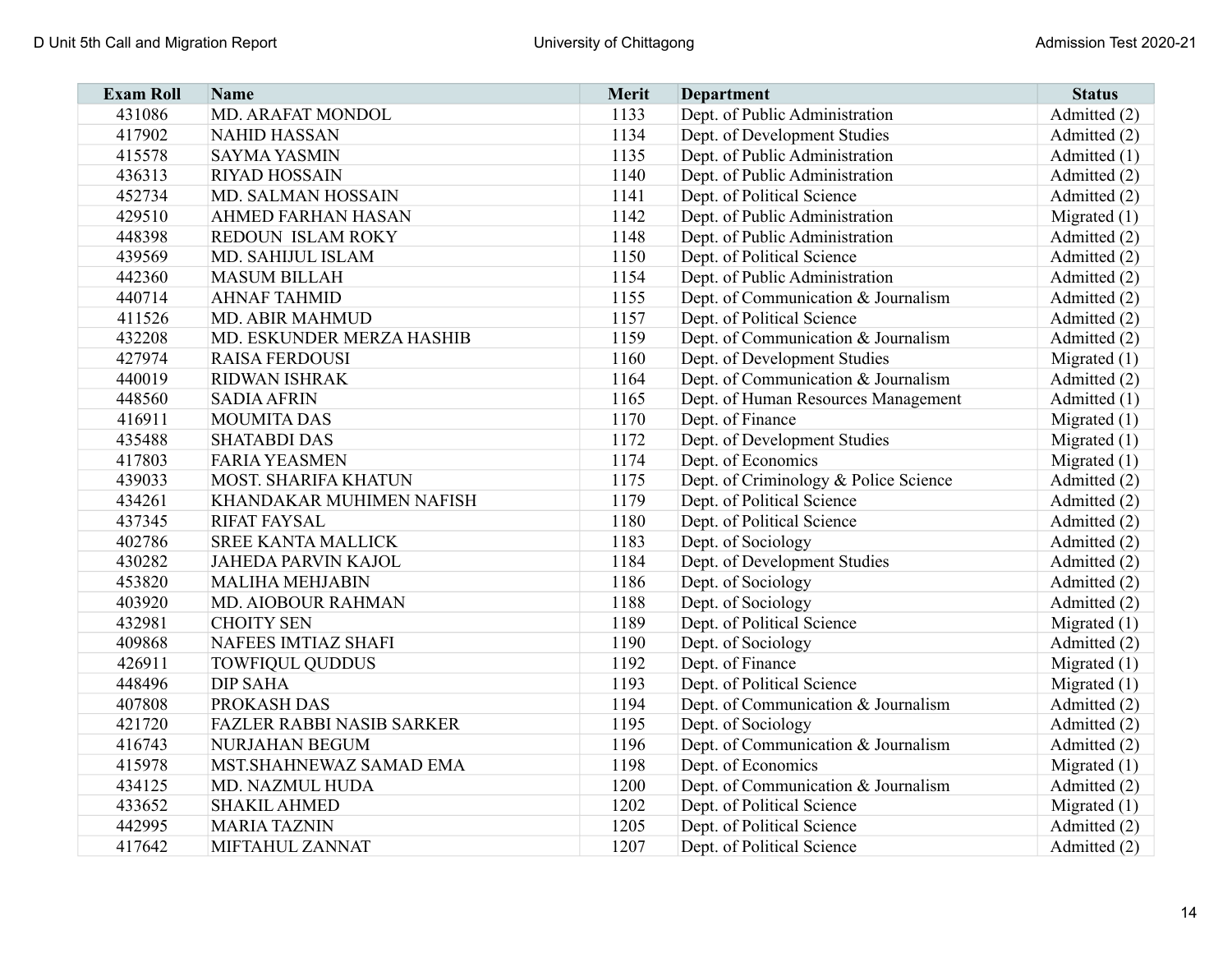| <b>Exam Roll</b> | <b>Name</b>                 | Merit | <b>Department</b>                     | <b>Status</b>  |
|------------------|-----------------------------|-------|---------------------------------------|----------------|
| 450765           | TAMANNA NUSHRAT ESHIKA      | 1209  | Dept. of Accounting                   | Admitted (1)   |
| 440265           | <b>JANNATUL NAIMA</b>       | 1215  | Dept. of Criminology & Police Science | Admitted (2)   |
| 431898           | <b>ALI HASAN</b>            | 1221  | Dept. of Political Science            | Admitted (2)   |
| 440160           | MD. NAJMUL HUDA             | 1223  | Dept. of Public Administration        | Admitted (2)   |
| 405325           | MD. RASEL RANA              | 1224  | Dept. of Political Science            | Admitted (2)   |
| 445669           | MOHAMMAD NAJMUL HASAN       | 1225  | Dept. of Sociology                    | Admitted (2)   |
| 434874           | <b>NURUL ABEDIN</b>         | 1229  | Dept. of Political Science            | Admitted (2)   |
| 439402           | <b>SUMI AKTER</b>           | 1231  | Dept. of Sociology                    | Admitted (2)   |
| 449460           | <b>MD. RIADUR RAHMAN</b>    | 1234  | Dept. of Political Science            | Admitted (2)   |
| 430131           | <b>NAFISHA NAWAR</b>        | 1235  | Dept. of Sociology                    | Admitted (2)   |
| 431252           | <b>SHAFIKUL ALAM</b>        | 1239  | Dept. of Development Studies          | Admitted (2)   |
| 427722           | SADIA TASNIM SEME           | 1242  | Dept. of Public Administration        | Admitted (2)   |
| 440615           | MOHD. MAMUNUR RASHID MAMUN  | 1244  | Dept. of Economics                    | Migrated $(1)$ |
| 435598           | MD. SABBIR TUTUL            | 1245  | Dept. of Criminology & Police Science | Migrated $(1)$ |
| 424279           | <b>MINHAJ AKTER</b>         | 1249  | Dept. of Sociology                    | Admitted (2)   |
| 411563           | MD. SAJJADUL KARIM          | 1251  | Dept. of Sociology                    | Admitted (2)   |
| 432569           | <b>MAHURI KABIR SHEFA</b>   | 1252  | Dept. of Sociology                    | Admitted (2)   |
| 414417           | <b>FAYSAL AHMED RAFI</b>    | 1253  | Dept. of Public Administration        | Admitted (2)   |
| 437303           | NUSRAT SIDDEQUA ANIKA       | 1254  | Dept. of Economics                    | Migrated $(1)$ |
| 449740           | SADIA SULTANA MONNY         | 1256  | Dept. of Sociology                    | Admitted (2)   |
| 420543           | <b>SAIFA NOOR EFTI</b>      | 1259  | Dept. of Sociology                    | Admitted (2)   |
| 404835           | <b>RASHID SABIK</b>         | 1261  | Dept. of Criminology & Police Science | Migrated $(1)$ |
| 428131           | SOYED NAYEEM MD. RAKIB      | 1263  | Dept. of Political Science            | Migrated $(1)$ |
| 422951           | <b>DIDARUL ISLAM MOHSIN</b> | 1267  | Dept. of Communication & Journalism   | Migrated $(1)$ |
| 403962           | AMIT KUMAR SUTRADHAR        | 1269  | Dept. of Criminology & Police Science | Migrated $(1)$ |
| 423299           | MD. ZAINUL AREFIN           | 1277  | Dept. of Political Science            | Migrated (1)   |
| 423849           | <b>OSMAN AL MAHADI</b>      | 1278  | Dept. of Political Science            | Admitted (2)   |
| 453068           | MD. NAKIBUL HASAN           | 1279  | Dept. of Political Science            | Migrated $(1)$ |
| 447728           | <b>JANNATUL MAAWA</b>       | 1280  | Dept. of Public Administration        | Migrated $(1)$ |
| 431322           | <b>RAKIBUL ISLAM</b>        | 1282  | Dept. of Development Studies          | Admitted (2)   |
| 447318           | SUKHI TARA TANCHANGYA       | 1289  | Dept. of Public Administration        | Migrated $(1)$ |
| 420448           | <b>SADIA MEHZABIN</b>       | 1290  | Dept. of Communication & Journalism   | Migrated $(1)$ |
| 450473           | KAWSAR MAHMUD ROHAN MRIDHA  | 1292  | Dept. of Communication & Journalism   | Migrated $(1)$ |
| 424069           | <b>TANZINA SULTANA</b>      | 1294  | Dept. of Communication & Journalism   | Migrated $(1)$ |
| 432357           | <b>MD. MAMUN MIAH</b>       | 1296  | Dept. of Sociology                    | Migrated $(1)$ |
| 441121           | <b>SOHEL RANA</b>           | 1297  | Dept. of Public Administration        | Migrated $(1)$ |
| 435872           | SHEIKH SHOHELI DILL AFROJ   | 1302  | Dept. of Political Science            | Migrated $(1)$ |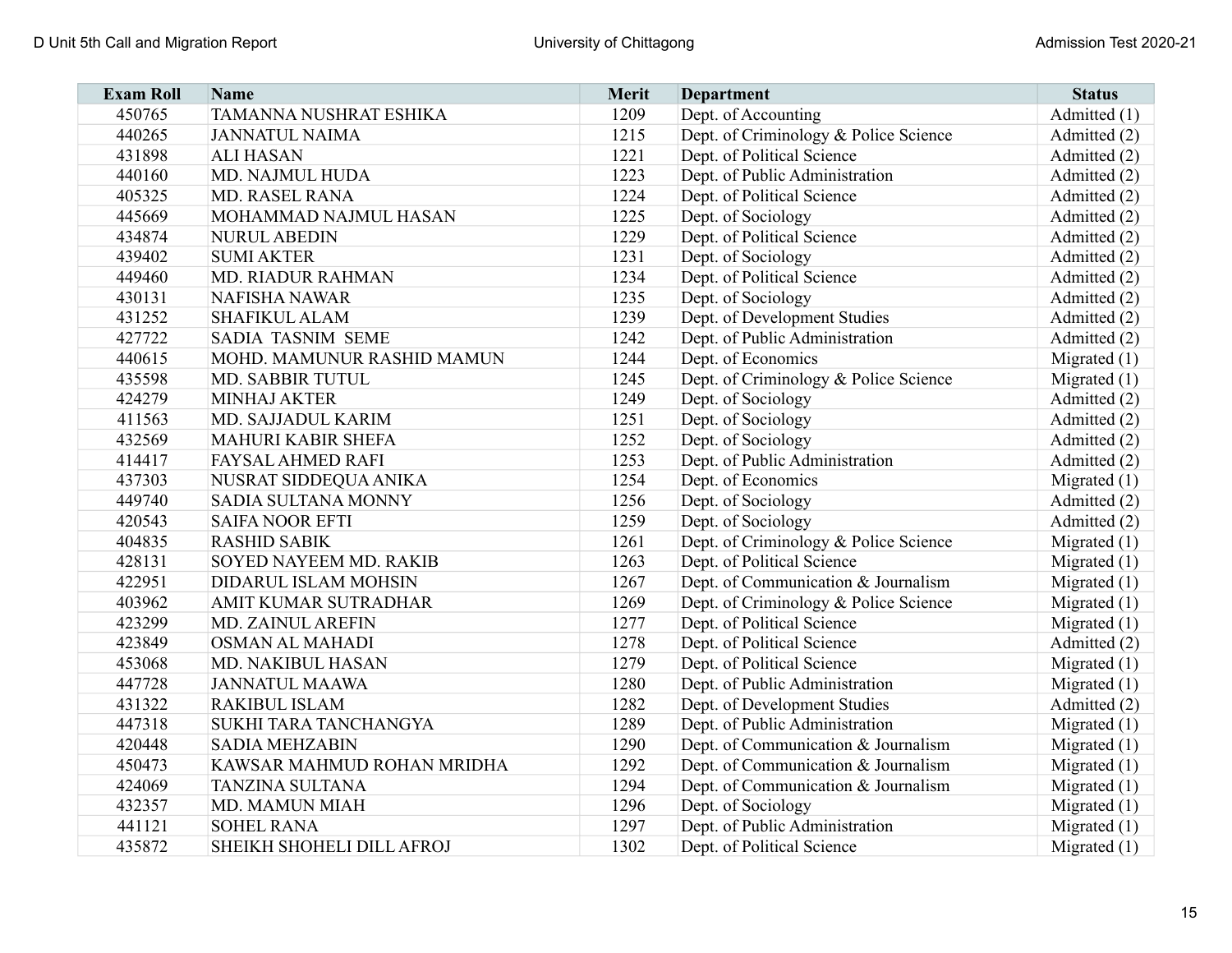| <b>Exam Roll</b> | Name                         | <b>Merit</b> | <b>Department</b>                            | <b>Status</b>  |
|------------------|------------------------------|--------------|----------------------------------------------|----------------|
| 446768           | <b>MD. ASRAFUL ALOM</b>      | 1304         | Dept. of Political Science                   | Migrated $(1)$ |
| 442658           | MD. MOSTAFIZUR RAHMAN TAMIM  | 1305         | Dept. of Development Studies                 | Migrated $(2)$ |
| 437285           | <b>MINAR RAHMAN</b>          | 1306         | Dept. of Political Science                   | Migrated $(1)$ |
| 426839           | <b>BORSHA SINGHA</b>         | 1309         | Dept. of Public Administration               | Migrated $(1)$ |
| 414849           | <b>ELMATAWRAT</b>            | 1310         | Dept. of Finance                             | Migrated $(1)$ |
| 453109           | <b>MD. MEHEDI HASAN</b>      | 1312         | Dept. of Geography and Environmental Studies | Admitted (2)   |
| 448021           | RAIYAN ZAMAN KHAN JIBON      | 1314         | Dept. of Accounting                          | Migrated $(1)$ |
| 440974           | <b>MAHBUBUR RAHMAN MAHIN</b> | 1315         | Dept. of Political Science                   | Migrated $(1)$ |
| 448179           | <b>MD. JAKER HOSSAIN</b>     | 1317         | Dept. of Criminology & Police Science        | Migrated $(1)$ |
| 407054           | <b>SAJIB ISLAM</b>           | 1323         | Dept. of Political Science                   | Migrated $(1)$ |
| 448495           | <b>FARIA TASNIM HOSSAIN</b>  | 1324         | Dept. of Public Administration               | Migrated (2)   |
| 452565           | NISHADUZZAMAN                | 1326         | Dept. of Political Science                   | Migrated $(1)$ |
| 430470           | MD. ZAMIUL ISLAM             | 1328         | Dept. of Political Science                   | Migrated $(1)$ |
| 402616           | <b>SADIA NOSHIN</b>          | 1329         | Dept. of Political Science                   | Migrated $(1)$ |
| 448134           | MD. JAHIDUL ISLAM CHOWDHURY  | 1331         | Dept. of Political Science                   | Migrated $(1)$ |
| 443089           | MD. NAZIM UDDIN              | 1333         | Dept. of Development Studies                 | Migrated $(3)$ |
| 402657           | <b>SHOB NUR TANISHA</b>      | 1334         | Dept. of Political Science                   | Migrated $(2)$ |
| 447473           | <b>ATIQUR RAHMAN</b>         | 1335         | Dept. of Political Science                   | Migrated $(1)$ |
| 445221           | <b>MISS HRIDY AKTER</b>      | 1339         | Dept. of Public Administration               | Migrated $(1)$ |
| 439695           | <b>RUKAIYA YASMIN</b>        | 1342         | Dept. of Political Science                   | Migrated $(2)$ |
| 438147           | <b>NIRUTAZE AKTER</b>        | 1343         | Dept. of Sociology                           | Migrated $(1)$ |
| 410666           | MD. MAFIJUL ALAM             | 1347         | Dept. of Public Administration               | Migrated $(1)$ |
| 431471           | MD. BELAL UDDIN              | 1348         | Dept. of Development Studies                 | Admitted (1)   |
| 451626           | <b>ABDULLAH AL MAHBUB</b>    | 1349         | Dept. of Political Science                   | Migrated $(1)$ |
| 427536           | <b>MD.MASUM MIA</b>          | 1350         | Dept. of Public Administration               | Migrated $(1)$ |
| 453960           | AYESHA SIDDIKA SANJIDA       | 1357         | Dept. of Sociology                           | Migrated $(1)$ |
| 451699           | <b>PUJA PAUL</b>             | 1360         | Dept. of Criminology & Police Science        | Migrated $(1)$ |
| 440027           | <b>SAKIB AHMED</b>           | 1367         | Dept. of Political Science                   | Migrated (2)   |
| 450910           | AFRIN JAHAN SAIMA            | 1368         | Dept. of Political Science                   | Migrated (2)   |
| 409789           | MD. RAKIB HOSSAIN FUHAD      | 1374         | Dept. of Communication & Journalism          | Migrated $(1)$ |
| 423428           | <b>MD. RAHAT HOSSEN</b>      | 1375         | Dept. of Communication & Journalism          | Migrated $(1)$ |
| 446022           | <b>NADIA ALAM NITU</b>       | 1376         | Dept. of Criminology & Police Science        | Admitted (2)   |
| 439618           | MD. KAWSAR IBNE DELOWAR      | 1378         | Dept. of Criminology & Police Science        | Admitted (3)   |
| 435816           | <b>SHAJALAL SHEIKH</b>       | 1381         | Dept. of Communication & Journalism          | Admitted (3)   |
| 408042           | NURSHED ISLAM JONY           | 1382         | Dept. of Economics                           | Migrated $(1)$ |
| 428543           | MOHAMMAD ARAFAT HOSSAIN      | 1383         | Dept. of Communication & Journalism          | Admitted (3)   |
| 410271           | <b>HASIBUR RAHMAN</b>        | 1384         | Dept. of Communication & Journalism          | Admitted (3)   |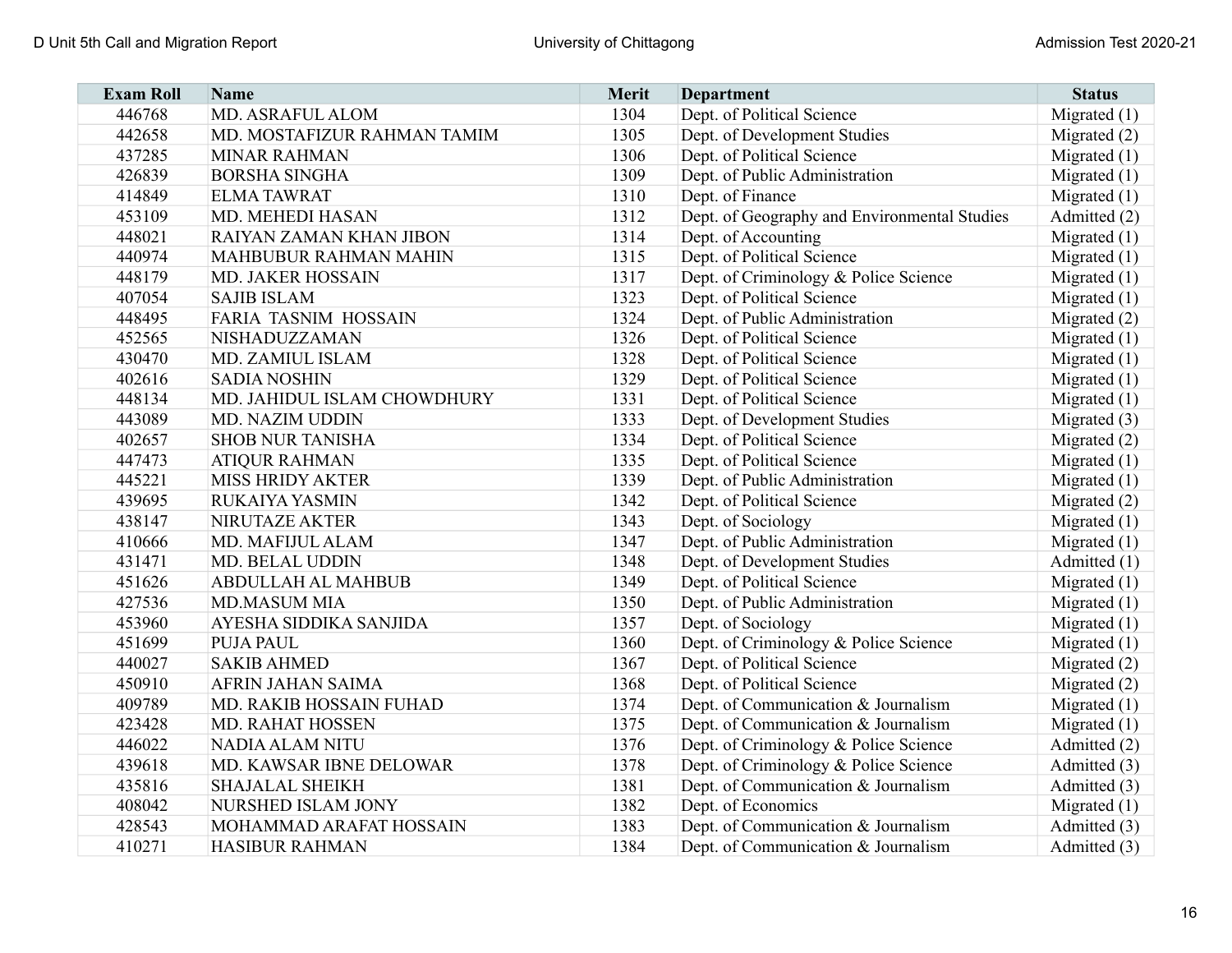| <b>Exam Roll</b> | <b>Name</b>                         | Merit | <b>Department</b>                     | <b>Status</b>  |
|------------------|-------------------------------------|-------|---------------------------------------|----------------|
| 409989           | <b>SHAHADAT HOSSAIN</b>             | 1386  | Dept. of Political Science            | Migrated $(1)$ |
| 446846           | <b>BADHON SARKER</b>                | 1388  | Dept. of Political Science            | Migrated $(1)$ |
| 433976           | <b>MINARUL HAQUE</b>                | 1392  | Dept. of Public Administration        | Migrated $(1)$ |
| 443749           | <b>SAJU AKTHER</b>                  | 1393  | Dept. of Political Science            | Migrated $(1)$ |
| 450057           | <b>SHAMIMA AKTER SHAMMI</b>         | 1395  | Dept. of Political Science            | Migrated $(1)$ |
| 437499           | <b>MUHIBULLAH</b>                   | 1397  | Dept. of Political Science            | Migrated $(1)$ |
| 433336           | <b>NAHID PRODAN</b>                 | 1398  | Dept. of Public Administration        | Migrated $(1)$ |
| 406325           | MD. AL MAMUN                        | 1401  | Dept. of Political Science            | Migrated (1)   |
| 427732           | MD. HEMEL KHAN                      | 1402  | Dept. of Political Science            | Migrated $(1)$ |
| 437030           | <b>JESMIN AKTAR ANIKA CHOWDHURY</b> | 1403  | Dept. of Criminology & Police Science | Admitted (3)   |
| 413465           | <b>REZAUL ISLAM</b>                 | 1405  | Dept. of Development Studies          | Migrated $(1)$ |
| 438455           | MD. EFTEKHAR RAHMAN                 | 1410  | Dept. of Political Science            | Migrated $(1)$ |
| 453619           | <b>MD. ALAL HOSSAIN</b>             | 1412  | Dept. of Political Science            | Migrated $(1)$ |
| 441069           | <b>ATIQUE MASUD TAREQUE</b>         | 1413  | Dept. of Criminology & Police Science | Migrated $(1)$ |
| 451258           | MOHAMMOD NAZIM UDDIN                | 1414  | Dept. of Communication & Journalism   | Migrated $(1)$ |
| 438808           | SAMIHA MISHOURY MUNA                | 1415  | Dept. of Political Science            | Migrated $(2)$ |
| 442482           | SANJANA SAZMIN ARNIA                | 1416  | Dept. of Anthropology                 | Admitted (3)   |
| 403901           | SABRINA RAHMAN TIHA                 | 1417  | Dept. of Accounting                   | Admitted (1)   |
| 444461           | MD. RAKIBUL HASAN PRAMANIK          | 1420  | Dept. of Sociology                    | Admitted (3)   |
| 430603           | MOLLA MD ARAFATH UDDIN              | 1429  | Dept. of Communication & Journalism   | Migrated $(1)$ |
| 436017           | <b>SUMAITA MEHZABIN</b>             | 1430  | Dept. of Sociology                    | Admitted (3)   |
| 451795           | ZAKIA SULTANA TAMANNA               | 1432  | Dept. of Sociology                    | Admitted (3)   |
| 431405           | MD. TAHSIN KABIR                    | 1438  | Dept. of Human Resources Management   | Admitted (1)   |
| 441536           | <b>SUMAIYA SULTANA</b>              | 1442  | Dept. of Political Science            | Migrated $(1)$ |
| 403710           | <b>RAJIB MIA</b>                    | 1443  | Dept. of Political Science            | Migrated (1)   |
| 448870           | MD. GOLAM RABBANI                   | 1446  | Dept. of Development Studies          | Migrated $(1)$ |
| 448579           | MD PIAROUL ISLAM                    | 1449  | Dept. of Sociology                    | Admitted (3)   |
| 415460           | <b>RAFIK ISLAM</b>                  | 1450  | Dept. of Sociology                    | Admitted (3)   |
| 431841           | <b>GIASHUR RAHMAN</b>               | 1451  | Dept. of Communication & Journalism   | Migrated $(1)$ |
| 453241           | <b>AHMMED ALI</b>                   | 1452  | Dept. of Sociology                    | Admitted (3)   |
| 432078           | MD. MOJAHIDUJJAMAN                  | 1459  | Dept. of Communication & Journalism   | Migrated $(1)$ |
| 406852           | MD. SADIKUL ISLAM                   | 1460  | Dept. of Sociology                    | Admitted (3)   |
| 431402           | MD. SAIFUL ISLAM                    | 1465  | Dept. of Public Administration        | Migrated $(2)$ |
| 436081           | <b>MOMENUR SHEIKH</b>               | 1466  | Dept. of Communication & Journalism   | Migrated $(1)$ |
| 439620           | <b>ESRAT JAHAN TARIN</b>            | 1470  | Dept. of Sociology                    | Migrated $(1)$ |
| 437160           | <b>RIFAT HASAN</b>                  | 1471  | Dept. of Political Science            | Migrated $(1)$ |
| 434683           | <b>KANIZ FATIMA MEEM</b>            | 1472  | Dept. of Sociology                    | Migrated $(1)$ |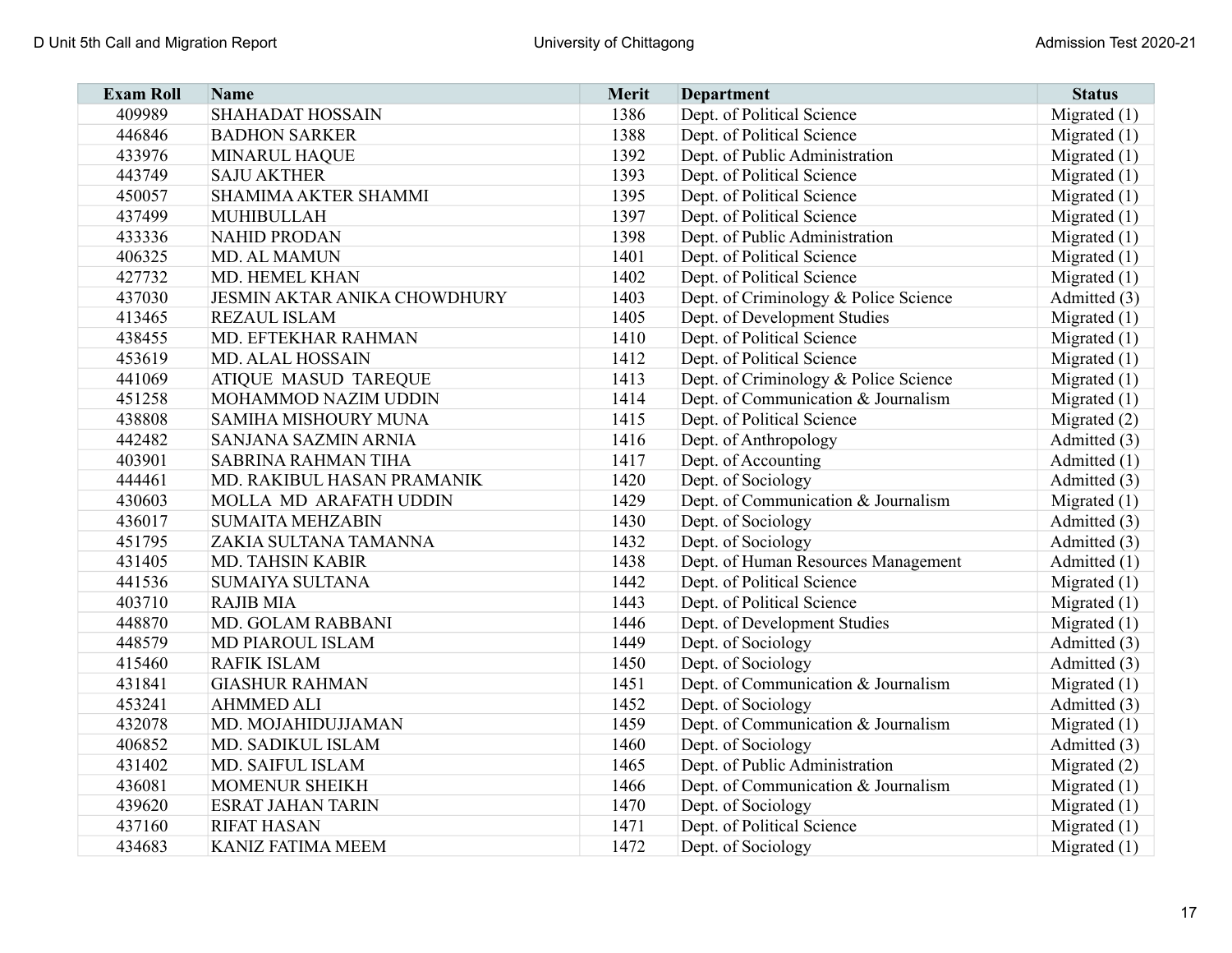| <b>Exam Roll</b> | <b>Name</b>                   | Merit | <b>Department</b>                     | <b>Status</b>  |
|------------------|-------------------------------|-------|---------------------------------------|----------------|
| 435390           | MD. MAHDI SIDDIK EFATH        | 1473  | Dept. of Management                   | Admitted (1)   |
| 424287           | <b>SHAHRIAR FARID</b>         | 1474  | Dept. of Sociology                    | Migrated $(1)$ |
| 445358           | <b>SUJOY DAS GUPTA</b>        | 1476  | Dept. of Communication & Journalism   | Migrated $(2)$ |
| 440564           | RAFAEL AHMED LON              | 1479  | Dept. of Anthropology                 | Admitted (3)   |
| 405868           | <b>WALIDOR RAHMAN RAFIZ</b>   | 1480  | Dept. of Sociology                    | Migrated $(1)$ |
| 443929           | <b>FARJANA AKTER</b>          | 1485  | Dept. of Anthropology                 | Admitted (3)   |
| 444346           | MD.MOKLESUR RAHMAN            | 1487  | Dept. of Sociology                    | Migrated $(1)$ |
| 412334           | <b>TAHASIN TABASSUM AKTER</b> | 1489  | Dept. of Political Science            | Migrated $(1)$ |
| 401177           | <b>SIAM MAHMUD</b>            | 1490  | Dept. of Sociology                    | Migrated $(1)$ |
| 406030           | MD. RIFAT MIA                 | 1493  | Dept. of Sociology                    | Migrated $(1)$ |
| 439591           | <b>PUNAM DEY</b>              | 1494  | Dept. of Economics                    | Migrated $(1)$ |
| 449947           | RAHMATIN NAHAR ROTI           | 1496  | Dept. of Sociology                    | Migrated $(1)$ |
| 446205           | MD. MONTACHIR RAHMAN          | 1500  | Dept. of Sociology                    | Migrated (1)   |
| 425405           | MOHAMMAD SAKAWAT HOSSAIN      | 1503  | Dept. of Development Studies          | Migrated $(1)$ |
| 404555           | MD. FORKAN AHAMMAD            | 1506  | Dept. of Sociology                    | Migrated $(1)$ |
| 402860           | <b>MD. ABU KAWSER</b>         | 1509  | Dept. of Sociology                    | Migrated $(1)$ |
| 446772           | <b>NURMOHAMMAD</b>            | 1511  | Dept. of Sociology                    | Migrated $(1)$ |
| 435460           | <b>ARIFA AKTER</b>            | 1514  | Dept. of Economics                    | Migrated $(1)$ |
| 438949           | <b>SHOHAG CHOWDHURY</b>       | 1516  | Dept. of Management                   | Admitted (1)   |
| 407147           | <b>MD. SAHAB UDDIN</b>        | 1517  | Dept. of Sociology                    | Migrated $(1)$ |
| 450774           | <b>ISRAT JAHAN</b>            | 1519  | Dept. of Sociology                    | Migrated $(1)$ |
| 422460           | NADIA AFROJ SULTANA           | 1520  | Dept. of Criminology & Police Science | Admitted (1)   |
| 405487           | <b>MD. TANVIR HASAN</b>       | 1527  | Dept. of Sociology                    | Admitted (4)   |
| 423341           | MD. NAYMUR RAHAMAN            | 1531  | Dept. of Sociology                    | Admitted (4)   |
| 425947           | AL JUBAYER TURZO              | 1533  | Dept. of Sociology                    | Admitted (4)   |
| 453699           | MD. MOSTAFIJUR RAHMAN         | 1539  | Dept. of Sociology                    | Admitted (4)   |
| 450705           | <b>SAJIB CHANDRA DAS</b>      | 1542  | Dept. of Anthropology                 | Admitted (4)   |
| 439795           | <b>TONY BISWAS</b>            | 1544  | Dept. of Political Science            | Migrated $(1)$ |
| 418560           | SYEDA RUDBA SULTANA           | 1545  | Dept. of Sociology                    | Migrated $(1)$ |
| 439420           | <b>MASKURA NISHAT</b>         | 1549  | Dept. of Political Science            | Admitted (1)   |
| 428818           | <b>MD ASHIK ELAHI</b>         | 1551  | Dept. of Sociology                    | Admitted (2)   |
| 429468           | <b>MOSADDIK ALI</b>           | 1554  | Dept. of Sociology                    | Migrated $(1)$ |
| 444511           | MAHMUDHA SULTANA MIM          | 1556  | Dept. of Political Science            | Admitted (1)   |
| 409448           | <b>SUMON MIA</b>              | 1560  | Dept. of Political Science            | Migrated $(2)$ |
| 403249           | MD. MAHIN HOSSEN              | 1562  | Dept. of Political Science            | Migrated $(2)$ |
| 429136           | MOHAMMAD SHAHEDUL ISLAM       | 1566  | Dept. of Political Science            | Admitted (1)   |
| 402661           | MD. ALOM SHEIKH               | 1567  | Dept. of Sociology                    | Migrated $(1)$ |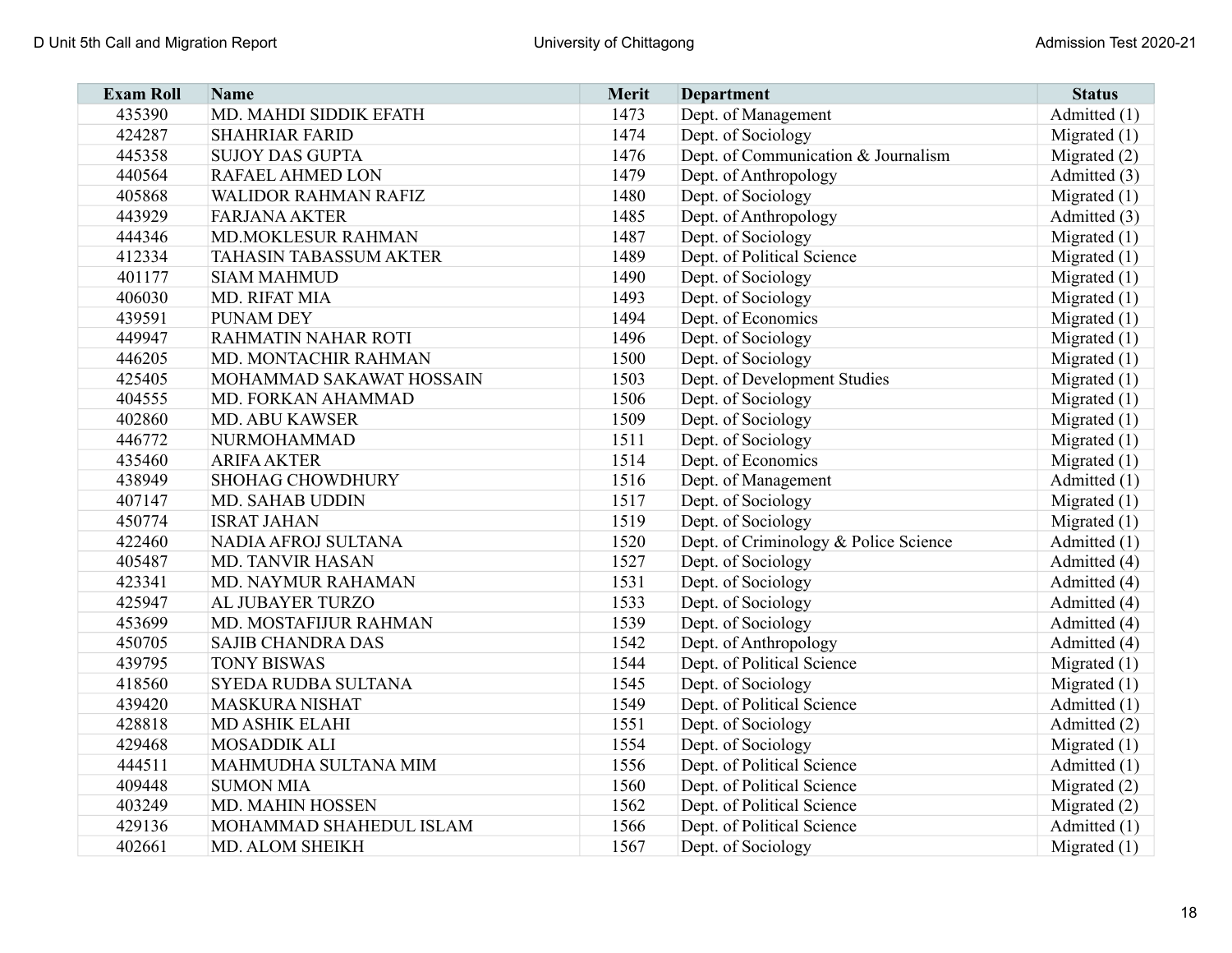| <b>Exam Roll</b> | <b>Name</b>                   | Merit | Department                                   | <b>Status</b>  |
|------------------|-------------------------------|-------|----------------------------------------------|----------------|
| 414647           | <b>SALAH UDDIN</b>            | 1569  | Dept. of Development Studies                 | Migrated $(2)$ |
| 424750           | MD. FARID ALI                 | 1571  | Dept. of Communication & Journalism          | Migrated $(1)$ |
| 435570           | NIRMA RANI BARMAN             | 1572  | Dept. of Public Administration               | Migrated (3)   |
| 454225           | MD. SHOHAG HOSSEN             | 1576  | Dept. of Public Administration               | Migrated $(2)$ |
| 444938           | <b>MD. RAJIUR RAHMAN ARIF</b> | 1577  | Dept. of Sociology                           | Migrated $(1)$ |
| 450183           | MD. IKRAMUL ALAM              | 1581  | Dept. of Sociology                           | Migrated $(1)$ |
| 444343           | <b>JOBAYER AHAMED AKIB</b>    | 1584  | Dept. of Sociology                           | Migrated $(1)$ |
| 419347           | MOWSHUMI AKTER RITU           | 1586  | Dept. of Marketing                           | Admitted (1)   |
| 446326           | <b>MARZIA SHAHRIN</b>         | 1587  | Dept. of Anthropology                        | Admitted (4)   |
| 452762           | <b>FATIMA AKTHER</b>          | 1592  | Dept. of Economics                           | Migrated $(1)$ |
| 448603           | ZULKIFAL RAFI                 | 1593  | Dept. of Human Resources Management          | Admitted (1)   |
| 443587           | SAIMA SULTANA JEMI            | 1595  | Dept. of Sociology                           | Migrated $(1)$ |
| 444311           | <b>KRISTI MALLICK</b>         | 1596  | Dept. of Sociology                           | Migrated $(1)$ |
| 438471           | <b>ABDUL BAYES KHAN</b>       | 1599  | Dept. of Sociology                           | Migrated $(1)$ |
| 400089           | <b>MD AMINUR RAHMAN</b>       | 1602  | Dept. of Public Administration               | Migrated (2)   |
| 430289           | <b>SANJIDA AKTER</b>          | 1603  | Dept. of Public Administration               | Migrated $(2)$ |
| 401693           | <b>SADIA TASNIM</b>           | 1605  | Dept. of Geography and Environmental Studies | Admitted (2)   |
| 412200           | <b>SAGAR</b>                  | 1608  | Dept. of Public Administration               | Migrated $(3)$ |
| 435109           | MD. ATIK AHNAF                | 1609  | Dept. of Anthropology                        | Admitted (4)   |
| 451349           | <b>JACINTA PATHANG</b>        | 1610  | Dept. of Anthropology                        | Admitted (4)   |
| 437137           | <b>KAMRUNNAHAR</b>            | 1612  | Dept. of Political Science                   | Migrated $(2)$ |
| 400279           | <b>SAFIUL ALAM</b>            | 1614  | Dept. of Political Science                   | Migrated (2)   |
| 451262           | <b>TANIA SULTANA</b>          | 1619  | Dept. of Sociology                           | Migrated $(1)$ |
| 434121           | <b>RIFAT KHAN</b>             | 1621  | Dept. of Communication & Journalism          | Migrated $(1)$ |
| 447161           | <b>GOLAM MURSHED</b>          | 1623  | Dept. of Political Science                   | Migrated $(2)$ |
| 446147           | MD. SIAMUR RAHMAN             | 1626  | Dept. of Sociology                           | Migrated $(1)$ |
| 445415           | <b>TASNIM JAHAN TURNA</b>     | 1629  | Dept. of Anthropology                        | Admitted (4)   |
| 410884           | SHABINAJ AFRIN FARCILA        | 1633  | Dept. of Anthropology                        | Admitted (4)   |
| 441448           | REJANUL HAQ RAFI              | 1638  | Dept. of Anthropology                        | Admitted (4)   |
| 436922           | MD. MIZBAH UR RAHMAN SAAD     | 1644  | Dept. of Anthropology                        | Admitted (4)   |
| 409943           | <b>SHAHANAJ RITU</b>          | 1645  | Dept. of Anthropology                        | Admitted (4)   |
| 428398           | <b>TAREQUL MOSTAFA</b>        | 1647  | Dept. of Anthropology                        | Called $(5)$   |
| 438537           | <b>ANANNA ADITI DAS</b>       | 1648  | Dept. of Public Administration               | Migrated $(1)$ |
| 403813           | MD. MOHOSIUL HASAN            | 1650  | Dept. of Anthropology                        | Called $(5)$   |
| 435744           | LABIBATUL MOSTAFA TASPIA      | 1651  | Dept. of Anthropology                        | Called $(5)$   |
| 435026           | M. A. HASAN SAGOR             | 1652  | Dept. of Anthropology                        | Called $(5)$   |
| 437537           | <b>SYED SIRAJUM MONIR</b>     | 1653  | Dept. of Anthropology                        | Called (5)     |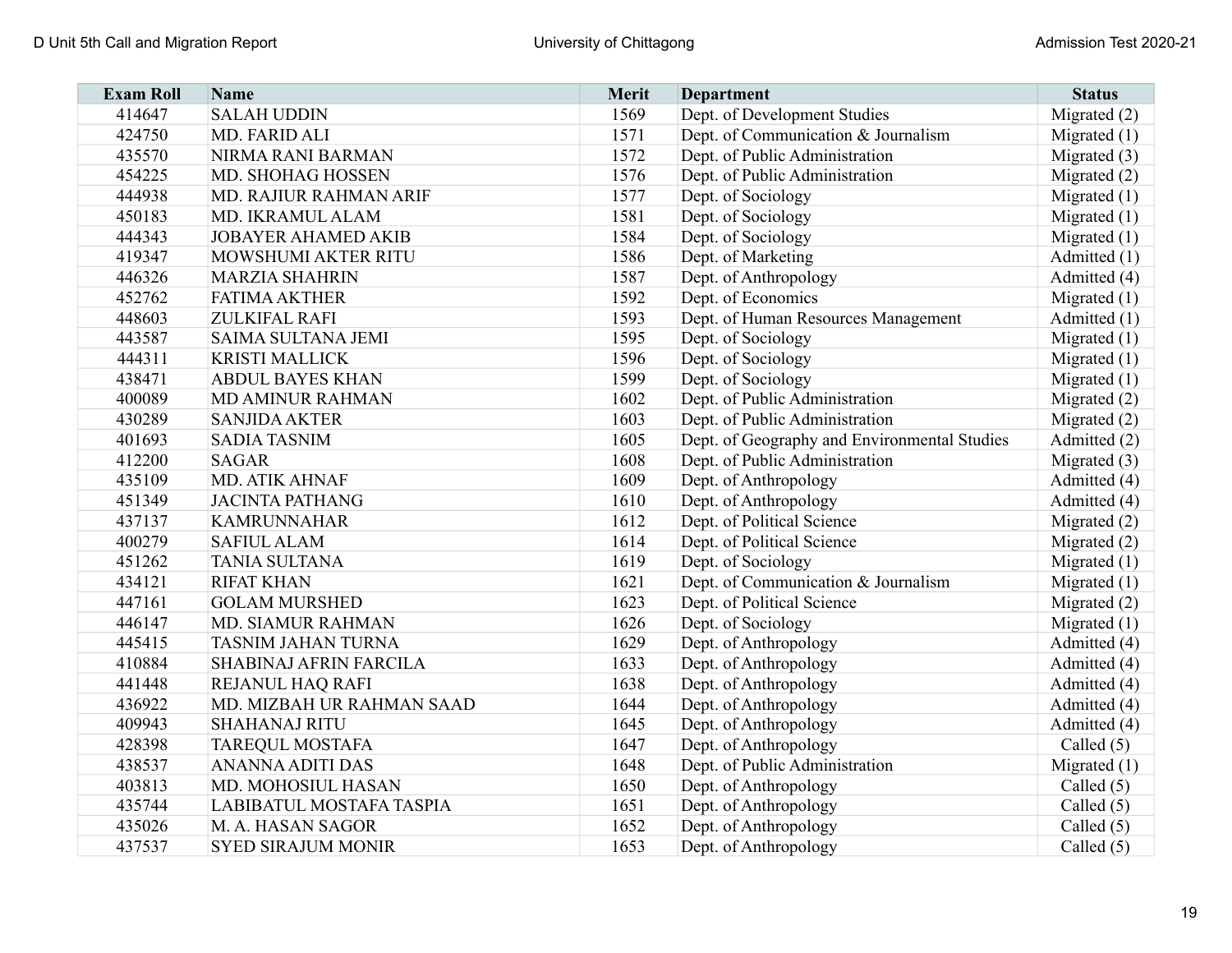| <b>Exam Roll</b> | <b>Name</b>                  | Merit | <b>Department</b>                            | <b>Status</b>  |
|------------------|------------------------------|-------|----------------------------------------------|----------------|
| 454115           | MD. RAFI ULLAH               | 1655  | Dept. of Sociology                           | Migrated $(1)$ |
| 430019           | MD. RAYHAN                   | 1656  | Dept. of Anthropology                        | Called $(5)$   |
| 450605           | ZIDAN SHARMA                 | 1657  | Dept. of Anthropology                        | Called $(5)$   |
| 438014           | MD. FERDOUS AHAMMOD          | 1659  | Dept. of Anthropology                        | Called $(5)$   |
| 444866           | <b>SAIF ISHTIAQUE NAVEEN</b> | 1660  | Dept. of Anthropology                        | Called $(5)$   |
| 447480           | <b>AJIMUL ISLAM</b>          | 1661  | Dept. of Anthropology                        | Called $(5)$   |
| 408488           | <b>MEEM MEHEDI</b>           | 1662  | Dept. of Anthropology                        | Called $(5)$   |
| 451958           | <b>KARNIA AKTAR PRIYA</b>    | 1664  | Dept. of Accounting                          | Migrated $(1)$ |
| 420773           | MD. MUIN MEZBAH ULLASH       | 1665  | Dept. of Geography and Environmental Studies | Migrated $(1)$ |
| 447322           | MD. JAKARYA JASIM BABU       | 1666  | Dept. of Accounting                          | Migrated $(1)$ |
| 430938           | <b>NASIM SARDER</b>          | 1670  | Dept. of Anthropology                        | Called $(5)$   |
| 419044           | OPAMA AHMED                  | 1671  | Dept. of Anthropology                        | Called $(5)$   |
| 415144           | MD. SUBBIRUJJAMAN            | 1673  | Dept. of Anthropology                        | Called (5)     |
| 429176           | <b>MD. RABIUL HOSEN</b>      | 1674  | Dept. of International Relation              | Migrated (1)   |
| 403027           | MD. RAFIQUL ISLAM            | 1675  | Dept. of Anthropology                        | Called $(5)$   |
| 404184           | <b>MD. NAHID HASAN</b>       | 1678  | Dept. of Accounting                          | Admitted $(1)$ |
| 407535           | <b>ARFAT HOSSAIN</b>         | 1682  | Dept. of Anthropology                        | Called $(5)$   |
| 448992           | AL RAJI RAJU                 | 1683  | Dept. of Anthropology                        | Called $(5)$   |
| 425764           | MOHAMMAD FAISAL ALAM         | 1684  | Dept. of Sociology                           | Admitted (3)   |
| 435758           | MONTAHINA BEGUM              | 1685  | Dept. of Economics                           | Migrated $(1)$ |
| 429408           | MEHEDI NOOR JISHAN           | 1686  | Dept. of Anthropology                        | Called $(5)$   |
| 400446           | <b>FATHEMA AZIZ</b>          | 1687  | Dept. of Anthropology                        | Called $(5)$   |
| 400968           | SWASTIKA SACHI PUJA          | 1688  | Dept. of Anthropology                        | Called $(5)$   |
| 447460           | <b>AUSHASH GOUR</b>          | 1690  | Dept. of Anthropology                        | Called $(5)$   |
| 427623           | <b>S M AHASAN HABIB</b>      | 1691  | Dept. of Anthropology                        | Called $(5)$   |
| 422532           | NAWATUL AFROZE               | 1693  | Dept. of Management                          | Admitted (1)   |
| 447849           | SHEIKH MAINUR RAHMAN         | 1694  | Dept. of Banking & Insurance                 | Admitted (1)   |
| 452008           | SHEIKH RIFAT BIN JAMAL       | 1695  | Dept. of Management                          | Admitted (1)   |
| 442277           | <b>JINNAT ARA MIMI</b>       | 1707  | Dept. of Accounting                          | Migrated $(1)$ |
| 448814           | MD. SOYAIB HASAN TONMOY      | 1711  | Dept. of Banking & Insurance                 | Admitted (1)   |
| 407433           | MD. SAROWAR HOSSAIN KHAN     | 1712  | Dept. of Sociology                           | Admitted (3)   |
| 447350           | SHEIKH SUMAYA ISLAM          | 1713  | Dept. of Sociology                           | Admitted (3)   |
| 435764           | <b>UMME HABIBA</b>           | 1718  | Dept. of Economics                           | Migrated $(1)$ |
| 427527           | MD. FAISAL HOSEN             | 1720  | Dept. of Sociology                           | Admitted (3)   |
| 403248           | PAPEA SULTANA                | 1721  | Dept. of Accounting                          | Migrated $(1)$ |
| 428234           | <b>MAHABUB ALAM</b>          | 1724  | Dept. of Sociology                           | Admitted (3)   |
| 417937           | <b>FARAH NOOR SAMI</b>       | 1731  | Dept. of Accounting                          | Migrated $(1)$ |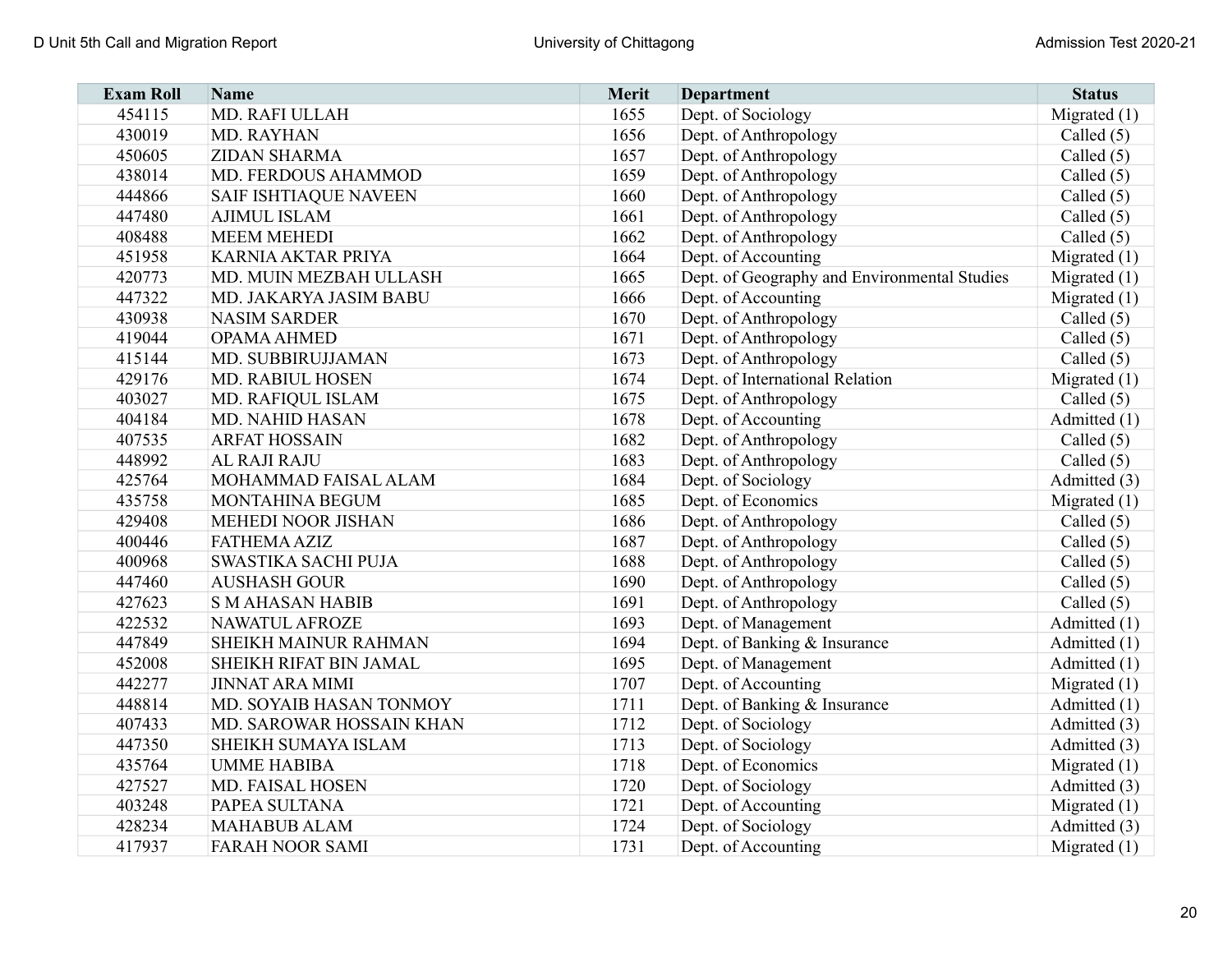| <b>Exam Roll</b> | <b>Name</b>                   | <b>Merit</b> | <b>Department</b>                     | <b>Status</b>  |
|------------------|-------------------------------|--------------|---------------------------------------|----------------|
| 428454           | <b>SADIA BINTE SIDDIQUE</b>   | 1740         | Dept. of Management                   | Admitted (1)   |
| 435798           | MD. HASANUZZAMAN SANTO        | 1746         | Dept. of Sociology                    | Migrated $(1)$ |
| 452524           | MOHAMMAD HOSSAIN              | 1750         | Dept. of Communication & Journalism   | Admitted (3)   |
| 417219           | <b>ABDULLAH AL MAMUN</b>      | 1751         | Dept. of Sociology                    | Admitted (3)   |
| 445197           | <b>RAFIA TASNIM</b>           | 1757         | Dept. of Marketing                    | Admitted (1)   |
| 449647           | <b>SRABONI MOHAJAN</b>        | 1762         | Dept. of Accounting                   | Migrated $(1)$ |
| 452318           | <b>SAIKAT DEV</b>             | 1764         | Dept. of Accounting                   | Migrated $(1)$ |
| 410712           | FAHIMA ISRATUN NISA EMI       | 1778         | Dept. of Sociology                    | Admitted (3)   |
| 424253           | <b>SAFAYET HOSSAIN</b>        | 1780         | Dept. of Sociology                    | Admitted (3)   |
| 420380           | <b>RANA MIAH</b>              | 1784         | Dept. of Sociology                    | Admitted (3)   |
| 414048           | <b>UMME SHAIBA</b>            | 1785         | Dept. of Communication & Journalism   | Migrated $(1)$ |
| 438551           | <b>GIASH UDDIN</b>            | 1787         | Dept. of Communication & Journalism   | Admitted (3)   |
| 441591           | MD. JOWEL                     | 1790         | Dept. of Communication & Journalism   | Migrated $(1)$ |
| 435171           | <b>EJAJ AHMMAD</b>            | 1791         | Dept. of Sociology                    | Admitted (3)   |
| 413413           | MD. AHSAN HABIB BULBUL        | 1796         | Dept. of Sociology                    | Admitted (3)   |
| 442824           | <b>TASFIA SHAHRIN</b>         | 1797         | Dept. of Management                   | Admitted (1)   |
| 439529           | <b>SABIHA KAISER RATTRI</b>   | 1798         | Dept. of Communication & Journalism   | Admitted (3)   |
| 444014           | MD. CHAYAN BABU               | 1799         | Dept. of Sociology                    | Admitted (3)   |
| 428434           | MD. RAIHAN HOSEN SARDER       | 1812         | Dept. of Sociology                    | Admitted (3)   |
| 442208           | <b>ARPA DAS</b>               | 1813         | Dept. of Criminology & Police Science | Admitted (3)   |
| 443245           | <b>TANZIMUL ISLAM</b>         | 1814         | Dept. of Sociology                    | Admitted (3)   |
| 424493           | MOHAMMED SAIMON RAIHEN SHAKIL | 1816         | Dept. of Human Resources Management   | Admitted (1)   |
| 453505           | <b>TANVIR ISHRAK</b>          | 1838         | Dept. of Management                   | Admitted (1)   |
| 436065           | SHARIF SADMAN SHAHRIAR        | 1847         | Dept. of Accounting                   | Migrated $(1)$ |
| 427358           | MD. ELEAS                     | 1852         | Dept. of Communication & Journalism   | Admitted (3)   |
| 434457           | S. M. RAHMAT ULLAH MOHSIN     | 1855         | Dept. of Sociology                    | Admitted (3)   |
| 452231           | SAJEDA ANJUM ANIKA            | 1856         | Dept. of Communication & Journalism   | Migrated $(1)$ |
| 423127           | <b>TANJINA AKTER</b>          | 1860         | Dept. of Political Science            | Admitted (1)   |
| 426000           | <b>JAHIDUL ISLAM BADAL</b>    | 1872         | Dept. of International Relation       | Migrated $(1)$ |
| 434378           | SABIKUNNAHAR SHEMO            | 1876         | Dept. of Criminology & Police Science | Migrated (2)   |
| 416259           | <b>SAKIB HOSEN</b>            | 1878         | Dept. of Criminology & Police Science | Migrated $(1)$ |
| 445862           | <b>KAISAR HAMID</b>           | 1879         | Dept. of Sociology                    | Admitted (3)   |
| 437669           | MD. NIAZ MORSHED              | 1882         | Dept. of Sociology                    | Migrated $(1)$ |
| 447401           | <b>AZHAR UDDIN</b>            | 1883         | Dept. of Human Resources Management   | Admitted (1)   |
| 418047           | <b>MD. ADNAN SAMI</b>         | 1884         | Dept. of Accounting                   | Migrated $(1)$ |
| 450973           | <b>SUNAYAN BARUA</b>          | 1887         | Dept. of Accounting                   | Migrated $(1)$ |
| 406373           | MST.ZANNATUL FERDOUSI         | 1895         | Dept. of Sociology                    | Admitted (3)   |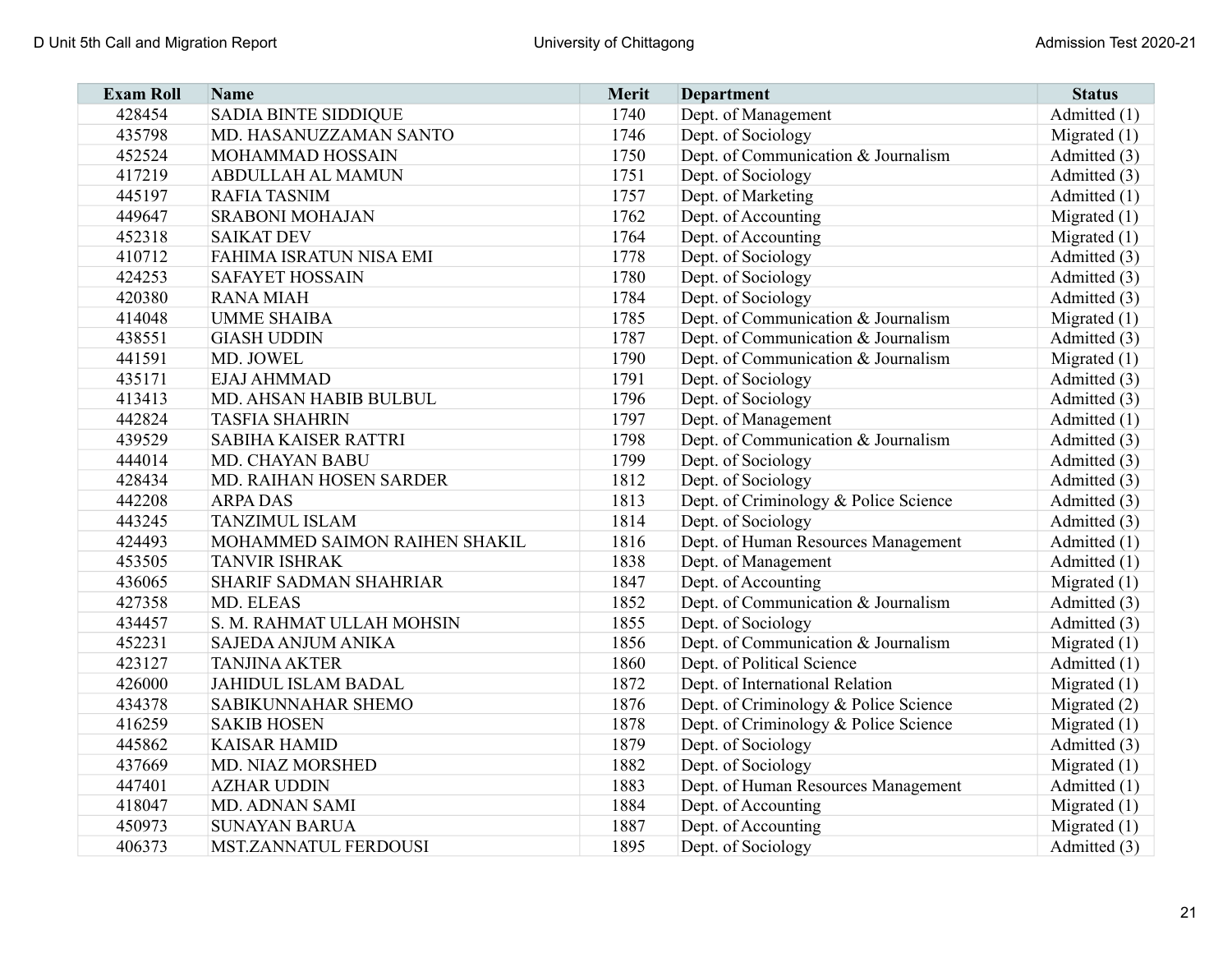| <b>Exam Roll</b> | <b>Name</b>                    | <b>Merit</b> | <b>Department</b>                     | <b>Status</b>  |
|------------------|--------------------------------|--------------|---------------------------------------|----------------|
| 420600           | <b>SADMAN SAKIB</b>            | 1897         | Dept. of Marketing                    | Migrated $(1)$ |
| 453716           | <b>JANNATUL HARMAIN AYSHEE</b> | 1902         | Dept. of Management                   | Admitted (1)   |
| 449837           | <b>FAYEK AL GANI</b>           | 1903         | Dept. of International Relation       | Migrated $(1)$ |
| 408321           | <b>SUNJIDA AKTER</b>           | 1907         | Dept. of Sociology                    | Migrated $(1)$ |
| 419800           | MD. RIYADUL ISLAM              | 1909         | Dept. of Communication & Journalism   | Migrated $(1)$ |
| 437973           | MD. TASMIM AHAMED              | 1913         | Dept. of Communication & Journalism   | Migrated $(1)$ |
| 437677           | MD. SHAMIM HOSSAIN             | 1917         | Dept. of Communication & Journalism   | Migrated $(1)$ |
| 432837           | <b>REJOWAN</b>                 | 1918         | Dept. of Sociology                    | Migrated $(1)$ |
| 426159           | <b>HABIBA TANJI</b>            | 1923         | Dept. of Economics                    | Migrated (2)   |
| 438227           | MD. ALIMUL SHAMIM RABBI        | 1924         | Dept. of Communication & Journalism   | Migrated $(1)$ |
| 443755           | <b>KAZI HABIBA</b>             | 1925         | Dept. of Anthropology                 | Admitted (3)   |
| 415090           | <b>SONGGITH KUMAR</b>          | 1930         | Dept. of Criminology & Police Science | Migrated $(2)$ |
| 444068           | MD. SOHAG RANA                 | 1934         | Dept. of Sociology                    | Migrated (2)   |
| 436852           | <b>TUHIN AHMED</b>             | 1939         | Dept. of Sociology                    | Migrated (1)   |
| 430276           | <b>MUSTAKIM HASAN</b>          | 1948         | Dept. of Marketing                    | Migrated $(1)$ |
| 422922           | <b>MEHER NIGAR</b>             | 1965         | Dept. of Accounting                   | Migrated $(1)$ |
| 413530           | <b>ABIDA SULTANA</b>           | 1970         | Dept. of Public Administration        | Migrated $(1)$ |
| 452959           | KANIJ SIDDIKA TUHA             | 1973         | Dept. of Sociology                    | Migrated (1)   |
| 421179           | <b>AKHI AKTER</b>              | 1979         | Dept. of Accounting                   | Migrated $(1)$ |
| 446608           | <b>NOUSHADUL HASAN</b>         | 1983         | Dept. of Sociology                    | Migrated $(1)$ |
| 445544           | <b>RIPON MIA</b>               | 1984         | Dept. of Communication & Journalism   | Migrated $(1)$ |
| 427852           | <b>TASLIMA AKTER</b>           | 1985         | Dept. of Sociology                    | Migrated $(1)$ |
| 437363           | MD. TANZIRUL ISLAM             | 1987         | Dept. of Sociology                    | Migrated $(1)$ |
| 432897           | <b>RASEL KHAN</b>              | 1995         | Dept. of Sociology                    | Migrated $(1)$ |
| 438922           | <b>RAYHAN ISLAM</b>            | 1996         | Dept. of Criminology & Police Science | Migrated (2)   |
| 431736           | MD. SUMON ISLAM                | 1997         | Dept. of Communication & Journalism   | Migrated $(1)$ |
| 418305           | <b>SADIA AFRIN</b>             | 2004         | Dept. of Sociology                    | Migrated $(1)$ |
| 435280           | TANMOY KUMAR SAHA              | 2007         | Dept. of Sociology                    | Migrated $(1)$ |
| 422850           | NUSRAT JAHAN TASPIA            | 2008         | Dept. of Economics                    | Migrated (2)   |
| 403946           | <b>SHAWON ALI SOBUZ</b>        | 2009         | Dept. of Sociology                    | Migrated (2)   |
| 432634           | MD. AKHTARUZZAMAN              | 2010         | Dept. of Sociology                    | Migrated (1)   |
| 425403           | NOYON CHOWDHURY                | 2015         | Dept. of Criminology & Police Science | Migrated $(2)$ |
| 436070           | MD MINHAJ UDDIN MONNA          | 2016         | Dept. of Public Administration        | Migrated $(1)$ |
| 438298           | MD. RIDOY MIA                  | 2020         | Dept. of Human Resources Management   | Admitted (1)   |
| 444666           | <b>SAMIA RAHMAN</b>            | 2023         | Dept. of Sociology                    | Admitted (1)   |
| 434059           | FATEMA - E - SANY              | 2026         | Dept. of Sociology                    | Admitted (1)   |
| 412386           | ABDULLAH AL MAMUN              | 2041         | Dept. of Sociology                    | Admitted (4)   |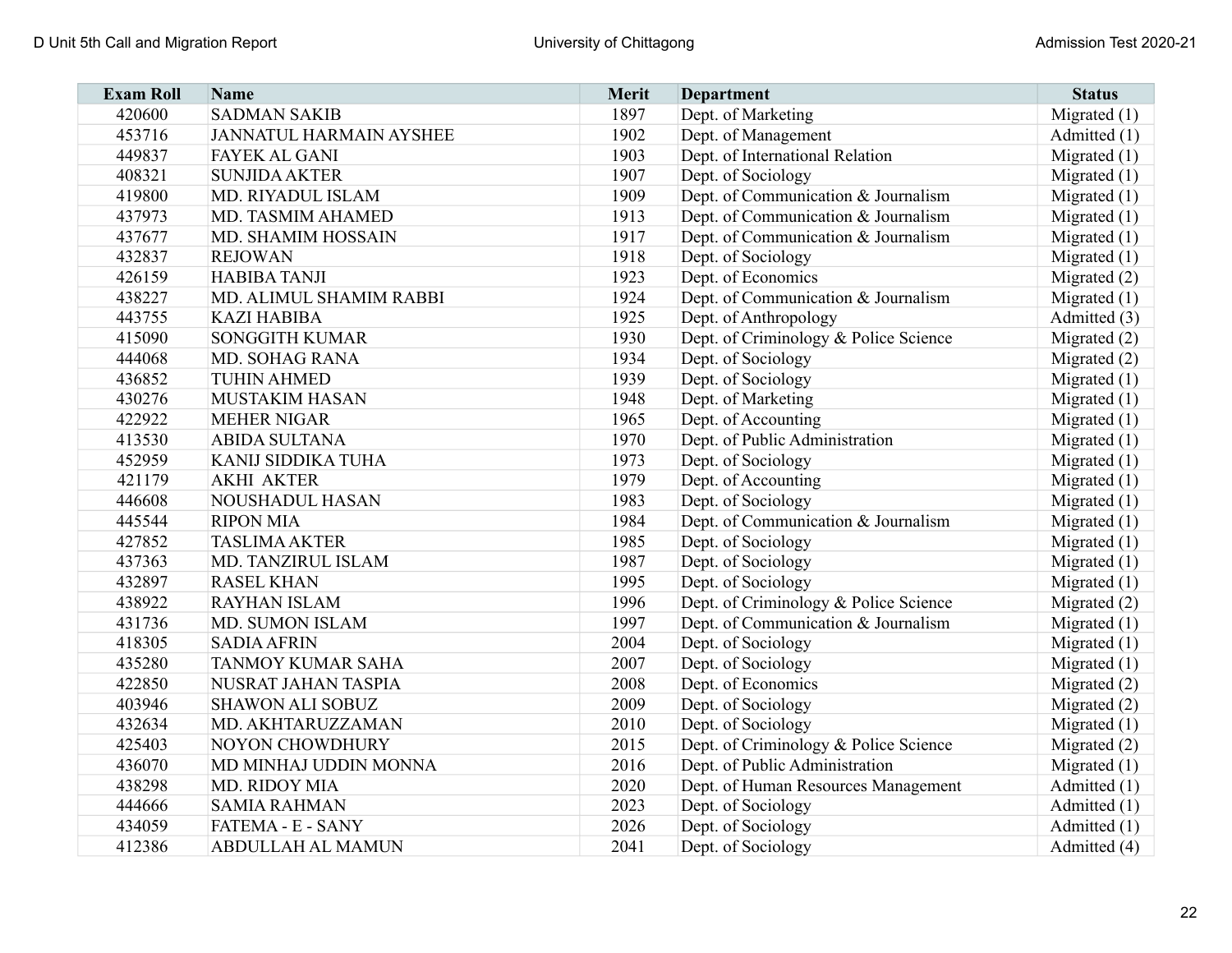| <b>Exam Roll</b> | <b>Name</b>                 | Merit | <b>Department</b>                            | <b>Status</b>  |
|------------------|-----------------------------|-------|----------------------------------------------|----------------|
| 452826           | <b>MD. BAPPI BABU</b>       | 2044  | Dept. of Sociology                           | Migrated (1)   |
| 444644           | MD. RANGA BABU              | 2058  | Dept. of Sociology                           | Migrated $(1)$ |
| 444160           | <b>SHANJIDA AKTER SHILA</b> | 2066  | Dept. of Sociology                           | Admitted (4)   |
| 422424           | SHILPI SARKAR SUBRA         | 2067  | Dept. of Management                          | Admitted (1)   |
| 447166           | MOHAMMAD SHAFIQUL ISLAM     | 2083  | Dept. of Economics                           | Migrated $(2)$ |
| 439392           | ARAFAT ISLAM WAHID          | 2085  | Dept. of Criminology & Police Science        | Admitted (4)   |
| 448793           | <b>RUDRO BAIRAGI</b>        | 2087  | Dept. of Communication & Journalism          | Admitted (4)   |
| 410858           | MD. AHSAN ALI               | 2088  | Dept. of Sociology                           | Admitted (4)   |
| 434086           | <b>MD. JONI HOSSAIN</b>     | 2091  | Dept. of Communication & Journalism          | Admitted (4)   |
| 406820           | RUMANA AKTER DINA           | 2097  | Dept. of Economics                           | Migrated $(2)$ |
| 416329           | <b>JOY DAS</b>              | 2103  | Dept. of Sociology                           | Migrated $(2)$ |
| 438054           | <b>RIDOY MIA</b>            | 2104  | Dept. of Communication & Journalism          | Migrated $(1)$ |
| 410223           | MD. RASHEDUZZAMAN MONA      | 2106  | Dept. of Criminology & Police Science        | Admitted (4)   |
| 434492           | <b>RUKONUZZAMAN</b>         | 2108  | Dept. of Communication & Journalism          | Migrated $(1)$ |
| 426406           | <b>TANVIN TAHYA.</b>        | 2122  | Dept. of Accounting                          | Migrated $(1)$ |
| 412432           | <b>ZAFRIN TABASSUM</b>      | 2125  | Dept. of Human Resources Management          | Admitted (1)   |
| 428388           | <b>OBAIDULLAH</b>           | 2139  | Dept. of Sociology                           | Migrated $(1)$ |
| 428595           | MD. NAHID ALI               | 2142  | Dept. of Communication & Journalism          | Migrated $(1)$ |
| 441444           | <b>MAIMONA AKHTER</b>       | 2146  | Dept. of Sociology                           | Migrated $(1)$ |
| 450128           | <b>SEFAET HOSAIN</b>        | 2148  | Dept. of Sociology                           | Migrated $(1)$ |
| 417835           | MD. TAISIFUR RAHMAN         | 2151  | Dept. of Sociology                           | Migrated $(1)$ |
| 442929           | <b>JOBAIR FARUQUE</b>       | 2153  | Dept. of Geography and Environmental Studies | Migrated $(1)$ |
| 413053           | <b>MD. NAIME HASAN</b>      | 2154  | Dept. of Sociology                           | Migrated $(1)$ |
| 418533           | <b>SAZZAD HOSSAIN SIAM</b>  | 2155  | Dept. of Sociology                           | Migrated $(1)$ |
| 449069           | <b>MASUD RANA</b>           | 2156  | Dept. of Geography and Environmental Studies | Admitted (4)   |
| 436555           | MEHEJABIN ALAM PUSHPITA     | 2157  | Dept. of Economics                           | Migrated $(2)$ |
| 450067           | <b>JANIA CHOWDHURY</b>      | 2160  | Dept. of Political Science                   | Migrated $(1)$ |
| 449654           | MD. RAYHAN ISLAM            | 2161  | Dept. of Sociology                           | Migrated $(1)$ |
| 424799           | MD. SAHEDUL ISLAM           | 2164  | Dept. of Anthropology                        | Admitted (4)   |
| 452451           | <b>ANISUR RAHMAN</b>        | 2169  | Dept. of Anthropology                        | Admitted (4)   |
| 450522           | <b>TASIFUL ALAM ROHAN</b>   | 2171  | Dept. of Economics                           | Migrated (2)   |
| 415120           | YASIN ARFAT                 | 2173  | Dept. of Anthropology                        | Migrated $(1)$ |
| 428564           | <b>MEHEDI HASAN</b>         | 2174  | Dept. of Anthropology                        | Admitted (4)   |
| 445747           | SHEULI AKTER SHOCHE         | 2175  | Dept. of Anthropology                        | Admitted (4)   |
| 406744           | <b>SABRINA MASHRAFI</b>     | 2179  | Dept. of Human Resources Management          | Admitted (1)   |
| 420507           | <b>FAHIMA AKTER</b>         | 2185  | Dept. of International Relation              | Migrated $(1)$ |
| 402437           | <b>SANJIDA TASMIM SADIA</b> | 2190  | Dept. of Anthropology                        | Admitted (4)   |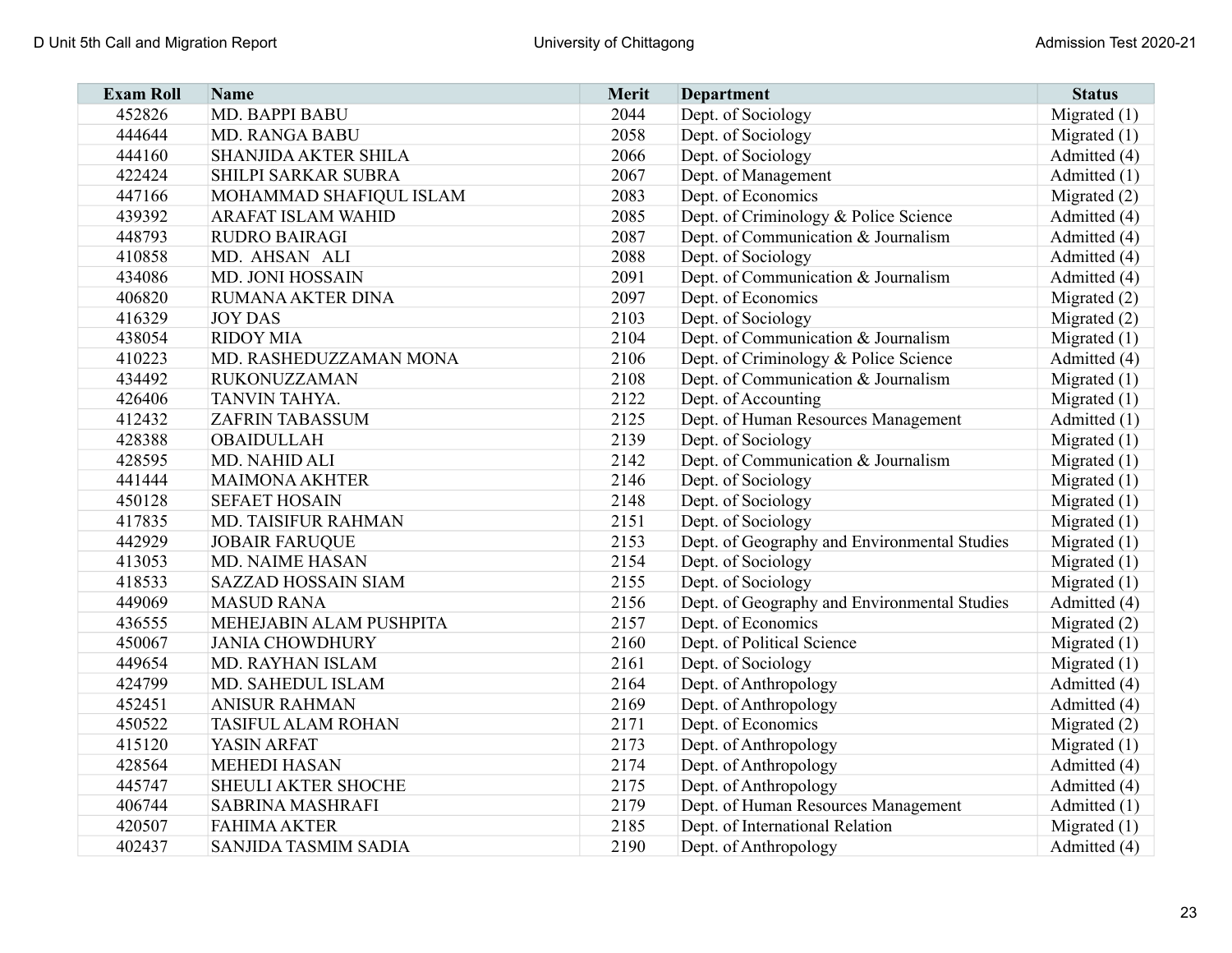| <b>Exam Roll</b> | <b>Name</b>                   | Merit | <b>Department</b>                            | <b>Status</b>  |
|------------------|-------------------------------|-------|----------------------------------------------|----------------|
| 429470           | <b>TANIA RAHMAN</b>           | 2201  | Dept. of Finance                             | Admitted (1)   |
| 411432           | <b>AFSANA MARIAM</b>          | 2206  | Dept. of Psychology                          | Admitted (3)   |
| 413123           | <b>HEFAIJATUN NAIMA</b>       | 2208  | Dept. of Anthropology                        | Admitted (4)   |
| 447587           | <b>SADEK HOSEN</b>            | 2215  | Dept. of Anthropology                        | Admitted (4)   |
| 437653           | <b>SHAHIDUL ISLAM</b>         | 2219  | Dept. of Anthropology                        | Admitted (4)   |
| 405875           | MOHAMMAD FAISAL UDDIN         | 2220  | Dept. of Anthropology                        | Admitted (4)   |
| 434187           | MD. SOHAG ALAM                | 2226  | Dept. of Anthropology                        | Admitted (4)   |
| 435500           | MD. NURA ALAM SIDDIKEY        | 2229  | Dept. of Anthropology                        | Admitted (4)   |
| 404305           | <b>MD. TANVIR MAHMUD</b>      | 2230  | Dept. of Marketing                           | Migrated $(1)$ |
| 423599           | A. M. ZABER AL- SIAM          | 2231  | Dept. of Anthropology                        | Called $(5)$   |
| 414672           | <b>HEDAET HOSSAIN</b>         | 2237  | Dept. of Anthropology                        | Called (5)     |
| 404098           | MD. JAHID HASAN FAHIM         | 2238  | Dept. of Anthropology                        | Called (5)     |
| 428910           | <b>ASHIQUL ISLAM</b>          | 2239  | Dept. of Anthropology                        | Called $(5)$   |
| 404023           | <b>TANZIL AL IMRAN</b>        | 2241  | Dept. of Anthropology                        | Called $(5)$   |
| 431732           | <b>SAIMUN ISLAM RIDOY</b>     | 2245  | Dept. of Management                          | Admitted (1)   |
| 437863           | <b>MD. ZUWEL RANA</b>         | 2246  | Dept. of Anthropology                        | Called $(5)$   |
| 450908           | MD. AKRAMUL KHAN              | 2247  | Dept. of Geography and Environmental Studies | Called (5)     |
| 440546           | <b>HABIBA AKTER</b>           | 2248  | Dept. of Anthropology                        | Called (5)     |
| 404024           | <b>MARIN SULTANA</b>          | 2249  | Dept. of Anthropology                        | Called $(5)$   |
| 406292           | <b>FARHAN TANVEER</b>         | 2251  | Dept. of Anthropology                        | Called $(5)$   |
| 422157           | <b>RAJU AHAMMED</b>           | 2252  | Dept. of Geography and Environmental Studies | Called $(5)$   |
| 430925           | MD. PARVEZ MOSAROF            | 2254  | Dept. of Anthropology                        | Called $(5)$   |
| 402164           | MD. YEANUR RAHMAN             | 2255  | Dept. of Anthropology                        | Called $(5)$   |
| 446737           | FATIHATUJ JOHRA               | 2262  | Dept. of Management                          | Migrated $(1)$ |
| 432645           | PRASHARI BHATTACHARJEE SRISTY | 2279  | Dept. of Banking & Insurance                 | Admitted (1)   |
| 400516           | MD. IMRAN MIAH                | 2286  | Dept. of Anthropology                        | Called $(5)$   |
| 428324           | <b>TUMPA AKTER</b>            | 2289  | Dept. of Anthropology                        | Called $(5)$   |
| 417128           | MD. NASIM HOSSAN              | 2290  | Dept. of Anthropology                        | Called $(5)$   |
| 446894           | ARPHI SHIL TULI               | 2293  | Dept. of Anthropology                        | Called $(5)$   |
| 435009           | AYESHA AKTER TUMPA            | 2294  | Dept. of Anthropology                        | Called (5)     |
| 437802           | <b>SAGOR ROY</b>              | 2295  | Dept. of Anthropology                        | Called $(5)$   |
| 431153           | <b>SAKHAWAT HOSSAIN</b>       | 2298  | Dept. of Anthropology                        | Called $(5)$   |
| 435712           | MD. EMON ALI                  | 2299  | Dept. of Anthropology                        | Called (5)     |
| 408647           | <b>SHAKIB SALMAN</b>          | 2300  | Dept. of Communication & Journalism          | Migrated (1)   |
| 412719           | MD. HRIDOY HOSSAIN            | 2301  | Dept. of Anthropology                        | Called $(5)$   |
| 437263           | MUHAMMAD MUKLESUR RAHMAN      | 2306  | Dept. of Anthropology                        | Called $(5)$   |
| 438386           | MD. SHORIFUL ISLAM            | 2307  | Dept. of Geography and Environmental Studies | Called $(5)$   |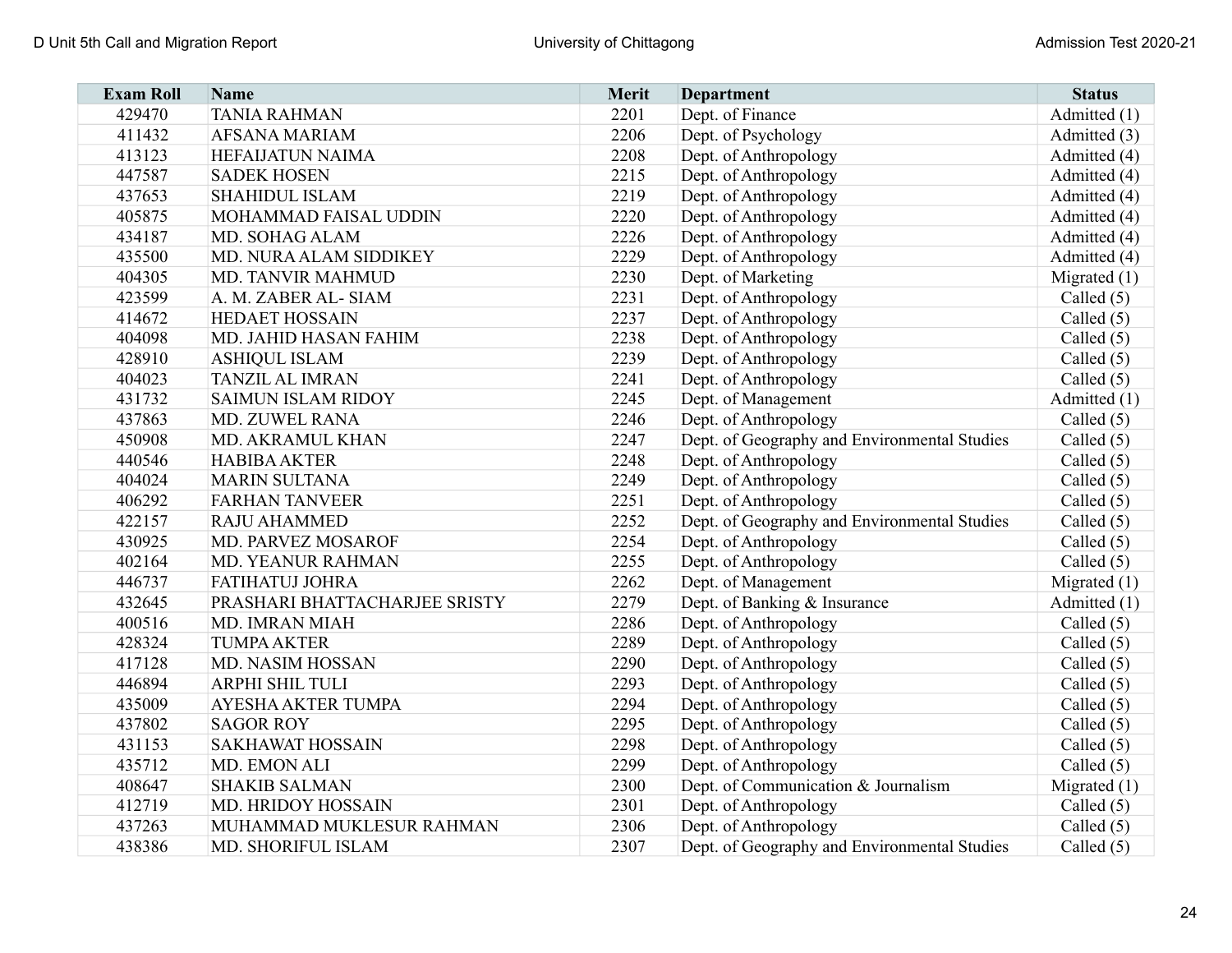| <b>Exam Roll</b> | <b>Name</b>                    | <b>Merit</b> | <b>Department</b>                            | <b>Status</b>  |
|------------------|--------------------------------|--------------|----------------------------------------------|----------------|
| 426967           | <b>NAHILA AKTER</b>            | 2316         | Dept. of Political Science                   | Migrated $(1)$ |
| 453985           | <b>MEHEDI HASSAN</b>           | 2318         | Dept. of Geography and Environmental Studies | Called $(5)$   |
| 440492           | SHUKANTA SHUSHIL               | 2324         | Dept. of Political Science                   | Migrated $(1)$ |
| 403355           | ARIFUS SAKIB JAMIM             | 2330         | Dept. of Management                          | Migrated $(1)$ |
| 422553           | <b>SYED RAKIBUL KADER NEON</b> | 2342         | Dept. of Accounting                          | Migrated (2)   |
| 434835           | MD. KAMRUL HASAN               | 2343         | Dept. of Management                          | Migrated $(1)$ |
| 420094           | <b>SHAFIKUL ISLAM</b>          | 2353         | Dept. of Accounting                          | Migrated $(2)$ |
| 418967           | MD. SHAHADAD HOSSAIN SUNNY     | 2385         | Dept. of Political Science                   | Migrated $(1)$ |
| 441564           | <b>SOLIMA BINTI</b>            | 2413         | Dept. of Psychology                          | Admitted (4)   |
| 448885           | <b>TOWHIDUL ISLAM</b>          | 2428         | Dept. of Human Resources Management          | Admitted (1)   |
| 422948           | <b>EMU MONI</b>                | 2439         | Dept. of International Relation              | Migrated $(2)$ |
| 451778           | <b>MD. RIFAT HOSSAIN</b>       | 2461         | Dept. of Psychology                          | Admitted (4)   |
| 440435           | CHOWDHURY MOHAMMAD OBAIDULLAH  | 2463         | Dept. of International Relation              | Migrated $(1)$ |
| 418346           | MST. AYSHA REJUANA             | 2489         | Dept. of Psychology                          | Admitted (4)   |
| 452821           | <b>RIZIA ISLAM</b>             | 2499         | Dept. of Psychology                          | Admitted (4)   |
| 450851           | MD. NAHID HASAN NASIF          | 2500         | Dept. of Sociology                           | Admitted (2)   |
| 424550           | <b>ABUJAR GIFARI</b>           | 2504         | Dept. of Human Resources Management          | Admitted (1)   |
| 434009           | <b>NAHIDUL ISLAM</b>           | 2514         | Dept. of Public Administration               | Admitted (2)   |
| 433839           | <b>SANJIDA SHARMIN</b>         | 2523         | Dept. of Marketing                           | Migrated $(1)$ |
| 446627           | <b>SABRINA AKTER MUKTA</b>     | 2538         | Dept. of Political Science                   | Admitted (2)   |
| 451848           | <b>ISRAT DILRUBA</b>           | 2556         | Dept. of Marketing                           | Migrated $(1)$ |
| 440034           | <b>SABRINA SULTANA RIMU</b>    | 2560         | Dept. of Development Studies                 | Admitted (2)   |
| 451362           | MUSLIM SHADAD RAIHAN           | 2567         | Dept. of Finance                             | Admitted (1)   |
| 422369           | <b>ASIF REZA</b>               | 2580         | Dept. of Human Resources Management          | Admitted (1)   |
| 416271           | MUSHFIQUR RAHMAN HRIDOY        | 2598         | Dept. of Human Resources Management          | Admitted (1)   |
| 444993           | <b>SUMAIYA NUSRAT</b>          | 2614         | Dept. of Public Administration               | Admitted (2)   |
| 449520           | <b>SAMIA JAHAN</b>             | 2616         | Dept. of Psychology                          | Called $(5)$   |
| 403105           | RAIYAN ZAHAN JOYTI             | 2617         | Dept. of Psychology                          | Called $(5)$   |
| 433836           | SAIFUL ISLAM TOHA              | 2628         | Dept. of Communication & Journalism          | Admitted (2)   |
| 435268           | MD. ADIBUZZAMAN                | 2632         | Dept. of Psychology                          | Called $(5)$   |
| 447607           | <b>NARIN NAWAL</b>             | 2635         | Dept. of Psychology                          | Called (5)     |
| 449949           | MD. JUBAYER ALMAMUN            | 2638         | Dept. of Psychology                          | Called $(5)$   |
| 446705           | KANIZ FATEMA SUBARNA           | 2641         | Dept. of Public Administration               | Admitted (2)   |
| 443297           | <b>SAYED ROBIUL HOSSEN</b>     | 2646         | Dept. of Sociology                           | Admitted (2)   |
| 416869           | MD. MANIKUL ISLAM              | 2655         | Dept. of Psychology                          | Called $(5)$   |
| 445897           | KHATUNA JANNAT ROMI            | 2660         | Dept. of International Relation              | Migrated $(1)$ |
| 420316           | MORSHEDA JANNAT RIMI           | 2662         | Dept. of Accounting                          | Migrated $(2)$ |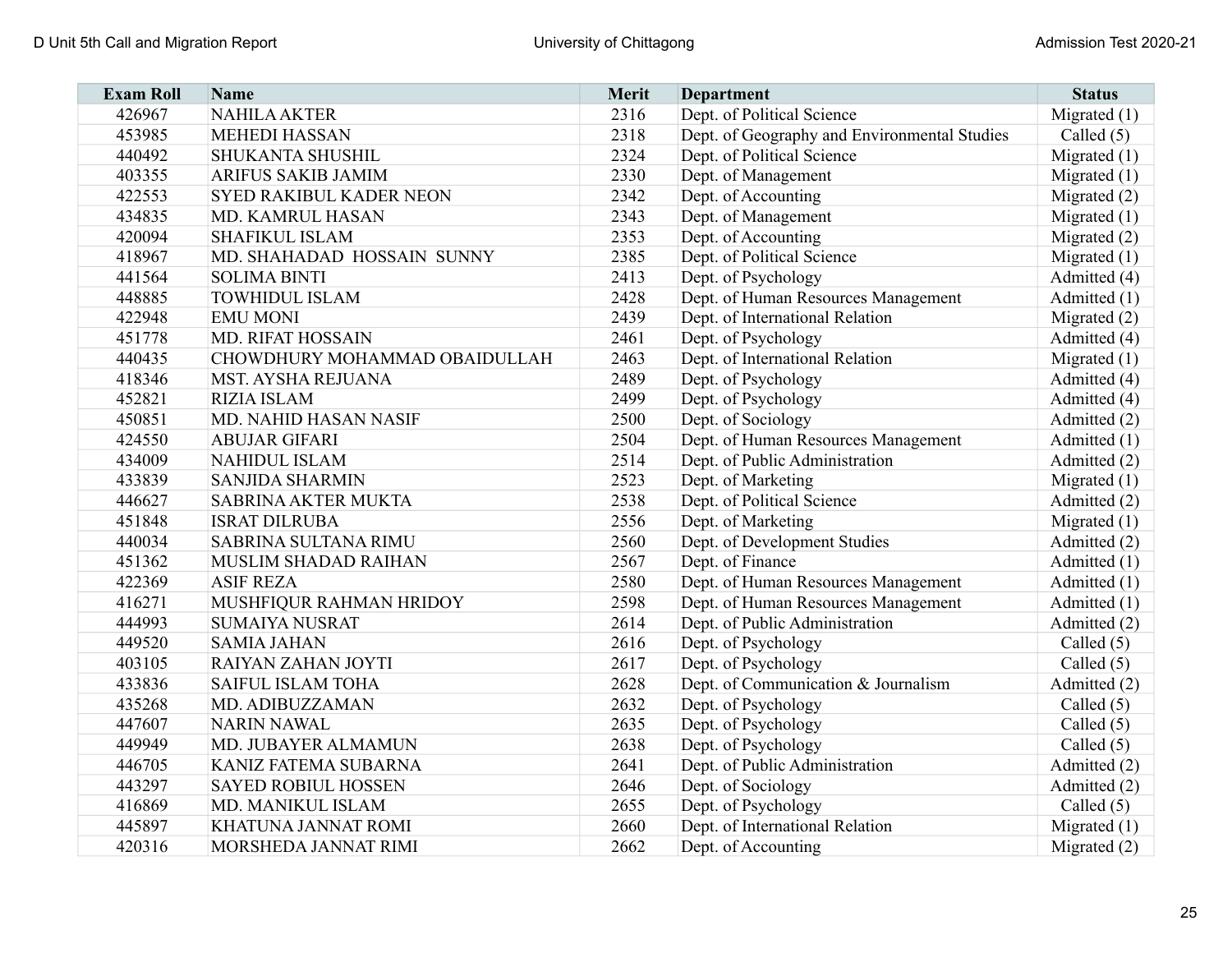| <b>Exam Roll</b> | <b>Name</b>                    | <b>Merit</b> | <b>Department</b>                   | <b>Status</b>  |
|------------------|--------------------------------|--------------|-------------------------------------|----------------|
| 429676           | MD. JAMIL SHAMS                | 2664         | Dept. of Psychology                 | Called $(5)$   |
| 415441           | <b>TAHERA AKTER</b>            | 2681         | Dept. of Human Resources Management | Admitted (1)   |
| 417505           | <b>MOINUL HASAN BIJOY</b>      | 2688         | Dept. of Psychology                 | Called $(5)$   |
| 436063           | <b>TASNEEM TURJA</b>           | 2705         | Dept. of Human Resources Management | Admitted (1)   |
| 417587           | MINHAZUL JANNAT                | 2707         | Dept. of Accounting                 | Migrated $(2)$ |
| 412059           | MD. RASHEDUL MOWLA DIPU        | 2713         | Dept. of International Relation     | Migrated $(1)$ |
| 451499           | PUSPA BHATTACHARJEE            | 2715         | Dept. of Management                 | Migrated $(1)$ |
| 438662           | <b>SHOHAIB SHAHARIYA</b>       | 2718         | Dept. of Sociology                  | Admitted (2)   |
| 439585           | <b>JANNATUL FERDOUS</b>        | 2726         | Dept. of Public Administration      | Admitted (2)   |
| 439239           | MD. SABBIR ALAM                | 2733         | Dept. of Psychology                 | Called $(5)$   |
| 412363           | <b>MD. AINUL AZIM</b>          | 2739         | Dept. of Psychology                 | Called $(5)$   |
| 451439           | <b>IMTIAZ AHMED SAYEM</b>      | 2740         | Dept. of International Relation     | Migrated $(1)$ |
| 446523           | MD. ROBIUL ISLAM               | 2753         | Dept. of Accounting                 | Migrated $(1)$ |
| 407624           | MONALISA MITA NOOR             | 2754         | Dept. of Management                 | Admitted (2)   |
| 413546           | <b>MALIHA INTISA</b>           | 2758         | Dept. of Management                 | Admitted (2)   |
| 442607           | <b>ASMA BINTE RASHID</b>       | 2770         | Dept. of Banking & Insurance        | Admitted (2)   |
| 405855           | MD. ABU SAIED KHANDOKER SHIMUL | 2786         | Dept. of Psychology                 | Called $(5)$   |
| 401431           | <b>TAIMUR KHAN MOBIN</b>       | 2791         | Dept. of Psychology                 | Called $(5)$   |
| 440662           | <b>MARJAN BEGUM</b>            | 2793         | Dept. of Psychology                 | Called $(5)$   |
| 424207           | MIR SUMAIYA AHMED              | 2794         | Dept. of Sociology                  | Admitted (2)   |
| 427815           | SHIDRATUL MONTAHA              | 2800         | Dept. of Sociology                  | Admitted (2)   |
| 431744           | <b>ATRI DASGUPTA</b>           | 2806         | Dept. of International Relation     | Migrated $(1)$ |
| 430227           | <b>SHUDIPTO NAHA</b>           | 2813         | Dept. of Marketing                  | Admitted (2)   |
| 423687           | <b>EMRAN AMIN</b>              | 2834         | Dept. of Management                 | Admitted (2)   |
| 447164           | <b>MD. FARUK MIAH</b>          | 2841         | Dept. of Management                 | Admitted (2)   |
| 411379           | ABDULLAH AL MUNTASIR           | 2843         | Dept. of International Relation     | Migrated $(1)$ |
| 429345           | EUSHA JAMAN TURZO              | 2848         | Dept. of Banking & Insurance        | Admitted (2)   |
| 425702           | AFSANA NIGAR NISHAT            | 2852         | Dept. of Human Resources Management | Admitted (2)   |
| 416708           | SABIT HOSSAIN ANTO             | 2861         | Dept. of Management                 | Admitted (2)   |
| 442675           | <b>MD. ABU NOMAN</b>           | 2875         | Dept. of Management                 | Admitted (2)   |
| 420686           | <b>MD. SABIR UDDIN</b>         | 2885         | Dept. of Management                 | Admitted (1)   |
| 428725           | <b>NAVIA TASPI PUSPA</b>       | 2893         | Dept. of International Relation     | Migrated $(1)$ |
| 428488           | <b>GAZI EMRAN</b>              | 2896         | Dept. of Finance                    | Migrated $(1)$ |
| 408061           | <b>ESHA PAUL</b>               | 2905         | Dept. of International Relation     | Migrated $(1)$ |
| 449539           | PROME BARUA                    | 2910         | Dept. of Management                 | Admitted $(1)$ |
| 404202           | TAHIA ISLAM SHANTA             | 2918         | Dept. of International Relation     | Migrated $(1)$ |
| 421770           | <b>JINAT PARVIN ALY</b>        | 2928         | Dept. of Political Science          | Admitted (2)   |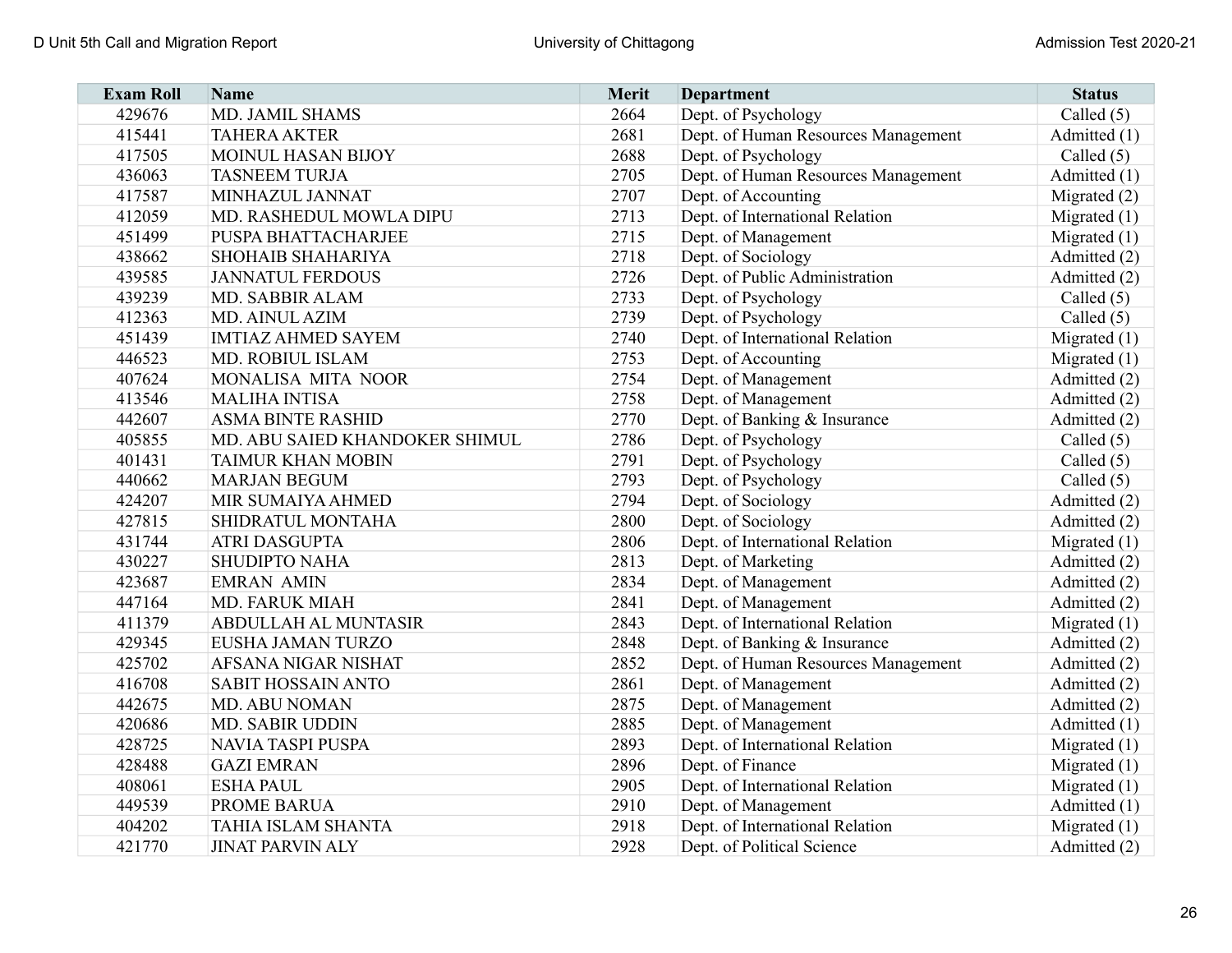| <b>Exam Roll</b> | <b>Name</b>                  | Merit | <b>Department</b>                     | <b>Status</b>  |
|------------------|------------------------------|-------|---------------------------------------|----------------|
| 426633           | KHANDAKER SAZID INAN         | 2933  | Dept. of Management                   | Admitted (2)   |
| 425950           | <b>JOYETA BARUA</b>          | 2934  | Dept. of Marketing                    | Admitted (2)   |
| 442582           | <b>TONMOY DAS</b>            | 2943  | Dept. of Human Resources Management   | Admitted (2)   |
| 424318           | <b>SHAKRIN SORMILA JARIN</b> | 2981  | Dept. of Public Administration        | Migrated $(1)$ |
| 422770           | TAJRINA KHANAM               | 2989  | Dept. of Public Administration        | Migrated $(1)$ |
| 450059           | <b>MITHILA KALAI</b>         | 2992  | Dept. of Public Administration        | Migrated $(1)$ |
| 442816           | NUSRAT JAHAN                 | 2997  | Dept. of Political Science            | Admitted (2)   |
| 435865           | MD. SHOFIKUL ISLAM           | 2998  | Dept. of Public Administration        | Migrated $(1)$ |
| 438952           | <b>ESHA MONE DAS</b>         | 2999  | Dept. of Sociology                    | Admitted (2)   |
| 442632           | <b>SABRINA SULTANA</b>       | 3003  | Dept. of Political Science            | Admitted (2)   |
| 447637           | <b>SAREKUL ISLAM RIFAT</b>   | 3010  | Dept. of Criminology & Police Science | Migrated $(1)$ |
| 445383           | SHAH MOHAMMAD AKRAM TAMIM    | 3013  | Dept. of Political Science            | Admitted (2)   |
| 416846           | <b>FARHAN ISHRAQ</b>         | 3015  | Dept. of Management                   | Admitted (2)   |
| 434965           | <b>HAIMANTI DAS</b>          | 3028  | Dept. of Marketing                    | Admitted (2)   |
| 430714           | <b>TASFIA MASUD</b>          | 3036  | Dept. of Management                   | Admitted (2)   |
| 421483           | MOHD. SAKIB KHAN SYMON       | 3045  | Dept. of Marketing                    | Admitted (2)   |
| 453470           | MEZANUR RAHMAN FAHIM         | 3046  | Dept. of Political Science            | Admitted (2)   |
| 441559           | <b>ALIF EVNE ALI</b>         | 3053  | Dept. of Management                   | Admitted (2)   |
| 431220           | <b>MD.SUMON ALI</b>          | 3054  | Dept. of Marketing                    | Admitted (1)   |
| 438118           | <b>SAMIA RAHAMAN</b>         | 3078  | Dept. of Accounting                   | Migrated $(1)$ |
| 447227           | <b>FAHMIDA RUBAIYAT</b>      | 3105  | Dept. of Marketing                    | Migrated $(1)$ |
| 448008           | <b>MD. SAMIUL BASIR</b>      | 3109  | Dept. of Human Resources Management   | Admitted (2)   |
| 439811           | <b>TAHSIN TAIYEBA</b>        | 3111  | Dept. of Management                   | Admitted (2)   |
| 418455           | PROTTOY KANTI DAS            | 3138  | Dept. of Banking & Insurance          | Admitted (2)   |
| 452554           | MD. REZAUL KARIM             | 3139  | Dept. of Political Science            | Admitted (2)   |
| 437016           | <b>MD AHSAN HABIB</b>        | 3151  | Dept. of Banking & Insurance          | Admitted (1)   |
| 408743           | <b>AISHA ALAM</b>            | 3152  | Dept. of Sociology                    | Admitted (2)   |
| 427267           | MD. SHORIFUL ISLAM           | 3170  | Dept. of Human Resources Management   | Admitted (2)   |
| 401795           | <b>MAHIM HOSSAIN</b>         | 3182  | Dept. of Marketing                    | Admitted (2)   |
| 420542           | <b>SIMANA CHOWDHURY</b>      | 3184  | Dept. of Management                   | Admitted (2)   |
| 402591           | <b>FARAH TANZIM</b>          | 3186  | Dept. of Management                   | Migrated $(1)$ |
| 404910           | ADRITA PAUL.                 | 3190  | Dept. of Sociology                    | Admitted (2)   |
| 408760           | NUSRAT JAHAN ANONNA          | 3195  | Dept. of Management                   | Migrated $(1)$ |
| 444490           | <b>RADIATUNNISA</b>          | 3196  | Dept. of Marketing                    | Admitted (2)   |
| 453003           | <b>MISKATUN JANNAT</b>       | 3217  | Dept. of Human Resources Management   | Admitted (2)   |
| 444390           | MD. SHAKAWAT ULLAH ROHAN     | 3219  | Dept. of Communication & Journalism   | Admitted (2)   |
| 422317           | MD. MONUWAR HOSSEN RONI      | 3232  | Dept. of Criminology & Police Science | Migrated $(1)$ |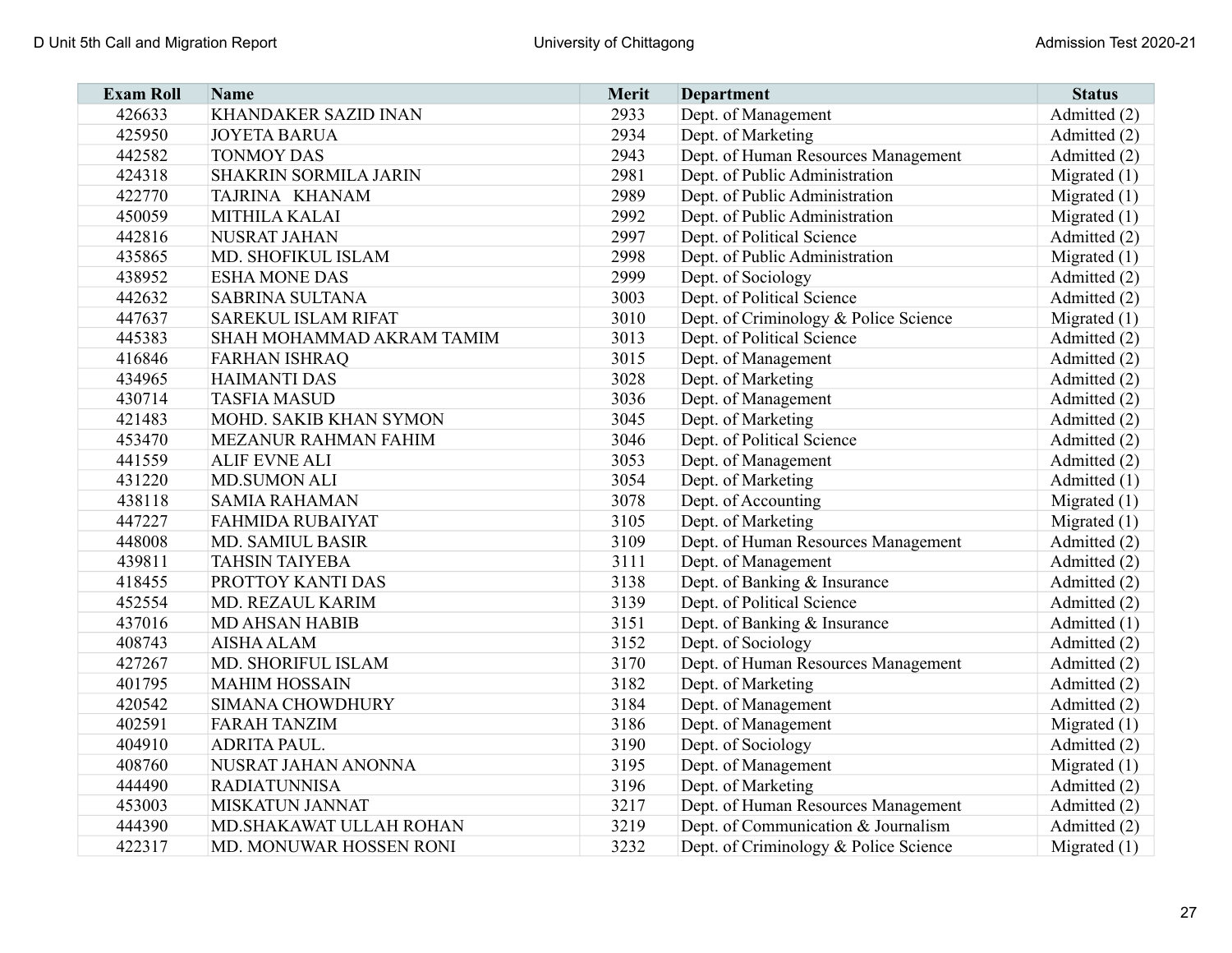| <b>Exam Roll</b> | <b>Name</b>                       | Merit | <b>Department</b>                   | <b>Status</b>  |
|------------------|-----------------------------------|-------|-------------------------------------|----------------|
| 431047           | ATIKUR RAHMAN                     | 3240  | Dept. of Political Science          | Migrated $(1)$ |
| 416560           | <b>AMINUL ISLAM</b>               | 3255  | Dept. of Marketing                  | Admitted (2)   |
| 446231           | SADEKU MUJTOBA MAHI               | 3286  | Dept. of Management                 | Migrated $(1)$ |
| 432289           | <b>SAMIRA BIBI</b>                | 3299  | Dept. of Management                 | Migrated $(1)$ |
| 423379           | MIFTAHUL JANNAT                   | 3310  | Dept. of Human Resources Management | Admitted (2)   |
| 435012           | MD. KAMRUL HUDA EMON              | 3317  | Dept. of Management                 | Migrated $(1)$ |
| 436328           | MOHAMMAD TAFSIRUL ISLAM           | 3319  | Dept. of Human Resources Management | Admitted (2)   |
| 437584           | MD. MAHMUDUL HASAN                | 3322  | Dept. of Communication & Journalism | Migrated $(1)$ |
| 434565           | MD. RAAD HOSSAIN AFRAD            | 3325  | Dept. of Finance                    | Admitted (2)   |
| 451596           | <b>SADDAM HOSSAIN</b>             | 3347  | Dept. of Sociology                  | Admitted (2)   |
| 446933           | <b>BILKIS FATEMA</b>              | 3354  | Dept. of Human Resources Management | Admitted (2)   |
| 418575           | MD. DELWAR HOSSAIN                | 3381  | Dept. of Human Resources Management | Admitted (2)   |
| 439651           | <b>SUNANDA BARUA TITHI</b>        | 3390  | Dept. of Management                 | Migrated $(1)$ |
| 428821           | <b>SHEIKH SHANJIDA</b>            | 3393  | Dept. of Marketing                  | Migrated $(1)$ |
| 435576           | RIDUANUL ISLAM                    | 3417  | Dept. of Sociology                  | Admitted (2)   |
| 436978           | <b>TAHMINA AKTER MILI</b>         | 3418  | Dept. of Marketing                  | Admitted (2)   |
| 439568           | AFRIN AKTER TAMANNA               | 3424  | Dept. of Sociology                  | Admitted (2)   |
| 439346           | HALIMA AKTER                      | 3435  | Dept. of Anthropology               | Admitted (2)   |
| 429623           | <b>SUKANTA DEV</b>                | 3437  | Dept. of Public Administration      | Migrated $(1)$ |
| 418333           | <b>SUDIPTA BISWAS</b>             | 3460  | Dept. of Human Resources Management | Admitted (2)   |
| 449493           | <b>PUJA DATTA</b>                 | 3476  | Dept. of Marketing                  | Migrated $(1)$ |
| 415209           | MD. REDUYAN RAIYHAN               | 3480  | Dept. of Development Studies        | Migrated $(1)$ |
| 447978           | <b>MIM SARKER</b>                 | 3484  | Dept. of Marketing                  | Migrated $(1)$ |
| 424500           | <b>DILSHAD SULTANA</b>            | 3490  | Dept. of Banking & Insurance        | Admitted (2)   |
| 418402           | <b>NUSRAT JEBIN</b>               | 3491  | Dept. of Human Resources Management | Admitted (2)   |
| 431393           | SHEIKH MD. SHARIAR HOSSAIN SHOAIB | 3507  | Dept. of Management                 | Migrated $(1)$ |
| 442925           | CHOWDHURY PRATTYA BARUA           | 3509  | Dept. of Human Resources Management | Admitted (2)   |
| 426124           | <b>SHANJIDA MOSTARY</b>           | 3522  | Dept. of Management                 | Migrated $(1)$ |
| 431699           | <b>SHAHRION NAFIZ</b>             | 3559  | Dept. of Human Resources Management | Admitted (2)   |
| 449463           | MOSAMMAD PARUL AKTER              | 3565  | Dept. of Human Resources Management | Migrated $(1)$ |
| 439355           | <b>FATEMA AKTER</b>               | 3591  | Dept. of Public Administration      | Migrated $(1)$ |
| 408924           | <b>MASIATH MUKTHAR MAHI</b>       | 3593  | Dept. of Marketing                  | Migrated $(1)$ |
| 419398           | MD.SHAZID MAHMUD                  | 3594  | Dept. of Marketing                  | Migrated $(1)$ |
| 400375           | <b>SADIA ISLAM MOU</b>            | 3596  | Dept. of Management                 | Migrated $(1)$ |
| 450044           | AFSANA SULTANA.                   | 3635  | Dept. of Management                 | Admitted (3)   |
| 433913           | <b>SHAKIL MIA</b>                 | 3645  | Dept. of Political Science          | Migrated $(1)$ |
| 404057           | MOHAMMAD RIDUANUL HOQUE           | 3647  | Dept. of Political Science          | Migrated $(1)$ |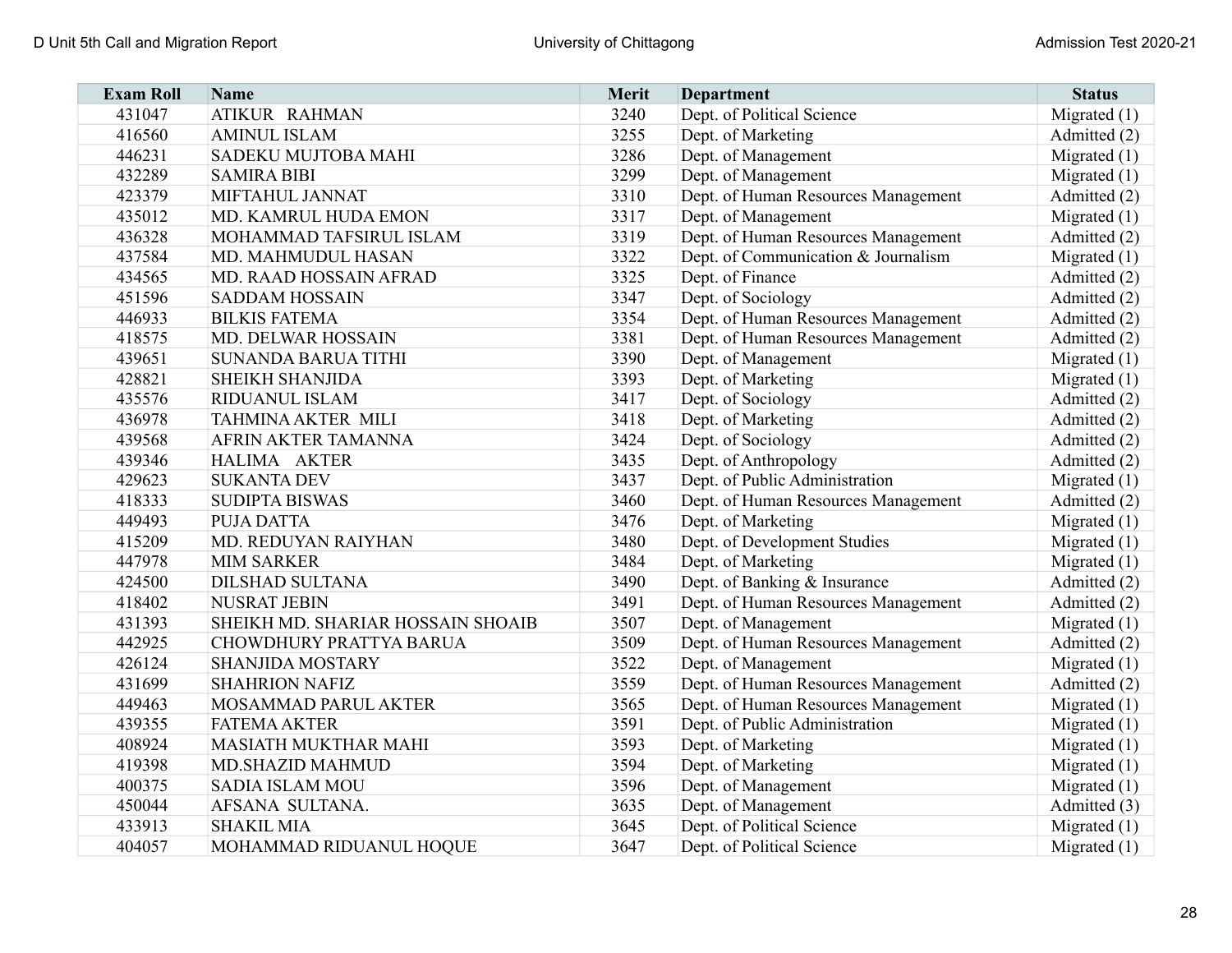| <b>Exam Roll</b> | <b>Name</b>                  | <b>Merit</b> | <b>Department</b>                     | <b>Status</b>  |
|------------------|------------------------------|--------------|---------------------------------------|----------------|
| 448242           | MOHAMMAD IMTIAJ              | 3649         | Dept. of Political Science            | Admitted (3)   |
| 451167           | <b>TINNY SAHA</b>            | 3650         | Dept. of Political Science            | Admitted (3)   |
| 447897           | <b>SAKIBUL ISLAM</b>         | 3654         | Dept. of Management                   | Migrated $(1)$ |
| 427879           | MAHAMUDUL HASAN LIMON        | 3665         | Dept. of Banking & Insurance          | Admitted (2)   |
| 418037           | <b>GOLAM RABBI</b>           | 3683         | Dept. of Marketing                    | Migrated $(1)$ |
| 410807           | <b>MUKTI SEN</b>             | 3686         | Dept. of Political Science            | Admitted (3)   |
| 412922           | ABDULLAH AL HARUN            | 3695         | Dept. of Management                   | Migrated $(1)$ |
| 448837           | MAHFUZA FARIA JAME           | 3702         | Dept. of Human Resources Management   | Admitted (3)   |
| 440017           | NISHAT AKLIMA NASRIN         | 3732         | Dept. of Banking & Insurance          | Admitted (2)   |
| 413385           | <b>JOYA DATTA</b>            | 3739         | Dept. of Development Studies          | Admitted (3)   |
| 410875           | <b>NOWRIN AKTER</b>          | 3742         | Dept. of Public Administration        | Admitted (3)   |
| 422265           | <b>ISRUT JAHAN SEULY</b>     | 3744         | Dept. of Marketing                    | Migrated $(1)$ |
| 414184           | <b>ATHAI ROY DWIP</b>        | 3746         | Dept. of Marketing                    | Migrated $(1)$ |
| 452163           | MD. WAHED HASAN              | 3748         | Dept. of Criminology & Police Science | Admitted (3)   |
| 424269           | MD. JUNAYED HOSSAIN          | 3752         | Dept. of Communication & Journalism   | Admitted (3)   |
| 431014           | OBYDOUR RAHMAN AKIB          | 3762         | Dept. of Political Science            | Admitted (3)   |
| 408028           | MD. SHAKIL BHUYAN            | 3767         | Dept. of Marketing                    | Migrated $(1)$ |
| 439764           | <b>HOSSAIN MUBARAK</b>       | 3771         | Dept. of Finance                      | Admitted (3)   |
| 419021           | MD. MAHBUBUL HASAN           | 3773         | Dept. of Banking & Insurance          | Admitted (3)   |
| 450139           | MD. SOHEL RANA               | 3782         | Dept. of Banking & Insurance          | Admitted (3)   |
| 439167           | MD. ASHIKUR RAHMAN           | 3788         | Dept. of Communication & Journalism   | Admitted (3)   |
| 425356           | <b>TANJIR RAHMAN</b>         | 3830         | Dept. of Human Resources Management   | Admitted (3)   |
| 414029           | MD. MAMUNUR RASHID SHUVO     | 3832         | Dept. of Human Resources Management   | Admitted (3)   |
| 419001           | <b>JOYNAB AKTER</b>          | 3852         | Dept. of Human Resources Management   | Admitted (3)   |
| 412071           | <b>SHANJU AKTHER</b>         | 3871         | Dept. of Political Science            | Migrated $(1)$ |
| 420512           | <b>RUMAISAH SIDDIQUA</b>     | 3881         | Dept. of Human Resources Management   | Admitted (3)   |
| 423332           | MOHAMMAD ALI NEWAZ SAKIB     | 3896         | Dept. of Public Administration        | Admitted (3)   |
| 421203           | <b>TANJIM HOSSAIN SHIHAB</b> | 3916         | Dept. of Banking & Insurance          | Admitted (3)   |
| 432518           | <b>DURJOY ACHERJEE</b>       | 3933         | Dept. of Management                   | Migrated $(2)$ |
| 422806           | <b>ABIDUL HOQUE</b>          | 3940         | Dept. of Sociology                    | Admitted (3)   |
| 447183           | <b>ISRAT JAHAN ANY</b>       | 3957         | Dept. of Development Studies          | Admitted (3)   |
| 449075           | <b>ASHRAFUL ISLAM ASHEK</b>  | 3967         | Dept. of Public Administration        | Admitted (3)   |
| 430134           | MUNTAHA TASRIN PRITI         | 3978         | Dept. of Communication & Journalism   | Admitted (3)   |
| 448080           | KANIZ FATEMA KOLY            | 3981         | Dept. of Political Science            | Migrated $(1)$ |
| 430565           | MD. SHISIR AHMED             | 3984         | Dept. of Sociology                    | Admitted (3)   |
| 431674           | MD. ROBIN HOSSEN             | 3991         | Dept. of Public Administration        | Admitted (3)   |
| 441259           | NOWSHIN ARAFA BHABNA         | 4002         | Dept. of Banking & Insurance          | Admitted (3)   |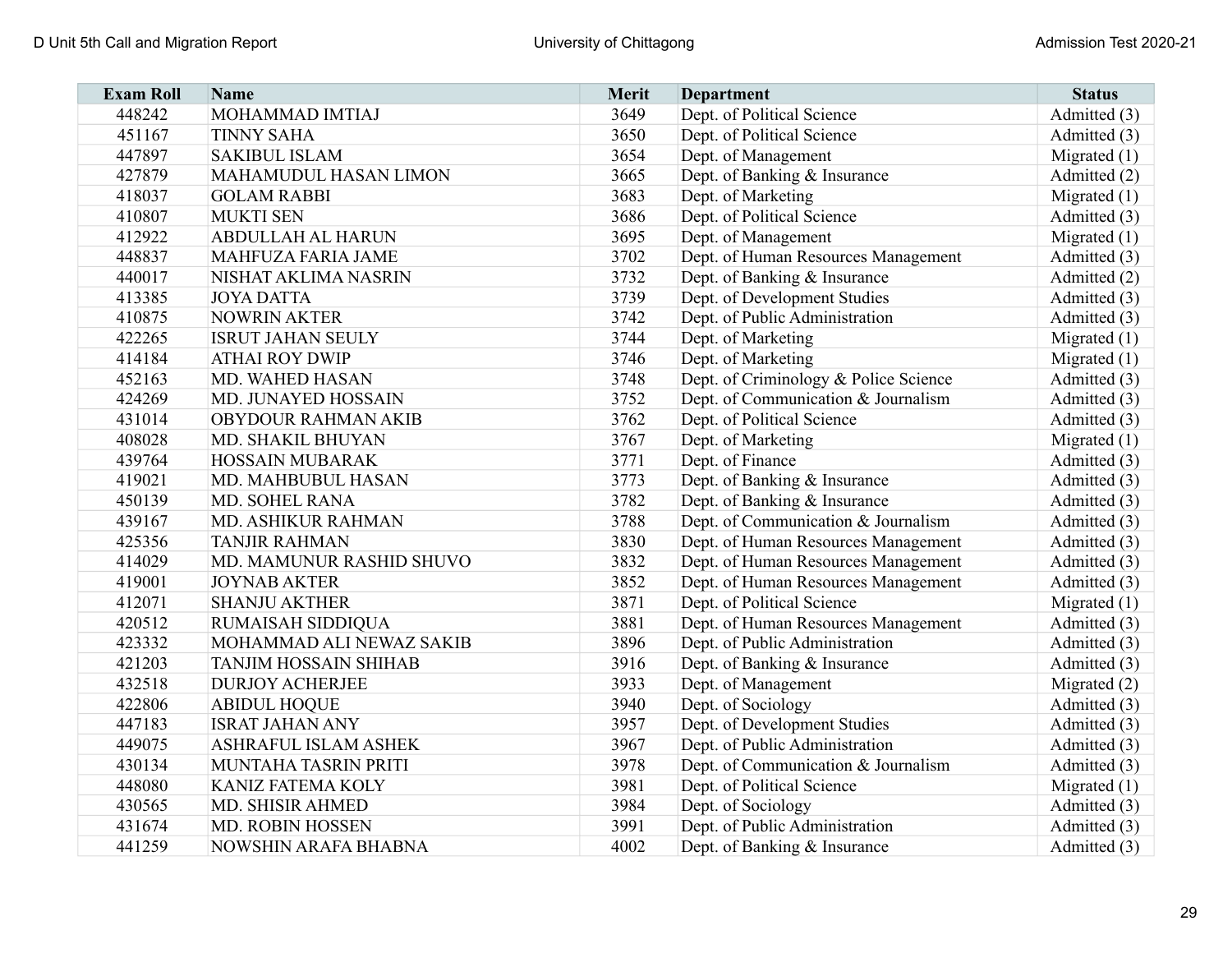| <b>Exam Roll</b> | <b>Name</b>                   | Merit | <b>Department</b>                   | <b>Status</b>  |
|------------------|-------------------------------|-------|-------------------------------------|----------------|
| 419571           | MD. TAMIM AHMED KHAN          | 4003  | Dept. of Marketing                  | Migrated $(1)$ |
| 400172           | MD. NURUL AFSAR FAHAD         | 4007  | Dept. of Marketing                  | Migrated $(1)$ |
| 430786           | MD. SHAFIQUL ISLAM            | 4010  | Dept. of Banking & Insurance        | Admitted (3)   |
| 425863           | <b>DEEPTO PAUL</b>            | 4014  | Dept. of Banking & Insurance        | Admitted (3)   |
| 409697           | <b>MOMOTA RAKSHIT</b>         | 4026  | Dept. of Management                 | Admitted (4)   |
| 406429           | NUSRAT JAHAN MUNNI            | 4032  | Dept. of Sociology                  | Admitted (3)   |
| 452872           | <b>MAHIA PARVIN CHOWDHURY</b> | 4037  | Dept. of Sociology                  | Admitted (3)   |
| 444750           | <b>MD. ATIK HOSSAIN</b>       | 4048  | Dept. of Banking & Insurance        | Admitted (4)   |
| 444965           | <b>FIRIZA IRIN FIZA</b>       | 4060  | Dept. of Management                 | Migrated $(1)$ |
| 441172           | <b>ANIKA SULTANA</b>          | 4078  | Dept. of Marketing                  | Migrated $(1)$ |
| 454072           | MOHAMMAD HASAN                | 4096  | Dept. of Communication & Journalism | Admitted (3)   |
| 417821           | MD. AL-AMIN                   | 4117  | Dept. of Public Administration      | Admitted (3)   |
| 447703           | <b>JANNATUL NAYEEM</b>        | 4134  | Dept. of Marketing                  | Migrated $(1)$ |
| 410284           | <b>KAUSHIK RAY</b>            | 4138  | Dept. of Banking & Insurance        | Admitted (4)   |
| 442034           | <b>MEHERUN NESA ETY</b>       | 4151  | Dept. of Communication & Journalism | Migrated $(1)$ |
| 440339           | SHAHIBUL ALAM CHOWDHURY       | 4160  | Dept. of Public Administration      | Migrated $(1)$ |
| 401660           | <b>SADIA HOSSAIN</b>          | 4169  | Dept. of Human Resources Management | Admitted (4)   |
| 420764           | <b>TAJIN FATEMA</b>           | 4178  | Dept. of Public Administration      | Migrated $(1)$ |
| 448088           | <b>CHOWDHURY OVI REZA</b>     | 4182  | Dept. of Human Resources Management | Admitted (4)   |
| 445568           | <b>SADIA AKTHER</b>           | 4188  | Dept. of Development Studies        | Migrated $(1)$ |
| 447162           | <b>TANJIA NOOR ISTI</b>       | 4196  | Dept. of Anthropology               | Admitted (3)   |
| 433762           | <b>FAIRUZ FARHANA</b>         | 4228  | Dept. of Sociology                  | Admitted (3)   |
| 413775           | PRINCILA BARUA                | 4244  | Dept. of Marketing                  | Migrated $(1)$ |
| 403619           | AFROJA AKTHER URMI            | 4246  | Dept. of Public Administration      | Migrated $(1)$ |
| 406164           | KAZI OISY SENOARA OISY        | 4279  | Dept. of Public Administration      | Migrated $(1)$ |
| 422611           | AYESHA BINTA MAMUN JIM        | 4294  | Dept. of Public Administration      | Migrated $(1)$ |
| 413877           | <b>SOMIT NATH TURJA</b>       | 4305  | Dept. of Human Resources Management | Admitted (4)   |
| 410238           | MD. ABDUL BELAL               | 4315  | Dept. of Public Administration      | Migrated $(1)$ |
| 426510           | <b>KHAIRUN NASA MISBA</b>     | 4329  | Dept. of Marketing                  | Migrated (1)   |
| 435609           | <b>ARMINA KHAN BOBY</b>       | 4390  | Dept. of Sociology                  | Migrated (1)   |
| 430245           | ANISHA MAHAZABI               | 4399  | Dept. of Anthropology               | Admitted (3)   |
| 422908           | FATHEMA SULTANA               | 4417  | Dept. of Public Administration      | Migrated $(2)$ |
| 421474           | MEHEDI HASAN RIAZ             | 4434  | Dept. of Management                 | Migrated $(1)$ |
| 433835           | <b>ASHFIQUR RAHAMAN</b>       | 4441  | Dept. of Banking & Insurance        | Admitted (4)   |
| 414472           | <b>NAZMA SIDDIKA</b>          | 4480  | Dept. of Banking & Insurance        | Admitted (4)   |
| 442295           | JANNATUL FERDOUS HUMAIRA      | 4483  | Dept. of Communication & Journalism | Admitted (4)   |
| 441208           | MD. ABUL KYSER SHARON         | 4494  | Dept. of Communication & Journalism | Admitted (4)   |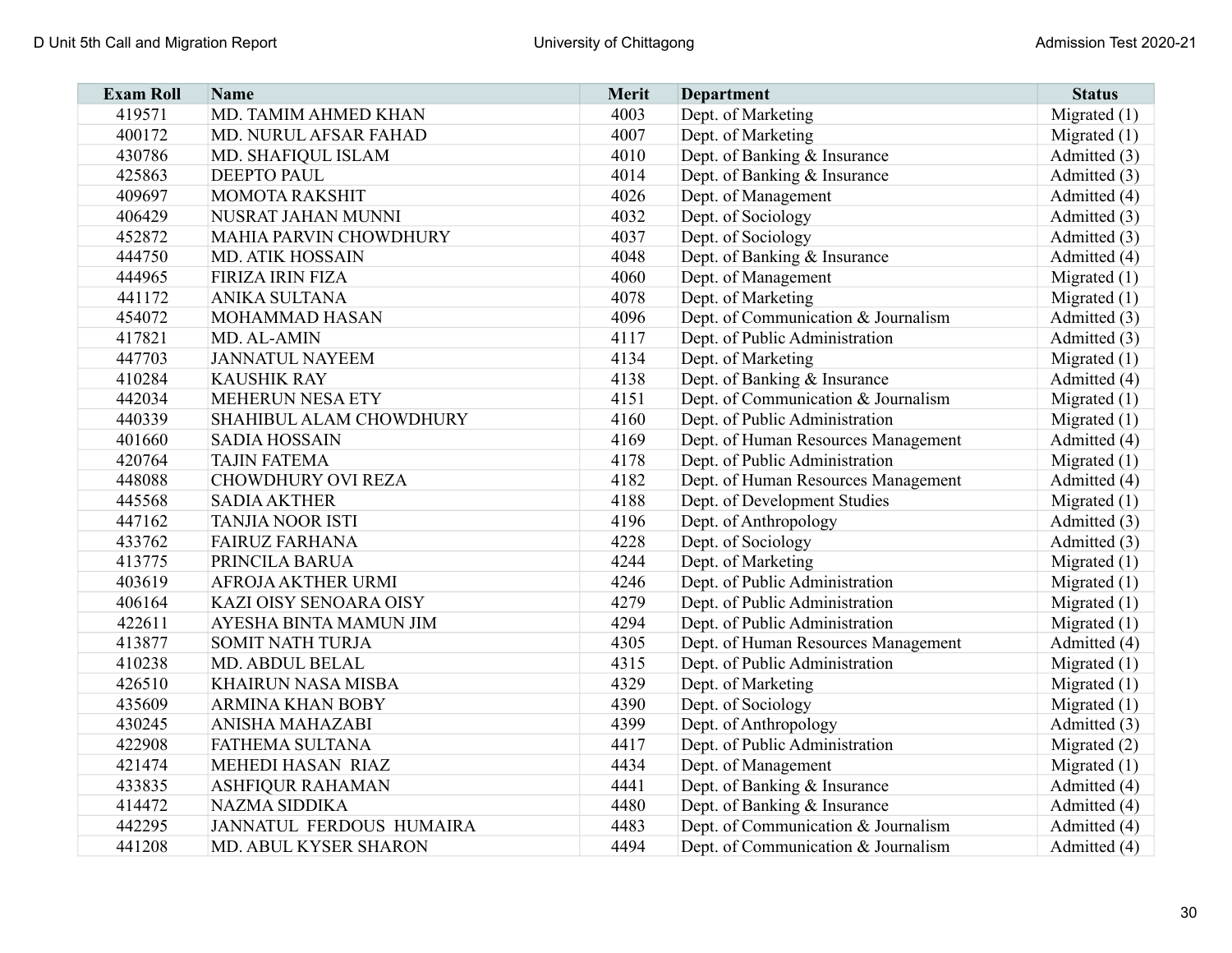| <b>Exam Roll</b> | <b>Name</b>                  | Merit | <b>Department</b>                   | <b>Status</b>  |
|------------------|------------------------------|-------|-------------------------------------|----------------|
| 430033           | AL-FESANI AHASAN ALIF        | 4495  | Dept. of Anthropology               | Admitted (4)   |
| 425890           | <b>ARPITA NATH</b>           | 4543  | Dept. of Sociology                  | Admitted (4)   |
| 403092           | FARSHA SANJANA CHOWDHURY     | 4549  | Dept. of Management                 | Migrated $(1)$ |
| 411915           | <b>SABUKTAGIN MAHMUD</b>     | 4553  | Dept. of Sociology                  | Admitted (4)   |
| 428265           | MD. HASIBUR RAHMAN           | 4569  | Dept. of Banking & Insurance        | Called $(5)$   |
| 423892           | MD. SALMAN-AF-RAHMAN         | 4575  | Dept. of Banking & Insurance        | Called $(5)$   |
| 415384           | PROME MUTSUDDI               | 4579  | Dept. of Human Resources Management | Called $(5)$   |
| 434218           | KASHPIATUL PASHA             | 4629  | Dept. of Communication & Journalism | Migrated $(1)$ |
| 432431           | <b>SAYED ALI HASAN</b>       | 4636  | Dept. of Human Resources Management | Called $(5)$   |
| 438991           | <b>ARAFIN SHARIATH TASFI</b> | 4641  | Dept. of Human Resources Management | Called $(5)$   |
| 414780           | <b>SANJIDA TANJIM EPA</b>    | 4662  | Dept. of Human Resources Management | Called $(5)$   |
| 433986           | <b>ANINDA DAS</b>            | 4665  | Dept. of Human Resources Management | Called $(5)$   |
| 411839           | S.M. MOHIBUL ABRAR           | 4666  | Dept. of Human Resources Management | Called $(5)$   |
| 428773           | <b>JANNATUN NAIMA MONI</b>   | 4667  | Dept. of Anthropology               | Admitted (4)   |
| 400964           | <b>JOY DEVNATH</b>           | 4669  | Dept. of Human Resources Management | Called $(5)$   |
| 412457           | <b>FARIA TASNIM MYSHA</b>    | 4670  | Dept. of Human Resources Management | Called $(5)$   |
| 406170           | <b>FAHIM SHAHRIAR</b>        | 4674  | Dept. of Human Resources Management | Called $(5)$   |
| 414057           | <b>ARPITA DATTA</b>          | 4675  | Dept. of Human Resources Management | Called $(5)$   |
| 436887           | MUHAMMAD MONJUR ALAM MAINU   | 4683  | Dept. of Human Resources Management | Called $(5)$   |
| 424515           | <b>FAHMIDA NOOR AYSHEE</b>   | 4691  | Dept. of Banking & Insurance        | Called $(5)$   |
| 402391           | RAJIA SULTANA CH0WDHURY      | 4692  | Dept. of Banking & Insurance        | Called $(5)$   |
| 429922           | <b>ABDUL RAHIM AHAD</b>      | 4693  | Dept. of Banking & Insurance        | Called $(5)$   |
| 452006           | <b>FARZANA AFROJ</b>         | 4697  | Dept. of Human Resources Management | Called $(5)$   |
| 433380           | <b>SHAD HAMID</b>            | 4721  | Dept. of Banking & Insurance        | Called $(5)$   |
| 427904           | <b>ABDUL HALIM</b>           | 4729  | Dept. of Sociology                  | Migrated $(1)$ |
| 428733           | <b>KANIJ FATEMA TASIN</b>    | 4749  | Dept. of Banking & Insurance        | Called $(5)$   |
| 438022           | <b>TASMIN SULTANA</b>        | 4757  | Dept. of Sociology                  | Migrated $(1)$ |
| 422379           | <b>AHJABIN ISLAM AJRIN</b>   | 4761  | Dept. of Sociology                  | Migrated $(1)$ |
| 410340           | DEBAPRIYO ROY SUPTA          | 4783  | Dept. of Banking & Insurance        | Called $(5)$   |
| 425887           | <b>MD.SAJIB UDDIN</b>        | 4786  | Dept. of Human Resources Management | Called $(5)$   |
| 442547           | <b>SUMAIYA CHOWDHURY</b>     | 4791  | Dept. of Human Resources Management | Called $(5)$   |
| 423205           | <b>DEBLINA BARUA</b>         | 4794  | Dept. of Banking & Insurance        | Called $(5)$   |
| 432822           | MD. ISMILE HOSSAIN           | 4805  | Dept. of Banking & Insurance        | Called $(5)$   |
| 445416           | URMISHA BARUA                | 4810  | Dept. of Banking & Insurance        | Called $(5)$   |
| 419053           | <b>REZAUL KARIM</b>          | 4813  | Dept. of Banking & Insurance        | Called $(5)$   |
| 440646           | <b>SHOWMIK DHAR</b>          | 4815  | Dept. of Banking & Insurance        | Called $(5)$   |
| 427230           | JANNATUL MAWA SHORMILY       | 4816  | Dept. of Sociology                  | Migrated $(1)$ |